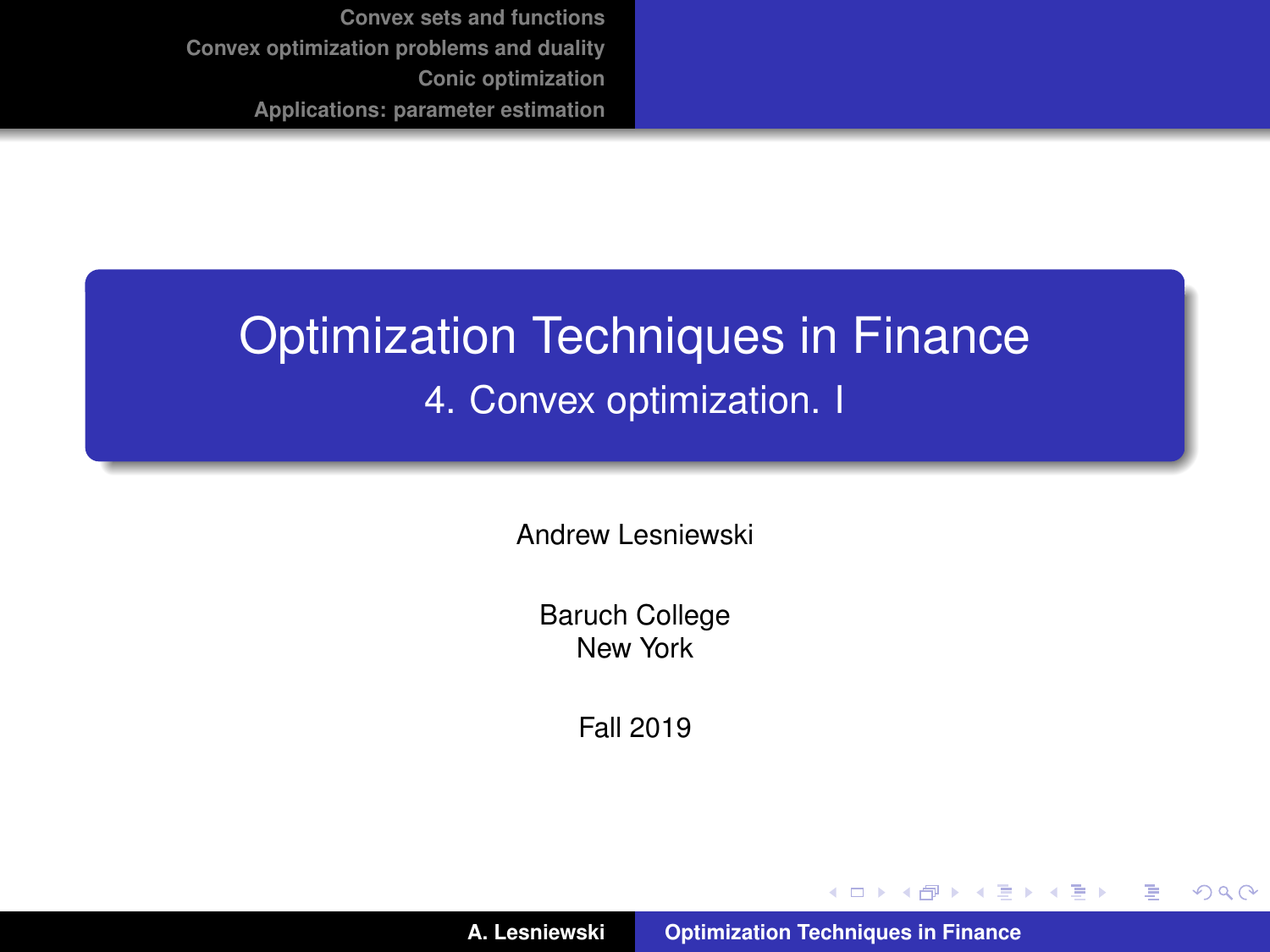









**A. Lesniewski [Optimization Techniques in Finance](#page-0-0)**

イロメ イ部メ イヨメ イヨメー

 $299$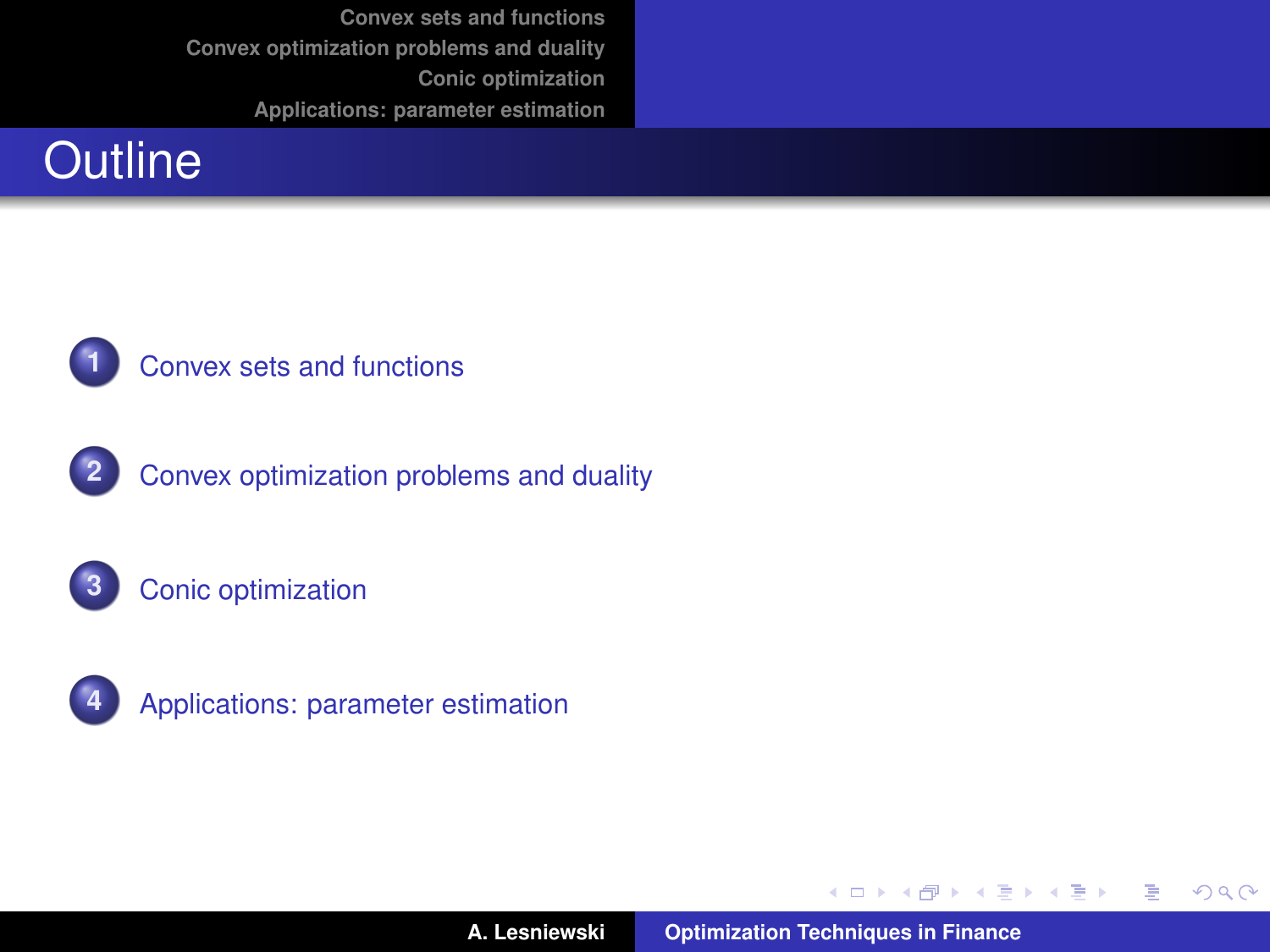# <span id="page-2-0"></span>Why convex optimization?

- Optimization problems encountered in applications are typically nonlinear.
- As discussed in Lecture Note #1 and #2, there are no general methods to tackle nonlinear optimization problems, many of these problems are very difficult.
- The first line of attack for solving such problems is local optimization: we try to seek a point that is only locally optimal. For practical purposes, such a solution may be good enough.
- Many of these methods are fast and apply to wide varieties of situations.
- However, their efficiency is a function of the number of variables: a problem with 10 variables if often challenging, a problem with 100 variables may prove intractable.
- Tuning an optimization algorithm (adjusting the parameters of the algorithm, choosing an initial guess) is often more art than science.
- In many situations, turning to global optimization techniques is necessary. Global optimization is used for problems with a small number of variables, where computing time is not critical, and the value of finding the true global solution is high.

イロメ イ部メ イ君メ イ君メー

 $299$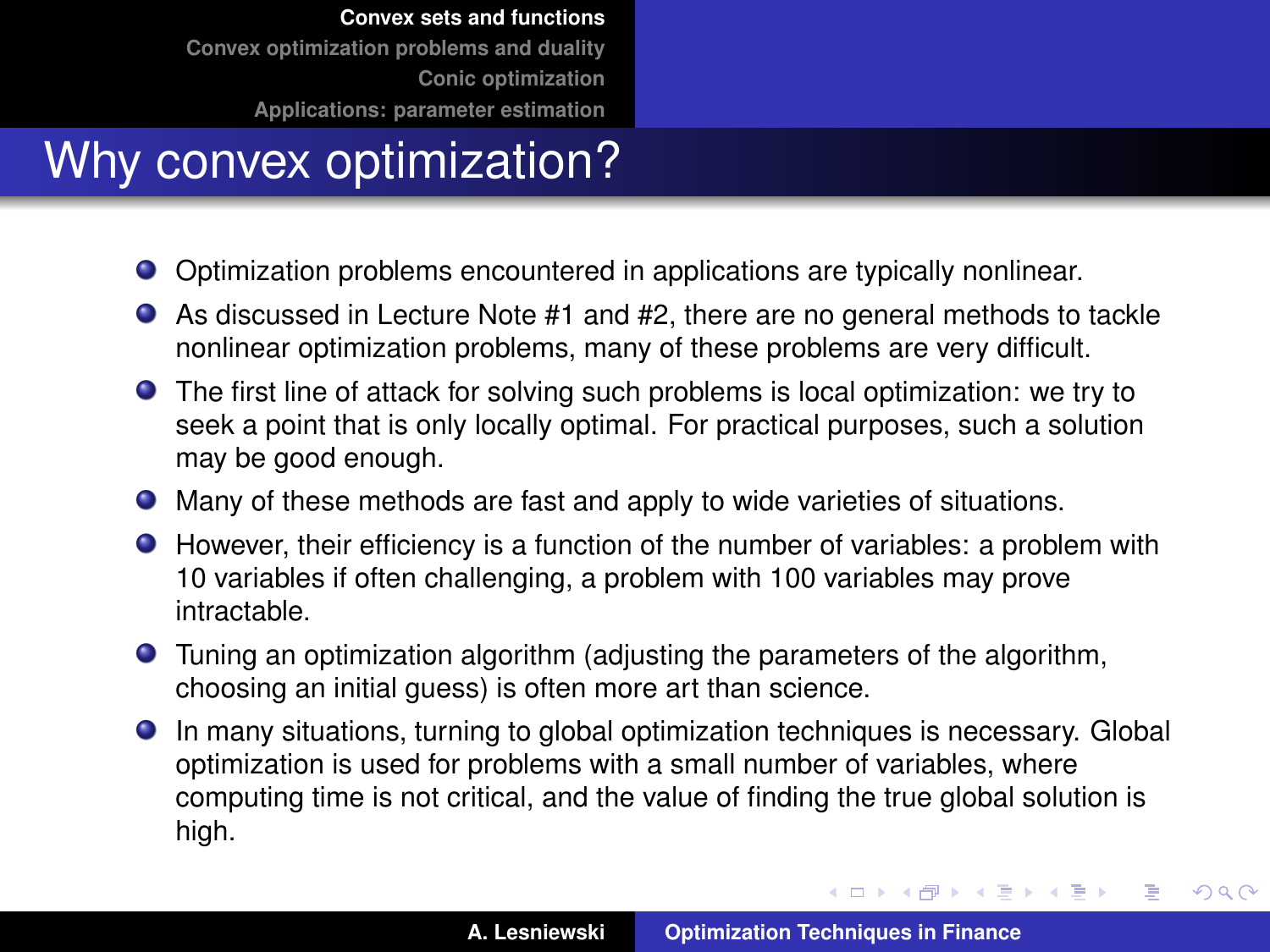# Why convex optimization?

- *Convex optimization* offers a reasonable compromise between suitability of the mathematical formulation of the problem and its tractability.
- Formulating an optimization problem as a convex approximation problem may be a productive way to find a decent first solution.
- Starting with a hard nonconvex approximate problem, we may first try to find a convex approximation to the problem. By solving this approximate problem, which can be done easily and without an initial guess, we obtain the exact solution to the approximate convex problem. This point can then be used as the starting point for a local optimization method, applied to the original nonconvex problem.
- **•** There are many effective methods for solving convex optimization problems. Key fact about these methods is that no information about the distance to the globally optimal solution is required.
- The message: if we can formulate an optimization problem as a convex optimization problem, then we can solve it efficiently.

イロメ イ部メ イ君メ イ君メー

 $299$ 

Þ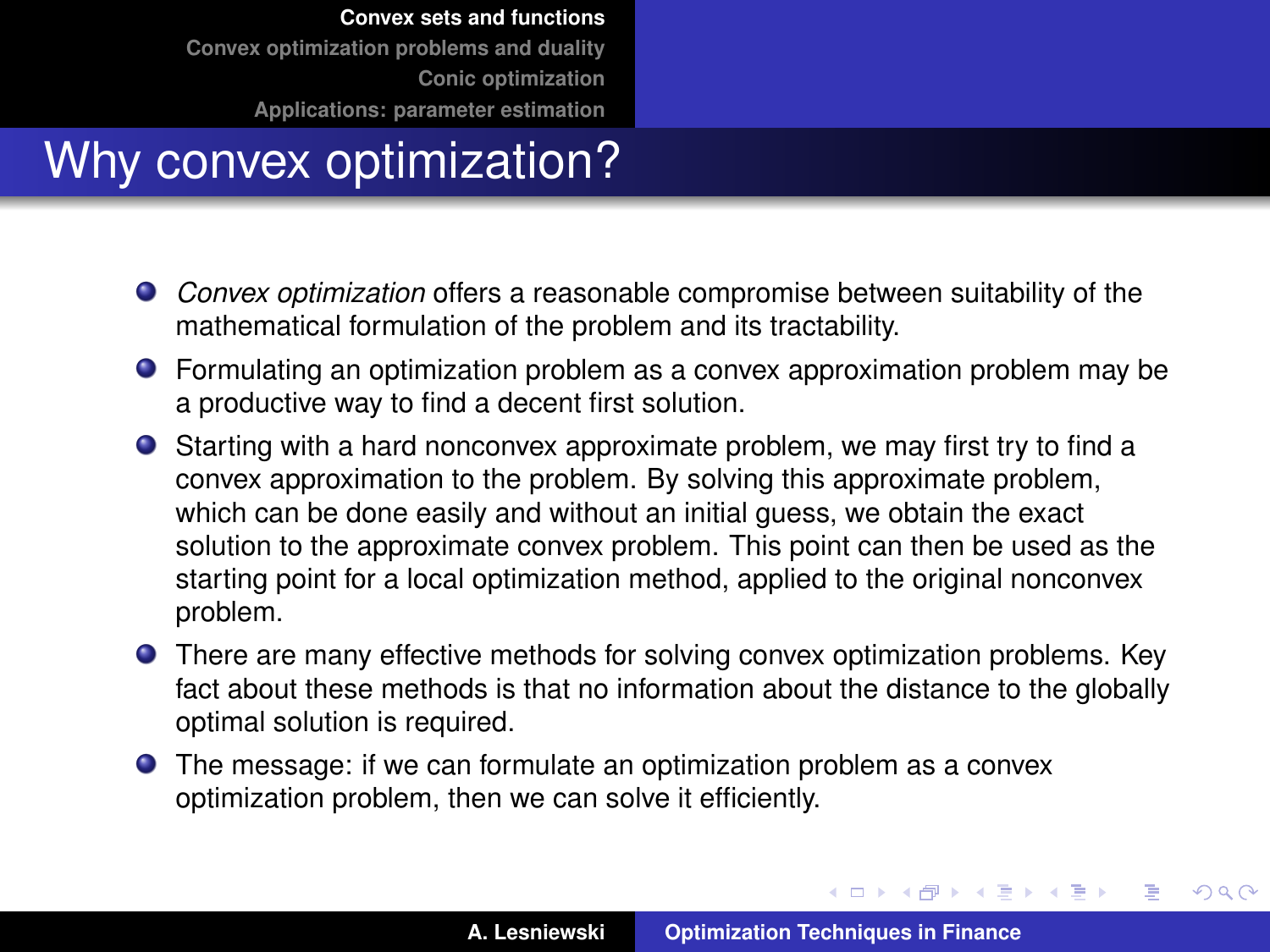

A set  $C \subset \mathbb{R}^n$  is called *convex*, if for any  $x, y \in C$ , the line segment joining  $x$  and *y* is contained in *C*. In other words, if

$$
\alpha x + (1 - \alpha) y \in C, \text{ for any } 0 \le \alpha \le 1. \tag{1}
$$

- In other words, for any two points in a convex set set, the line segment connecting these points is contained in the set.
- The first of the sets below is convex, while the second and third are not.



イロメ イ部メ イ君メ イ君メー

 $299$ 

Þ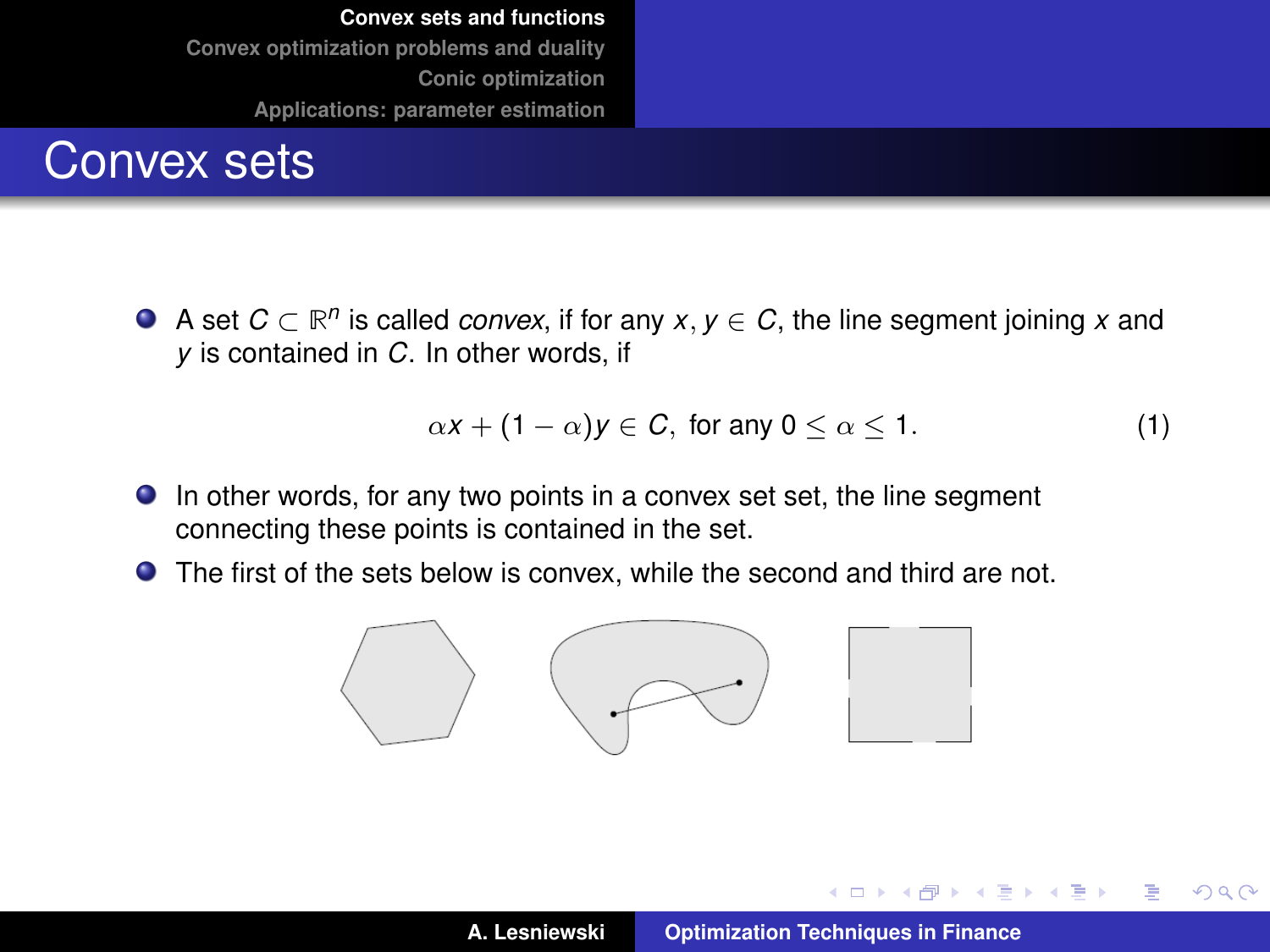### Convex sets

● Examples of convex sets:

- (i) Lines.
- (ii) Hyperplanes  $\{x \in \mathbb{R}^n : a^T x = b\}.$
- (iii) Halfspaces  $\{x \in \mathbb{R}^n : a^T x < b\}.$
- (iv) Polyhedra  $\{x \in \mathbb{R}^n : a_i^T x = b_i, i \in \mathcal{E}, \text{ and } a_i^T x \leq b_i, i \in \mathcal{I}\}.$
- (v) Euclidean balls  $\{x \in \mathbb{R}^n : ||x x_0|| \le r\}$ , where  $r > 0$ . Indeed,

$$
||\alpha x + (1 - \alpha)y - x_0|| = ||\alpha(x - x_0) + (1 - \alpha)(y - x_0)||
$$
  
\n
$$
\leq \alpha ||x - x_0|| + (1 - \alpha)||y - x_0||
$$
  
\n
$$
\leq \alpha r + (1 - \alpha)r
$$
  
\n
$$
= r.
$$

(vi) Ellipsoids {*x* ∈ ℝ<sup>*n*</sup> :  $(x - x_0)A^{-1}(x - x_0)$  ≤ 1}, where  $A \in Mat_n(\mathbb{R})$  is a positive definite matrix.

イロメ イ部メ イヨメ イヨメー

重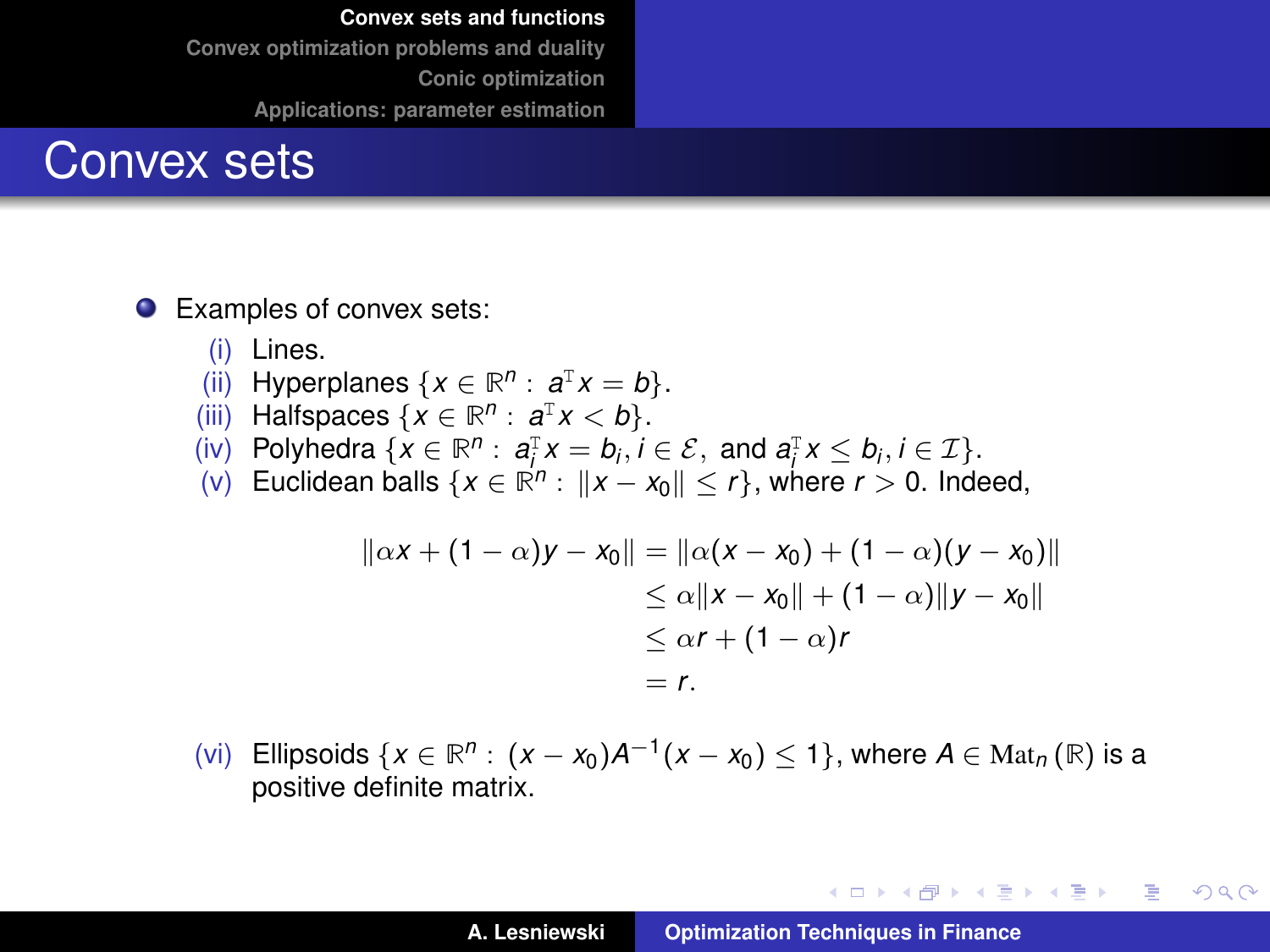### Cones

- A set  $C \subset \mathbb{R}^n$  is called a *cone*, if for any  $x \in C$  and  $\theta > 0$ ,  $\theta x \in C$ .
- A set  $C \subset \mathbb{R}^n$  is called a *convex cone*, if for any  $x_1, x_2 \in C$  and  $\theta_1, \theta_2 \geq 0$ ,  $\theta_1 x_1 + \theta_2 x_2 \in C$ . In other words, C is both a cone and a convex set.
- Here is a graphical representation of this condition:



イロメ イ部メ イヨメ イヨメー

 $299$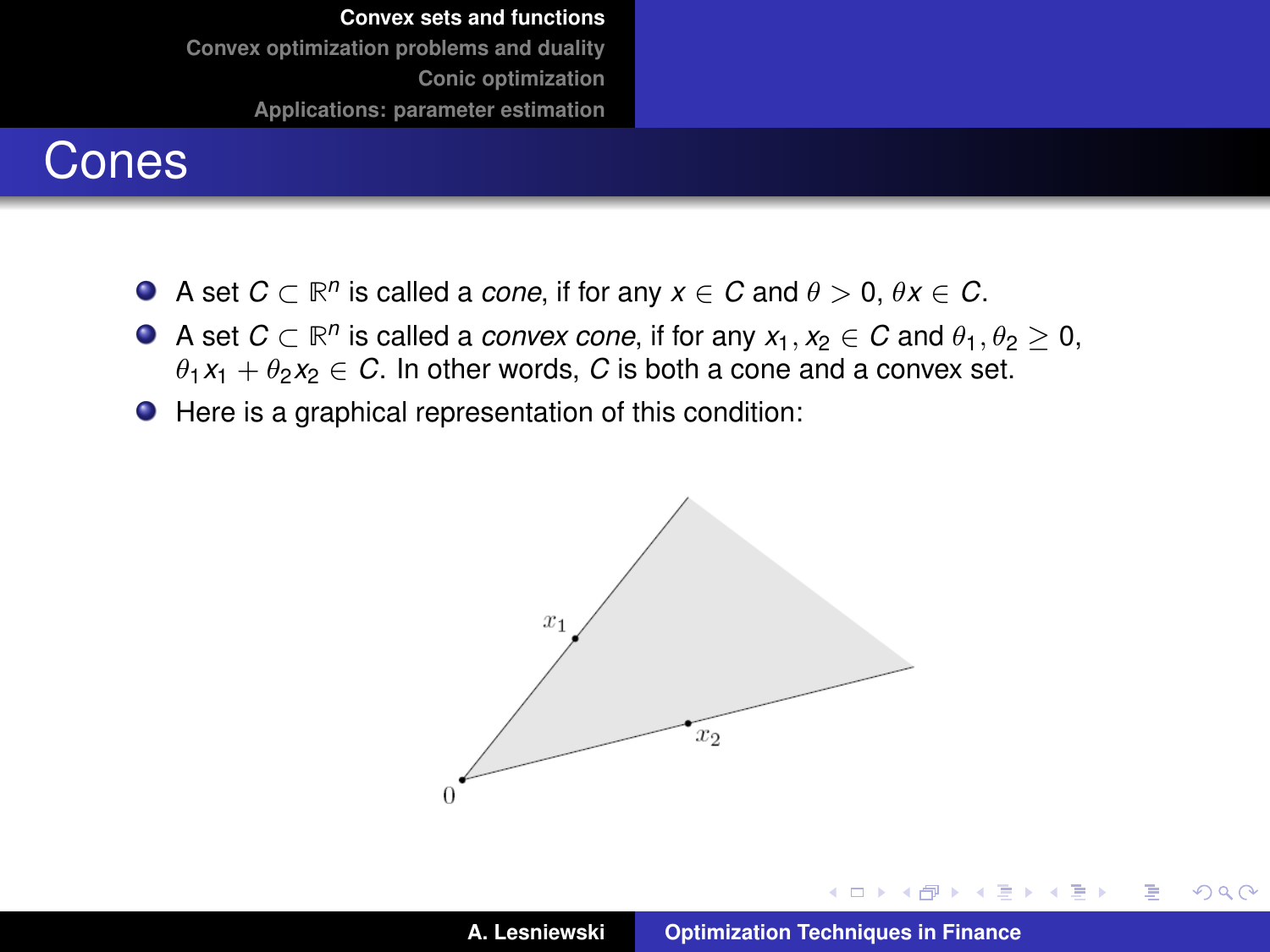## Examples of cones

Let  $\|x\|$  be a norm on  $\mathbb{R}^n$ . The set  $C = \{(x, t) \in \mathbb{R}^n \times \mathbb{R}_+ : \|x\| \leq t\},$  called a *norm cone*, is a convex cone.



 $\bullet$  In the case when  $||x||$  is the usual Euclidean norm, the norm cone is called the *second-order cone* and will be denoted by  $K_n$ .

イロメ イ部メ イ君メ イ君メー

 $299$ 

Þ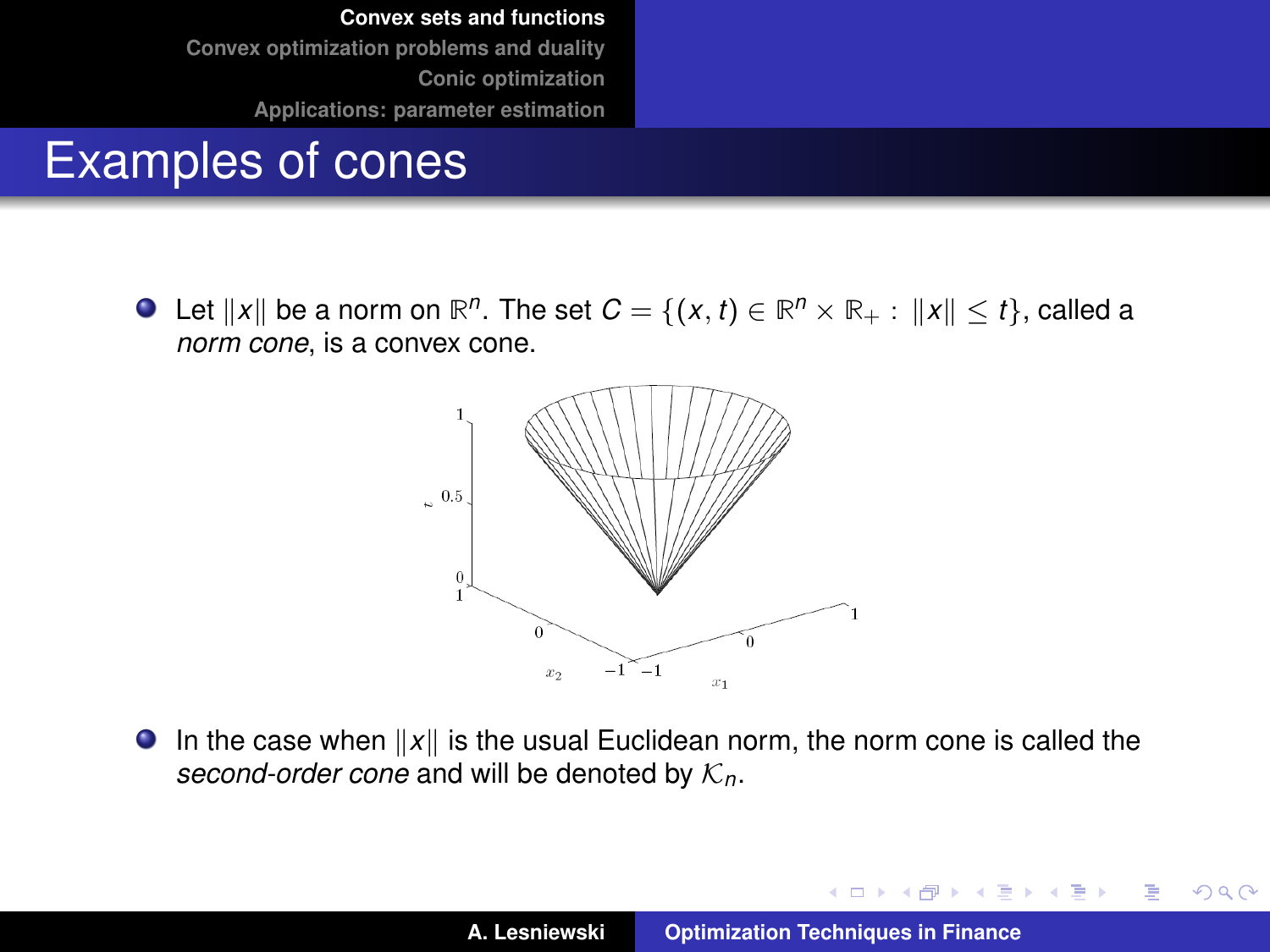### Examples of cones

- The set  $\mathbb{P}^n_+$  of positive semidefinite  $n \times n$  matrices is a convex cone.
- Indeed, if  $A, B \in \mathbb{P}^n_+, \theta, \eta \geq 0$ , and  $u \in \mathbb{R}^n$ , then

$$
u^{T}(\theta A + \eta B)u = \theta u^{T}Au + \eta u^{T}Bu
$$
  
\n
$$
\geq 0,
$$

i.e.  $\theta A + \eta B \in \mathbb{P}^n_+.$ 

イロメ イ団メ イヨメ イヨメー

 $299$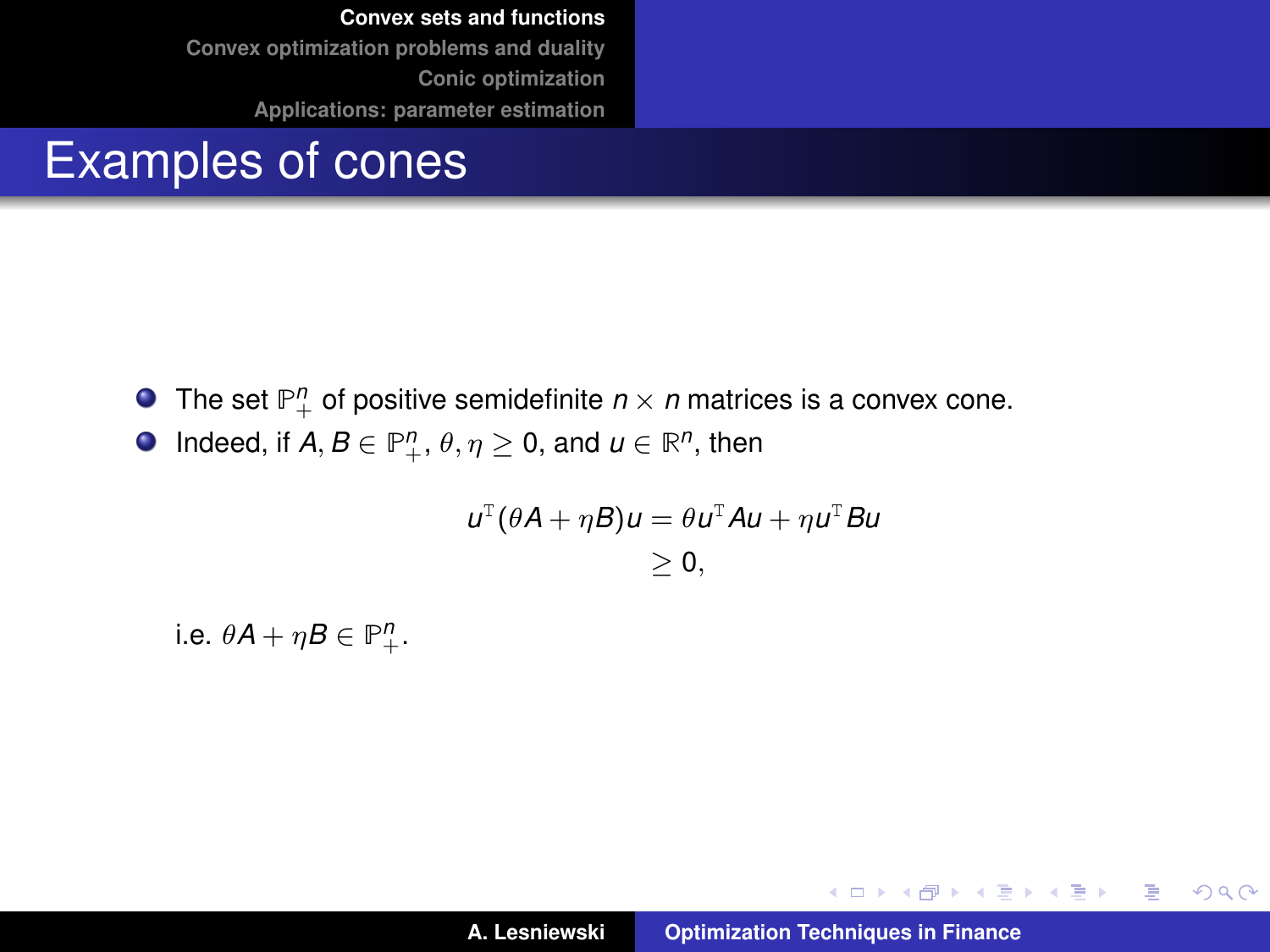

- A convex cone *C* is *proper*, if
	- (i) it is closed (it contains its boundary),
	- (ii) it is solid (has a nonempty interior),
	- (iii) it is pointed (it does not contain a line.)
- Examples of proper cones include:
	- (i) the *nonnegative orthant*  $\{x \in \mathbb{R}^n : x_i \geq 0, i = 1, \ldots, n\},\$
	- (ii) the cone  $\mathbb{P}^n_+$  of positive semidefinite matrices,
	- (iii) the second order cone  $\mathcal{K}_n$ .

イロメ イ部メ イヨメ イヨメー

 $299$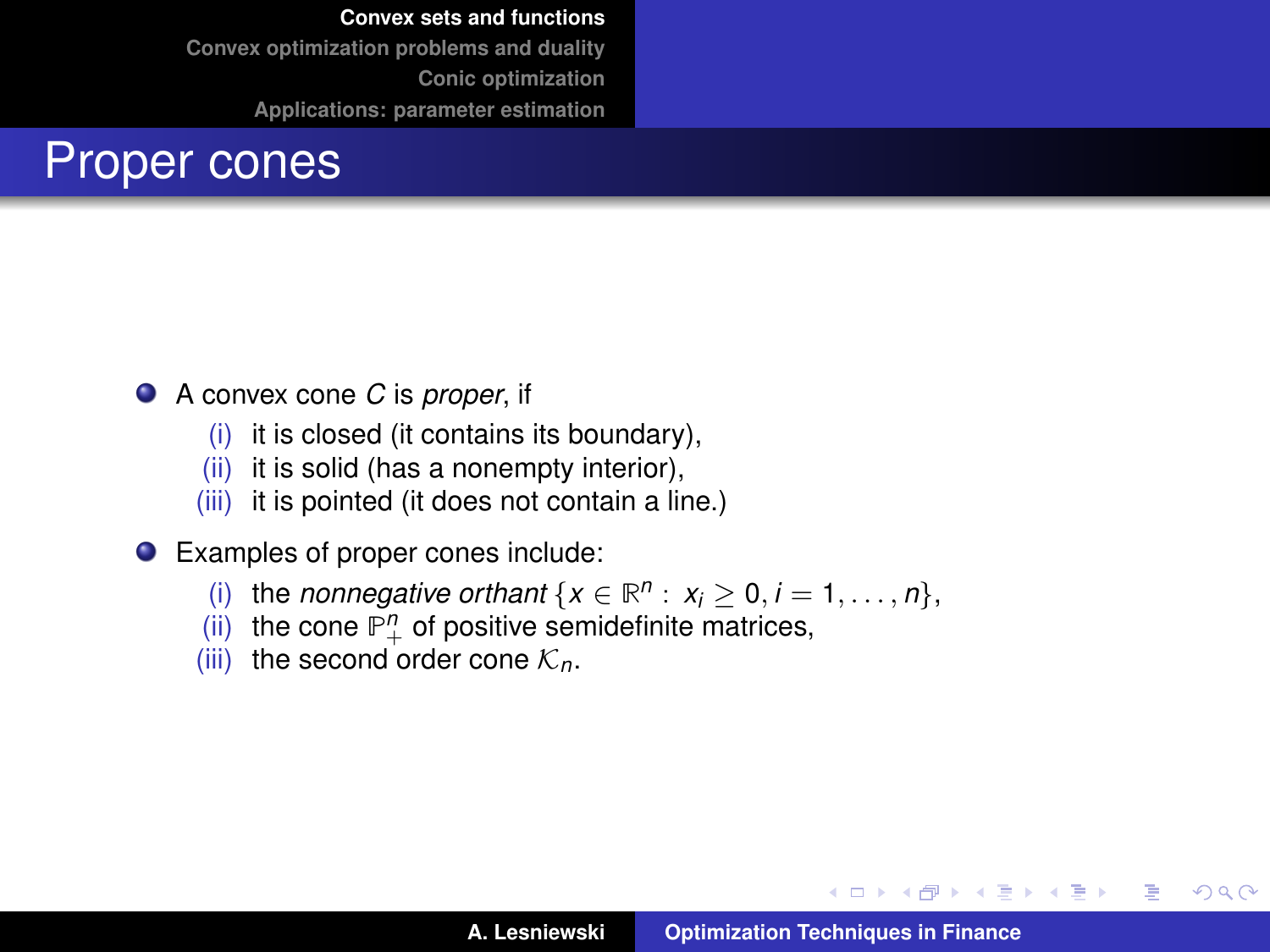### Operations preserving convexity

- The intersection  $\bigcap_{i=1}^k C_i$  of any number of convex sets  $C_i$  is convex.
- **O** The image  $f(C)$  of a convex set under an affine function  $f(x) = Ax + b$  is convex. Indeed, if  $y_1, y_2 \in f(C)$ , then there exist  $x_1, x_2 \in C$  such that

$$
\alpha y_1 + (1 - \alpha) y_2 = \alpha (Ax_1 + b) + (1 - \alpha) (Ax_2 + b) = A(\alpha x_1 + (1 - \alpha) x_2) + b
$$

which is an element of  $f(C)$  since  $\alpha x_1 + (1 - \alpha)x_2 \in C$ .

The inverse image  $f^{-1}(C)$  of a convex set under an affine function  $f(x) = Ax + b$  is convex.

イロメ イ団メ イヨメ イヨメー

÷.  $2Q$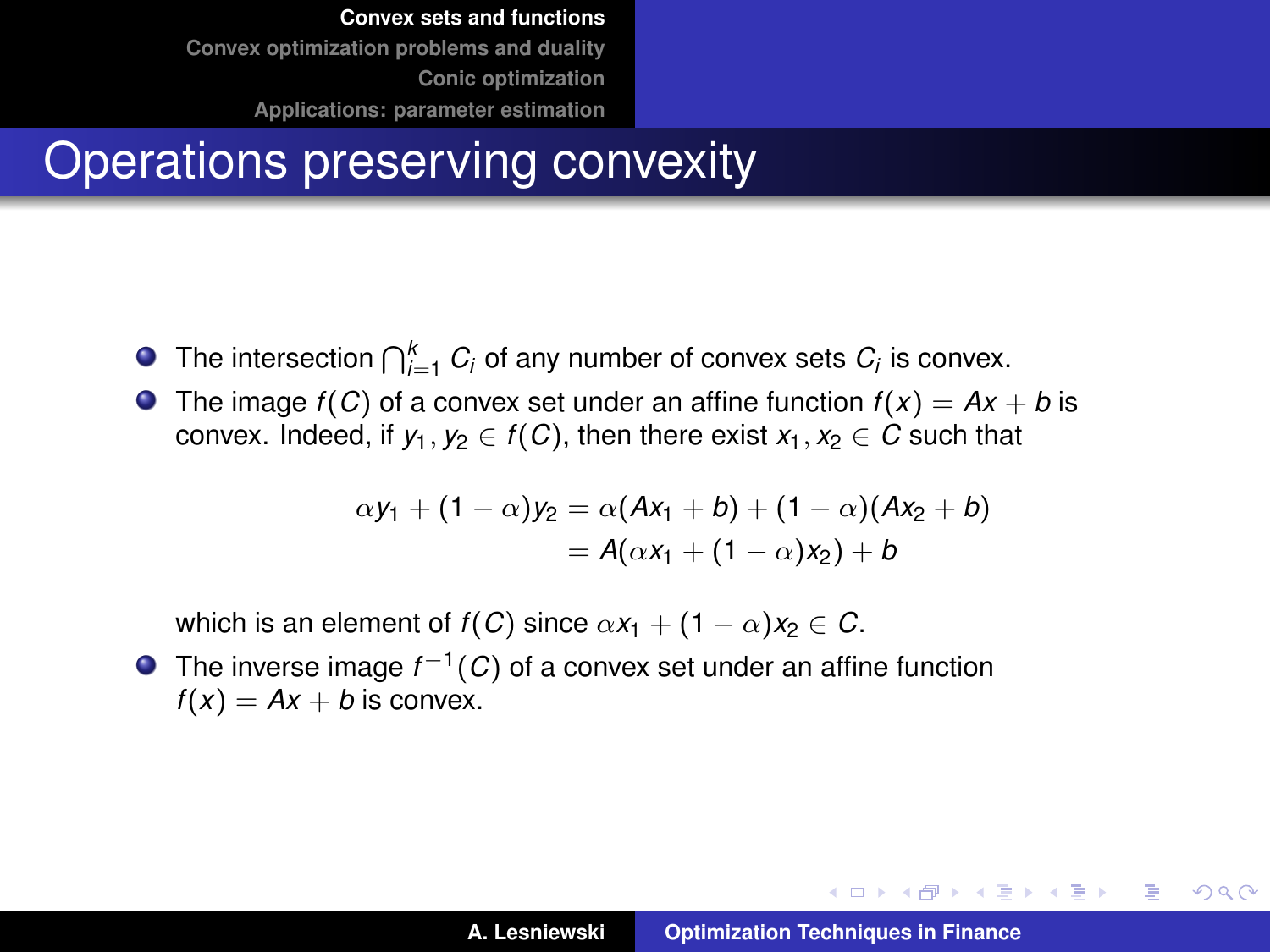### Convex functions

Let *C* be a convex set. A function *f* (*x*) defined on *C* is *convex*, if

$$
f(\alpha x + (1 - \alpha)y) \leq \alpha f(x) + (1 - \alpha)f(y), \qquad (2)
$$

for any  $x, y \in C$  and  $0 \leq \alpha \leq 1$ .



The inequality above defining a convex function is known as *Jensen's inequality*.

イロメ イ団メ イヨメ イヨメー

 $299$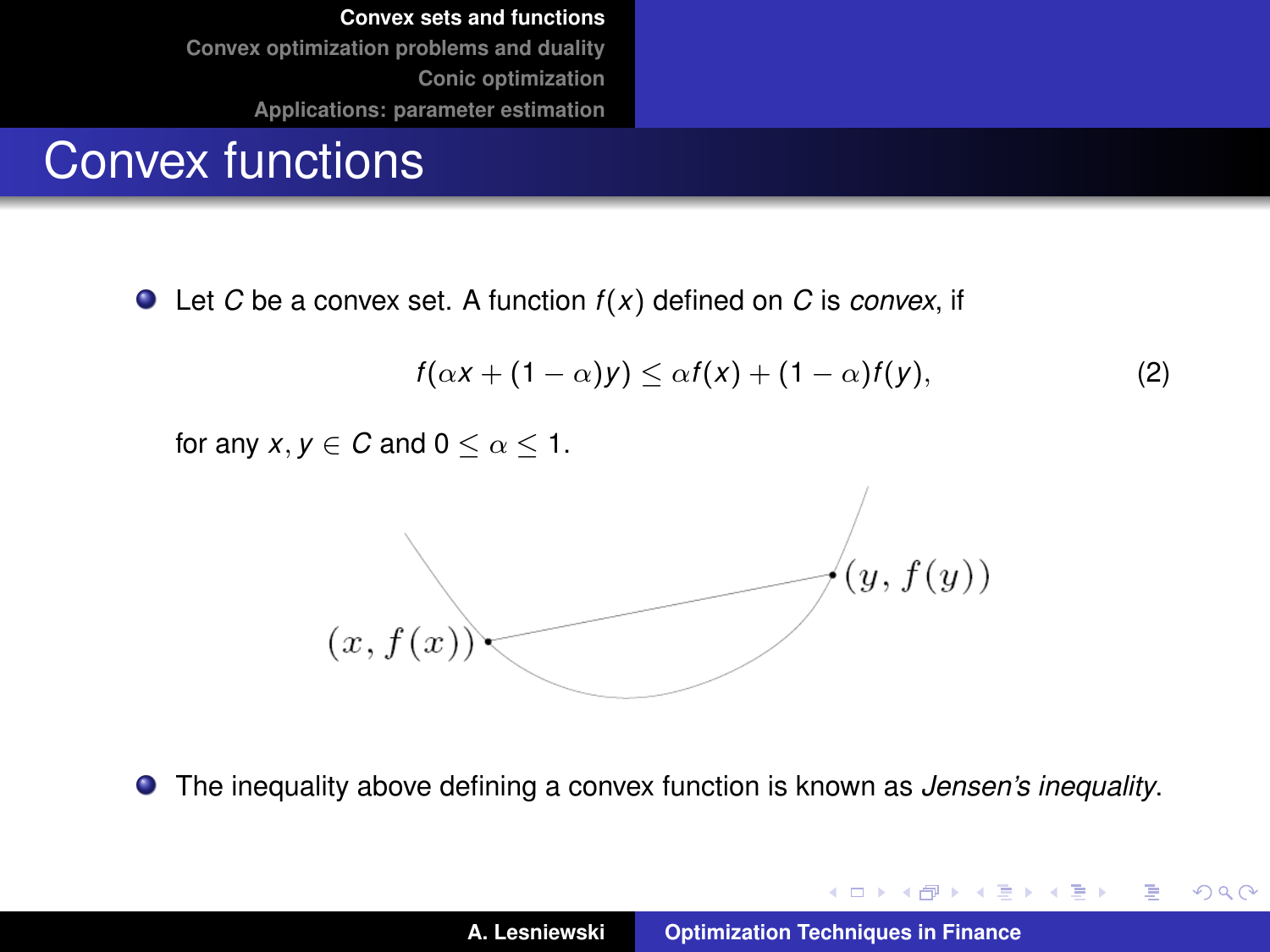## Convex functions

 $\bullet$ A function *f* (*x*) defined on a convex set *C* is *strictly convex*, if

$$
f(\alpha x + (1 - \alpha)y) < \alpha f(x) + (1 - \alpha)f(y),\tag{3}
$$

for any  $x, y \in C$  and  $0 \leq \alpha \leq 1$ .

 $\bullet$  Let *C* be a convex set. A function  $f(x)$  defined on *C* is concave, if

$$
f(\alpha x + (1 - \alpha)y) \geq \alpha f(x) + (1 - \alpha)f(y), \tag{4}
$$

イロメ イ団メ イヨメ イヨメー

重

 $298$ 

for any  $x, y \in C$  and  $0 \leq \alpha \leq 1$ .

- $\bullet$  Note that *f*(*x*) is concave if and only if  $-f(x)$  convex.
- An affine function is both convex and concave.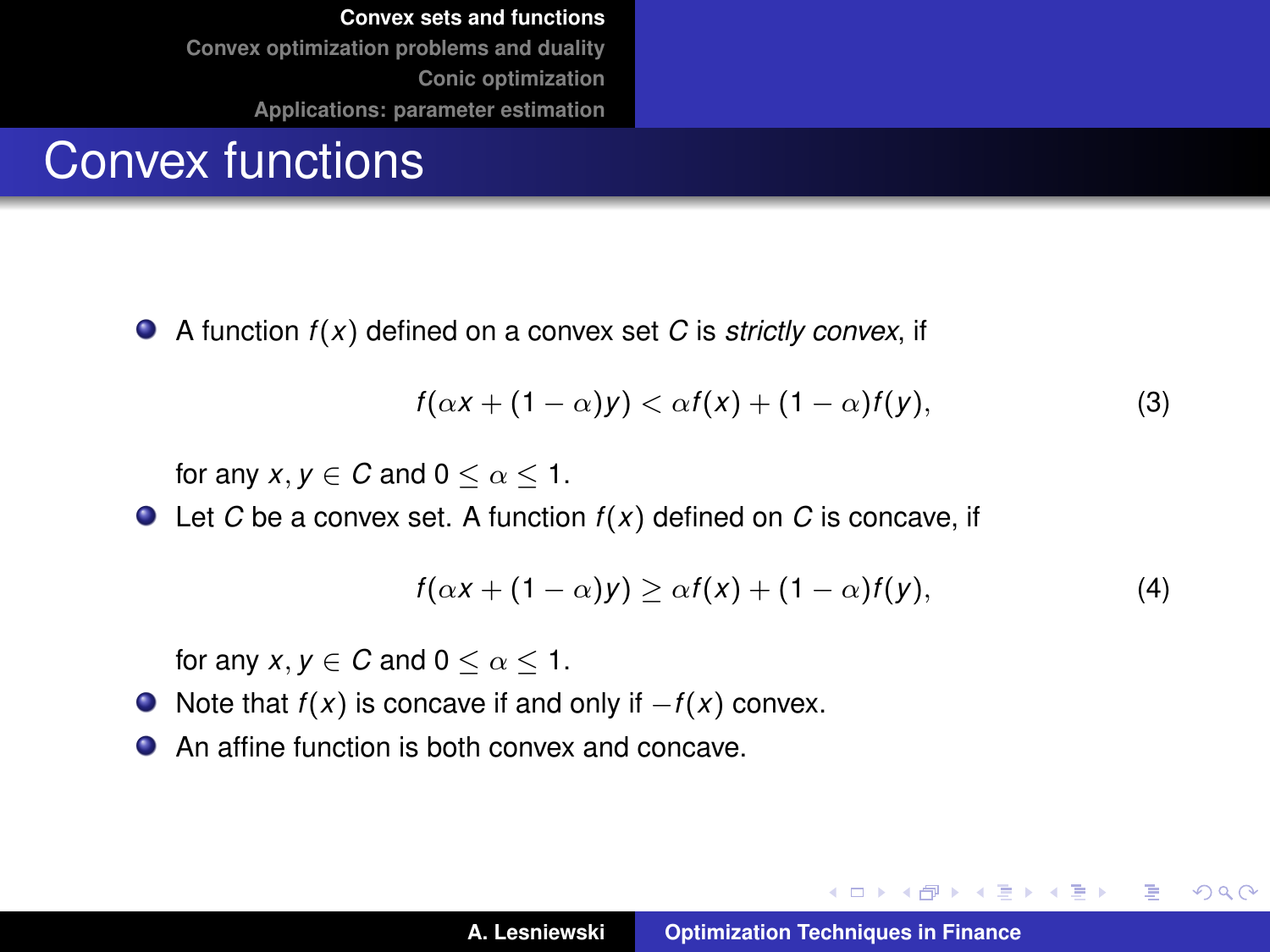# Properties of convex functions

- The definition of a convex function is not always easy to verify in practice. Under additional smoothness assumptions on this may become more manageable. Below we let  $dom(f)$  denote the domain of the function  $f(x)$ .
- *First order conditions.* Suppose that *f* (*x*) is (once) differentiable. Then it is convex if and only if the following conditions are satisfied:
	- (i) dom( $f$ ) is a convex set.
	- (ii) for all  $x, y \in \text{dom}(f)$ ,

$$
f(y) \geq f(x) + \nabla f(x)^{\mathrm{T}}(y - x). \tag{5}
$$

イロメ イ部メ イヨメ イヨメー

 $299$ 

Þ

Note that the right hand side in the inequality above is the first order Taylor expansion of  $f(y)$  around  $y = x$ . It represents the hyperplane in  $\mathbb{R}^n$  tangent to  $f(v)$  at  $v = x$ .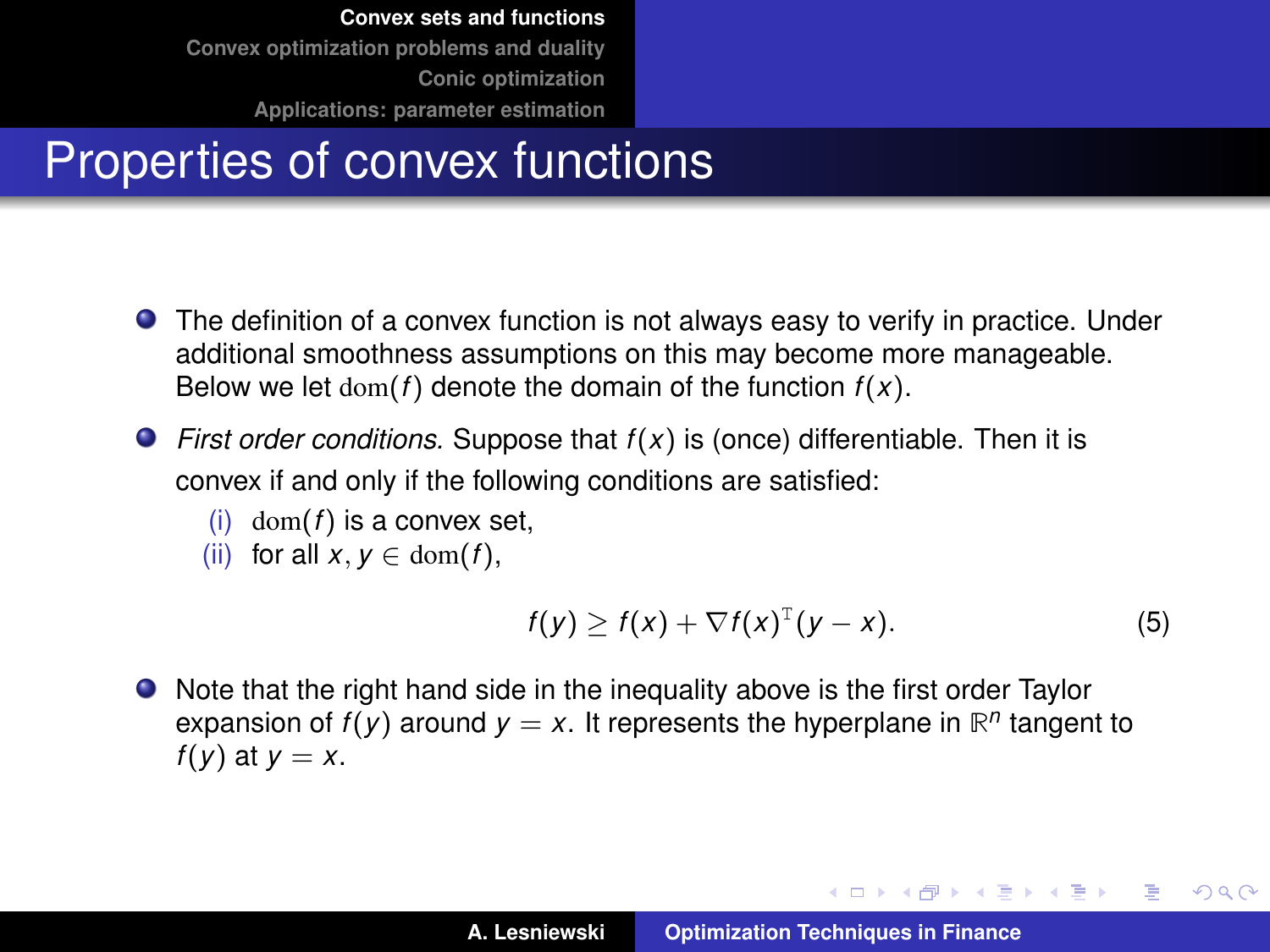### Properties of convex functions

Geometrically, this condition can be visualized as follows.  $\bullet$ 



イロメ イ部メ イヨメ イヨメー

重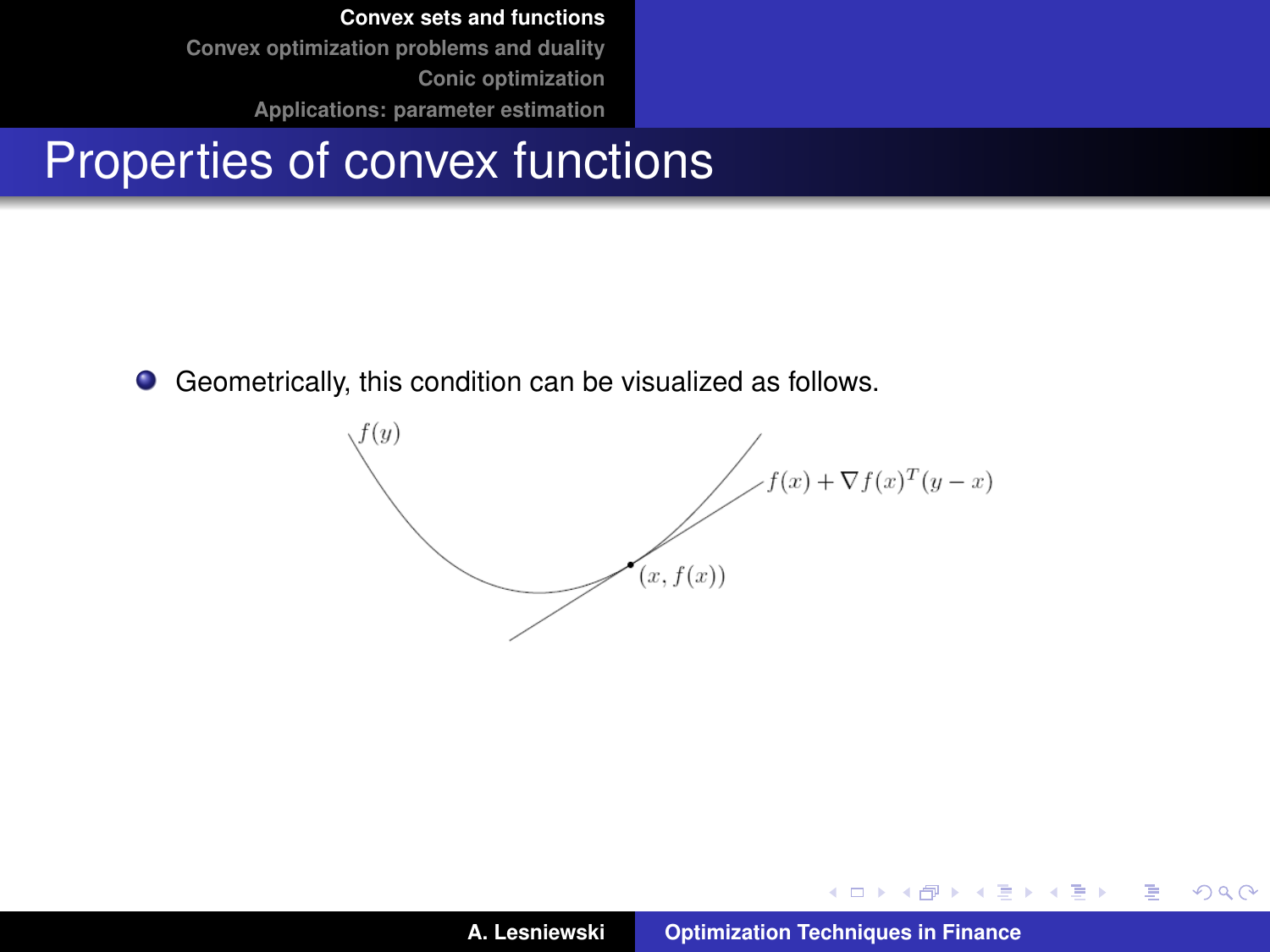## Properties of convex functions

- *Second order conditions.* Suppose now that *f* (*x*) is *twice* differentiable. Then it is convex if and only if the following conditions are satisfied:
	- (i) dom( $f$ ) is a convex set,
	- (ii) for all  $x \in \text{dom}(f)$ , the Hessian of  $f(x)$  is a positive-semidefinite matrix

$$
\nabla^2 f(x) \ge 0. \tag{6}
$$

イロメ イ部メ イヨメ イヨメー

重

 $2Q$ 

The function is strictly convex, if its Hessian is a positive definite matrix.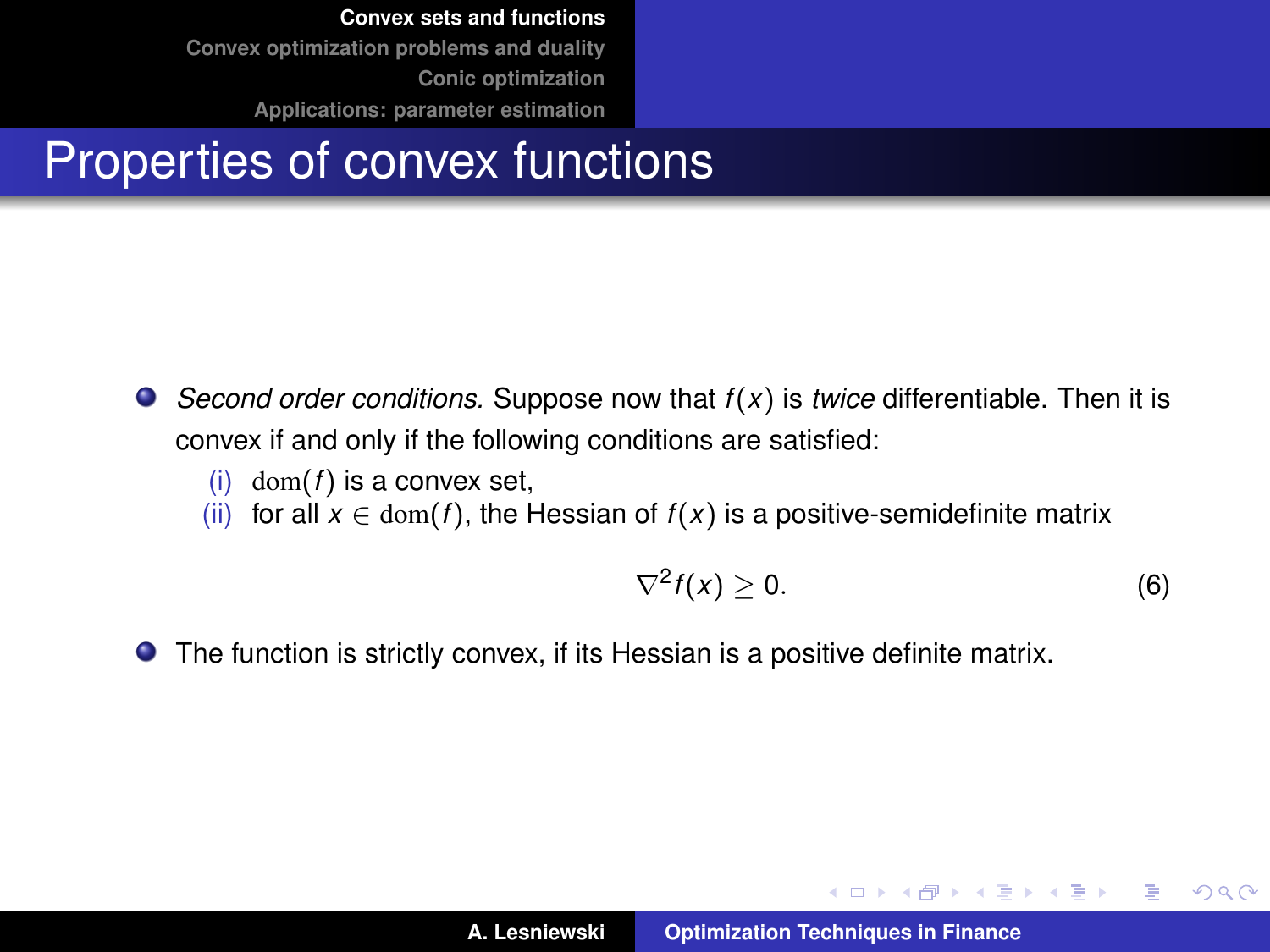# Examples of convex functions

- **■** The exponential function  $f(x) = \exp(ax)$ , where  $a \in \mathbb{R}$ , is convex on  $\mathbb{R}$ .
- The power function  $f(x) = x^a$ ,  $x > 0$ , is convex, when  $a \le 0$  or  $a \ge 1$ , and concave, when  $0 \le a \le 1$ .
- $\bullet$  Negative entropy  $f(x) = x \log(x)$  is convex on its domain.
- The Rosenbrock function introduced in Lecture Notes #1 is neither convex nor concave over **R** 2 .
- $f(x, y) = x^2/y$  is convex over  $\mathbb{R} \times \mathbb{R}_+$ .
- The quadratic form  $f(x) = \frac{1}{2}x^T P x$ ,  $x \in \mathbb{R}$ , where is a positive semi-definite matrix  $P \geq 0$  is convex. Indeed, its Hessian is given by

$$
\nabla^2 f(x) = P.
$$

It is strictly convex, if *P* is positive definite.

K ロ ⊁ K 伊 ⊁ K 君 ⊁ K 君 ⊁ …

重  $2Q$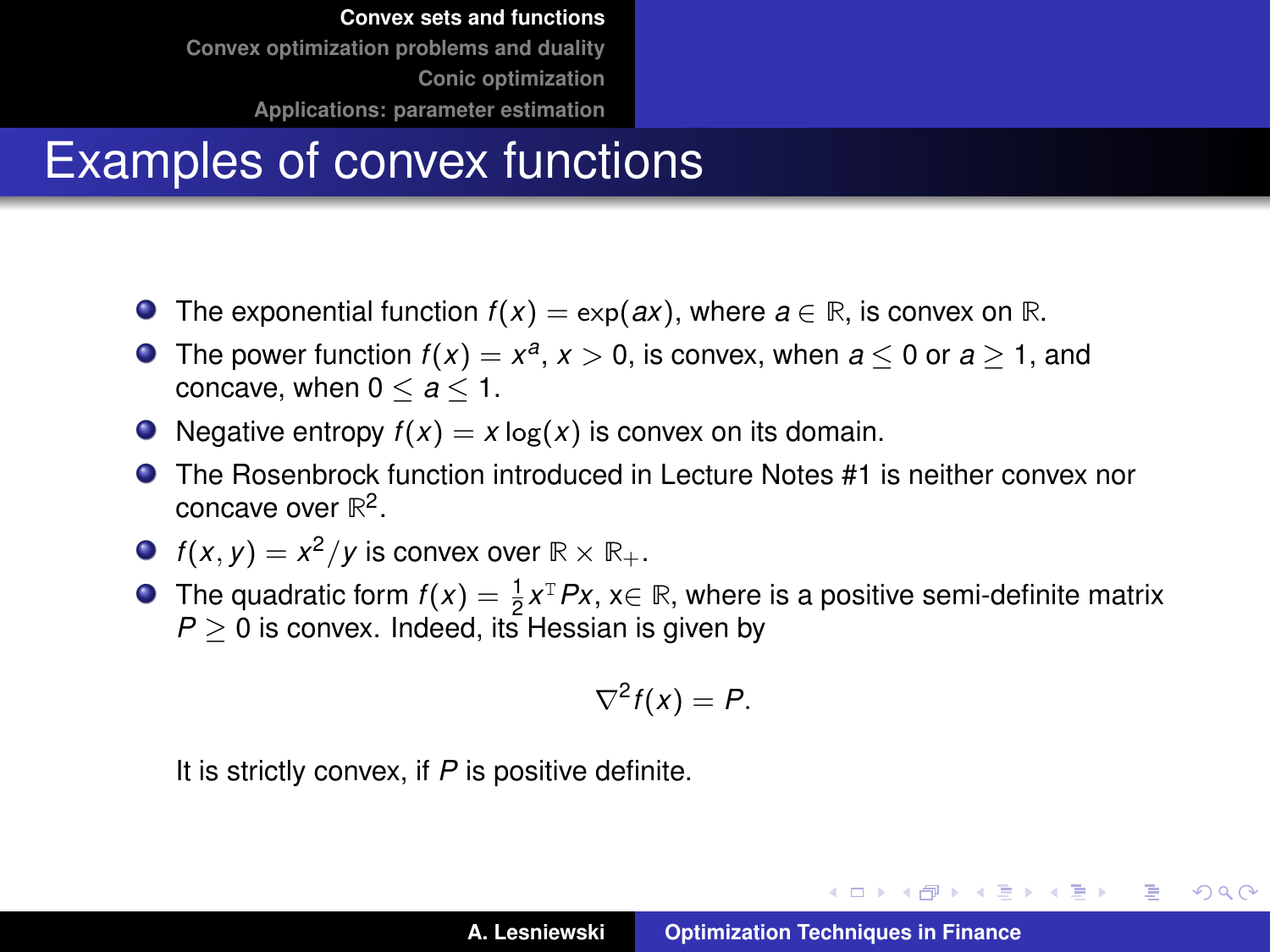## Properties of convex functions

● The following operations preserve convexity: (i) If  $f_i(x)$ ,  $i = 1, \ldots, k$ , are convex, and  $\beta_i > 0$ , then

$$
f(x) = \beta_1 f_1(x) + \ldots + \beta_k f_k(x)
$$

is convex.

(ii) If *f*(*x*) is convex and *A* ∈ Mat<sub>*nm*</sub>( $\mathbb{R}$ ), *b* ∈  $\mathbb{R}^m$ , then the composed function

$$
g(x) = f(Ax + b)
$$

is convex.

(iii) If  $f_i(x)$ ,  $i = 1, \ldots, k$  are convex, then

$$
f(x) = \max (f_1(x), \ldots, f_k(x))
$$

is convex.

(iv) If  $f(x)$  is convex and  $g(y)$ ,  $y \in \mathbb{R}$ , is convex and nondecreasing, then

$$
h(x)=g\big(f(x)\big)
$$

is convex.

K ロ ⊁ K 伊 ⊁ K 君 ⊁ K 君 ⊁ …

■ 1  $299$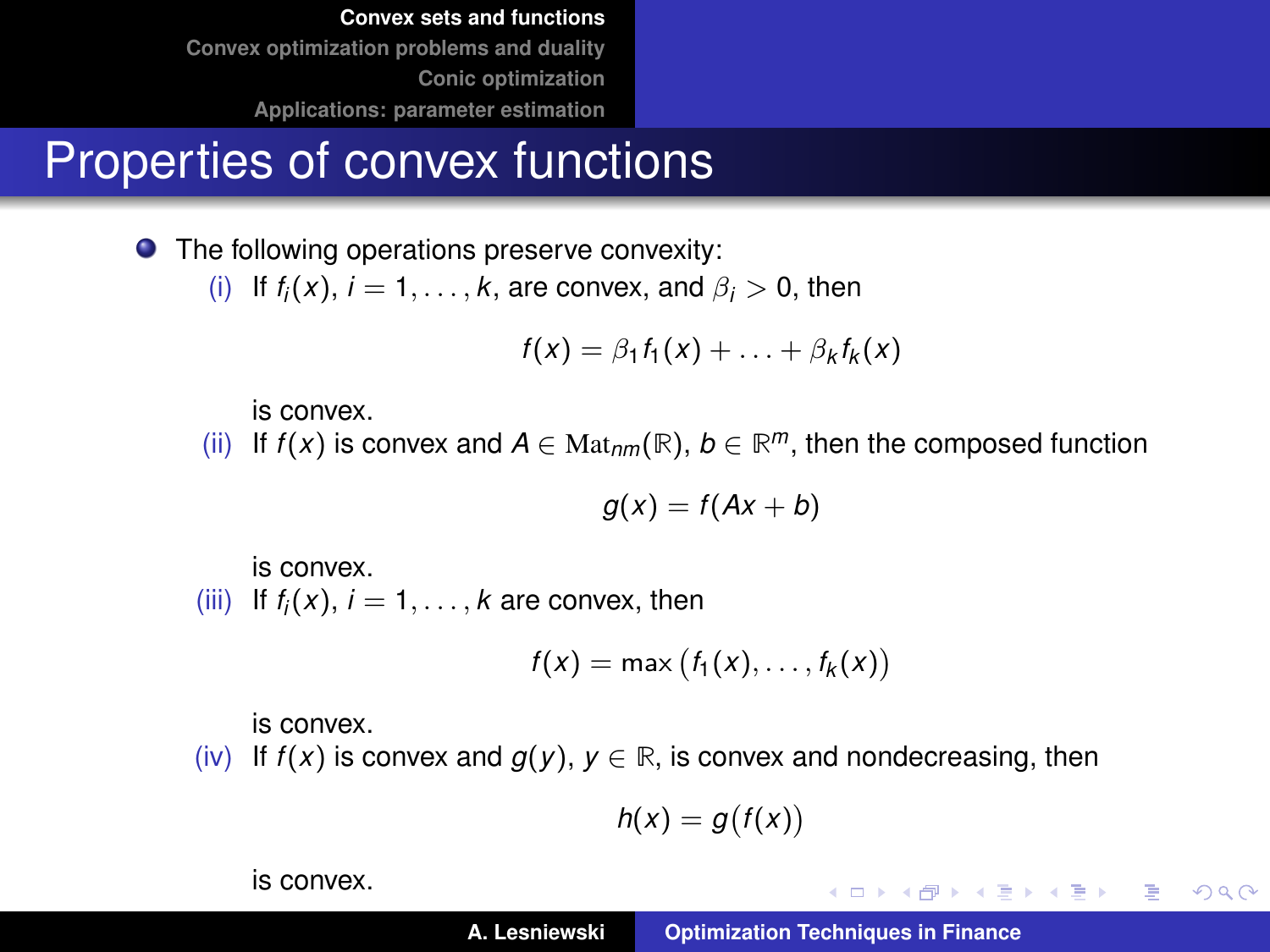# <span id="page-18-0"></span>Convex optimization problems

A *standard form convex optimization problem* is formulated as follows:

<span id="page-18-1"></span>
$$
\min_{x \in \mathbb{R}^n} f(x), \quad \text{subject to } \begin{cases} a_i^{\mathrm{T}} x = b_i, & \text{if } i \in \mathcal{E}, \\ c_i(x) \le 0, & \text{if } i \in \mathcal{I}. \end{cases} \tag{7}
$$

where the objective function  $f(x)$  and the constraints  $c_i(x)$  are convex functions on **R** *n* , and where *a<sup>i</sup>* and *b<sup>i</sup>* are constant vectors.

- Note that, in a convex optimization problem, the equality constraints are assumed to be linear.
- This condition guarantees that the feasible set of feasible points of a convex optimization problem is convex.

イロメ イ団メ イヨメ イヨメー

重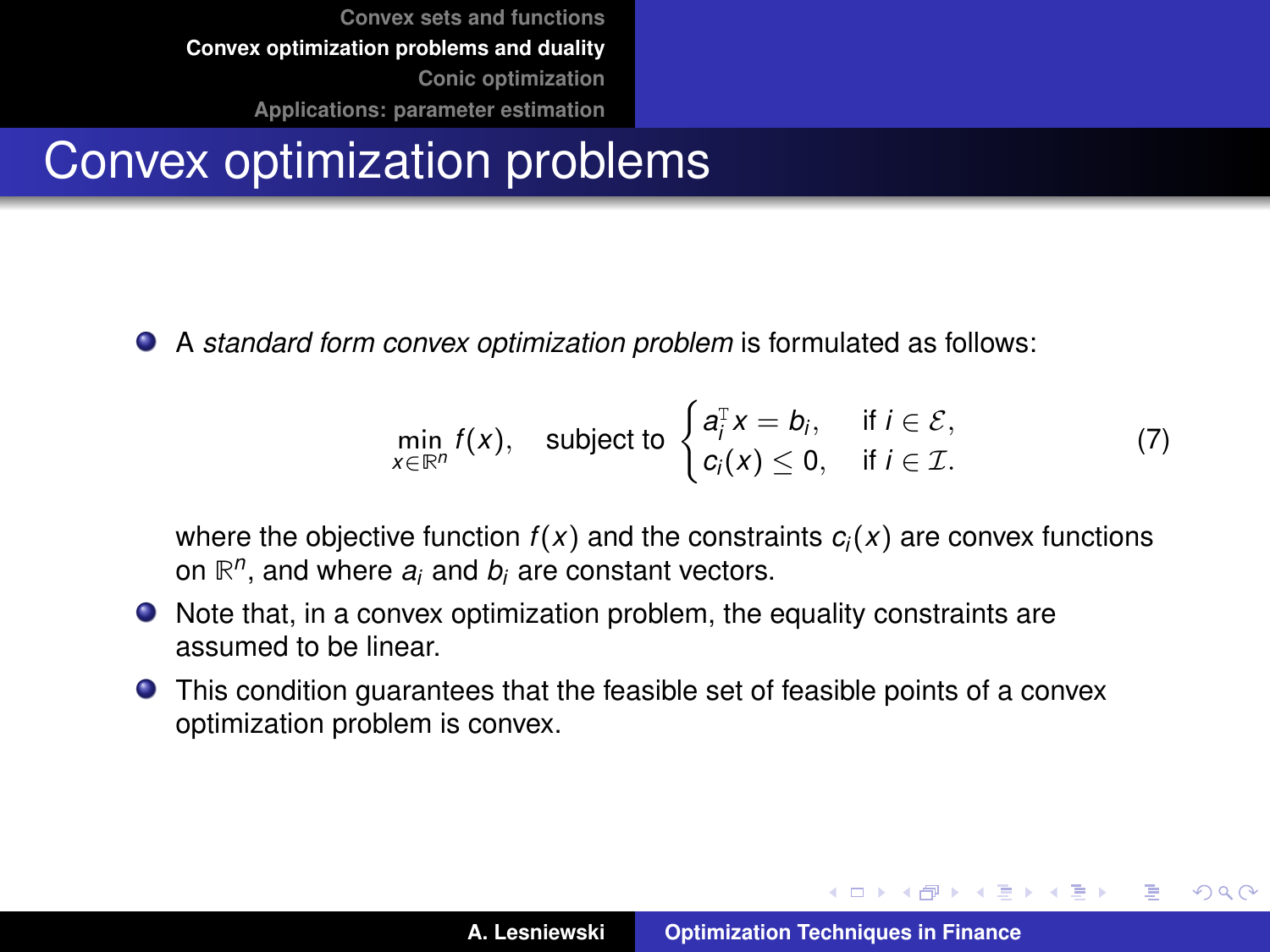## Convex optimization problems

*Example*. The following problem

$$
\min x_1^2 + x_2^2, \quad \text{subject to } \begin{cases} \frac{x_1}{1+x_2^2} \le 0, \\ (x_1 + x_2)^2 = 0, \end{cases}
$$

is not convex according to our definition (because the first constraint is not a convex function, and the second constraint is not linear). Perversely, the feasible set  $\{(x_1, x_2) : x_1 \leq 0, x_2 = -x_1\}$  is convex.

The following, equivalent but not identical, problem is convex:

$$
\min x_1^2 + x_2^2, \quad \text{subject to } \begin{cases} x_1 \le 0, \\ x_1 + x_2 = 0. \end{cases}
$$

イロメ イ部メ イヨメ イヨメー

 $299$ 

Þ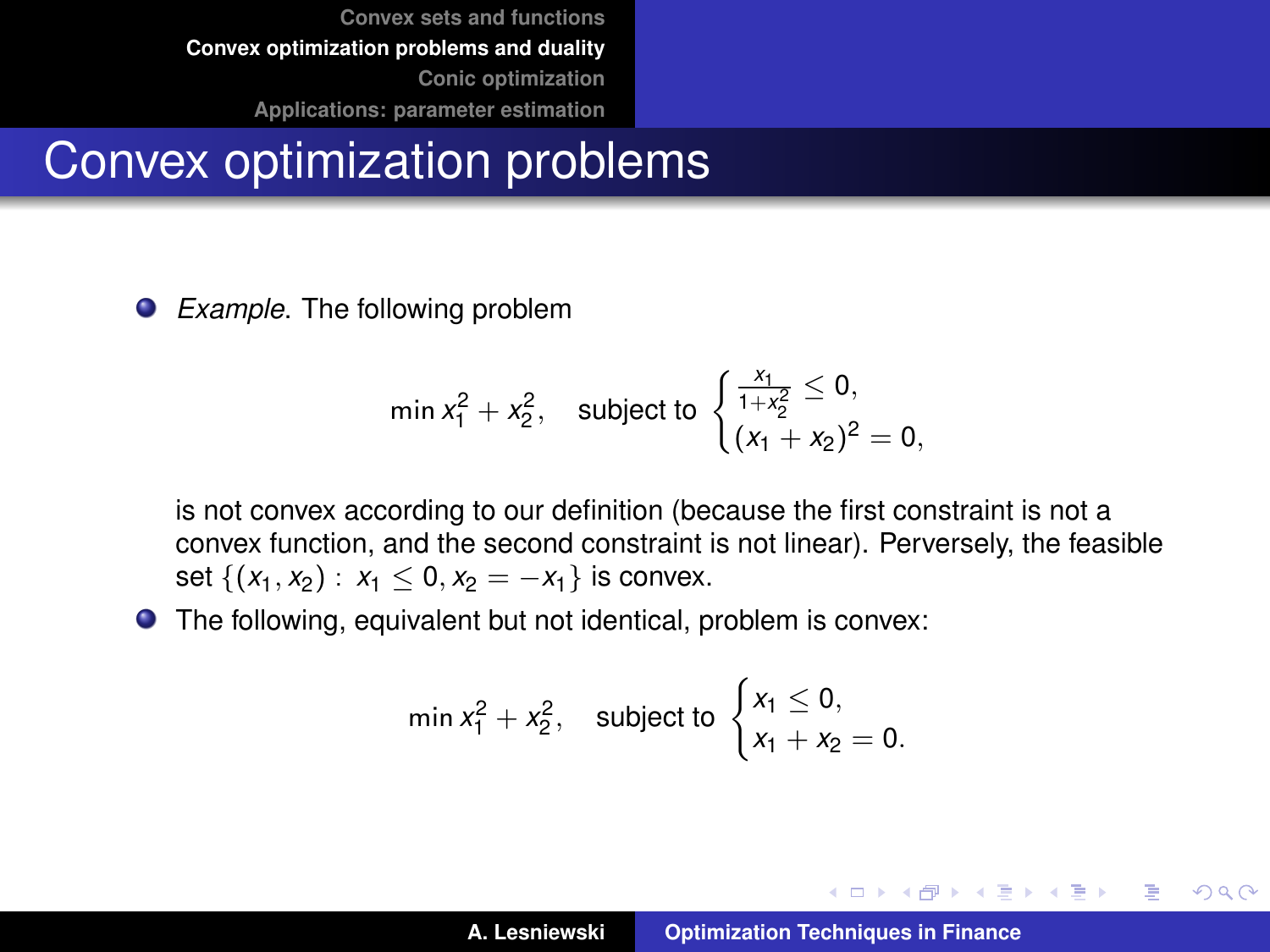## Examples of convex optimization problems

#### **O** The unconstraint least square problem

$$
f(x) = \frac{1}{2} \sum_{i=1}^{n} ((Ax)_i - v_i)^2, x \in \mathbb{R}^n,
$$
 (8)

where  $v_i \in \mathbb{R}$ , A $\in$  Mat<sub>n</sub> ( $\mathbb{R}$ ), is convex. Indeed, we verify that  $\nabla^2 f = A^T A$  which is positive semidefinite.

On the other hand, the unconstraint nonlinear least square (NLS) problem

$$
f(x) = \frac{1}{2} \sum_{i=1}^{n} (\varphi_i(x) - v_i)^2, \ x \in \mathbb{R}^n,
$$
 (9)

K ロ ⊁ K 伊 ⊁ K 君 ⊁ K 君 ⊁ …

 $299$ 

重

may or may not be convex, depending on the functions  $\varphi_i(x)$ .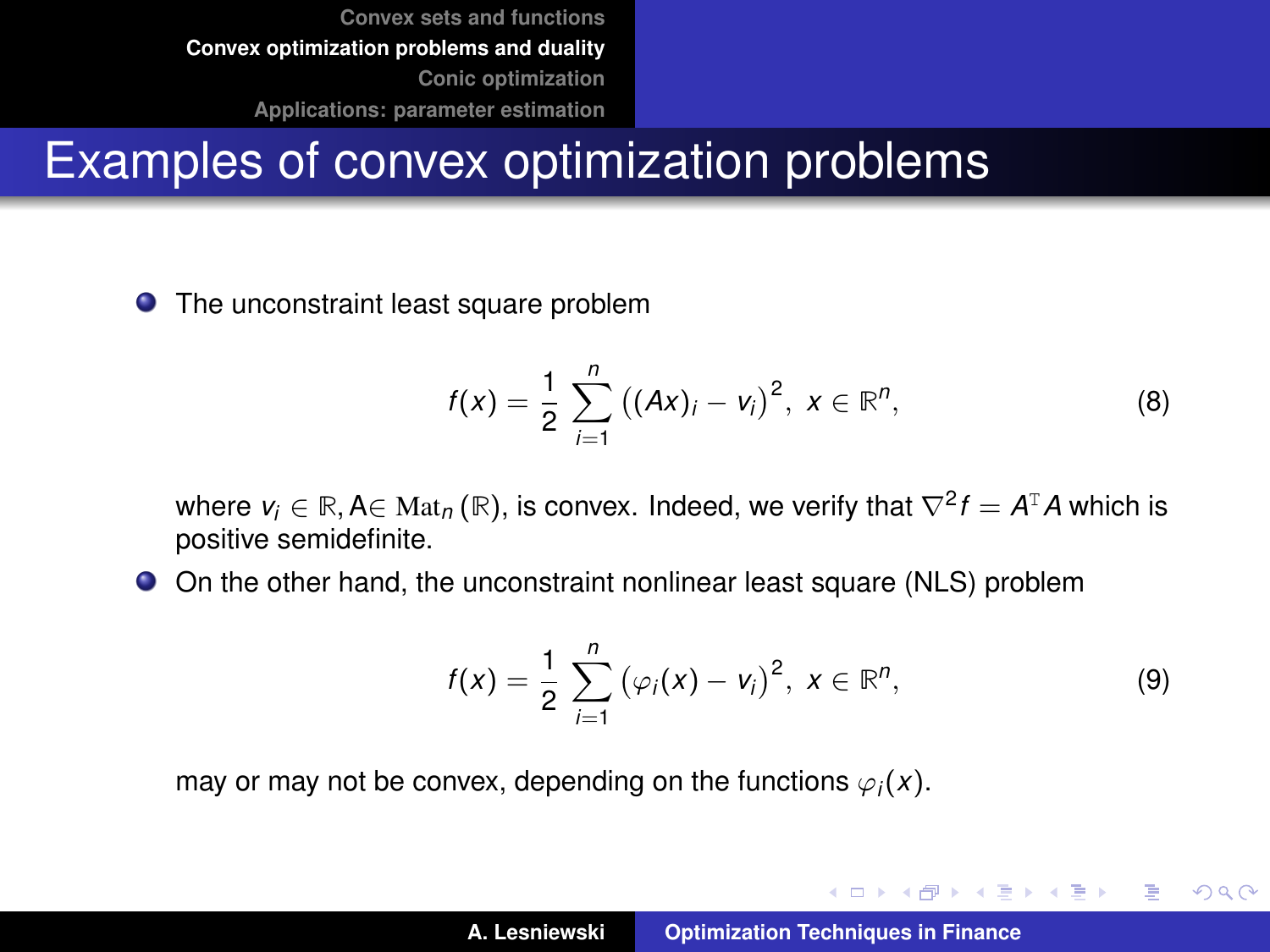# Properties of convex optimization problems

- *Fundamental Property 1.* Any local minimum of a convex function *f* (*x*) in a convex set *C* is also a global minimum.
- The *proof* goes by contradiction. If a local minimum x<sup>\*</sup> is not global, then we can find  $y \in C$ , such that  $f(y) < f(x^*)$ . Thus, by convexity,

$$
f(\alpha x^* + (1 - \alpha)y) \leq \alpha f(x^*) + (1 - \alpha)f(y)
$$
  
<  $f(x^*),$ 

for all  $0 < \alpha < 1$ .

- In other words, since C is convex,  $f(x)$  is strictly less than  $f(x^*)$  along the line segment connecting *y* to *x*<sup>\*</sup>, regardless of how close *x* is to *x*<sup>\*</sup>. This contradicts the assumption that x<sup>\*</sup> is a local minimum, which proves the claim.
- In the following, we will denote the optimal value of  $f(x)$  by  $f^*$ :

$$
f^* = f(x^*). \tag{10}
$$

イロメ イ団メ イヨメ イヨメー

B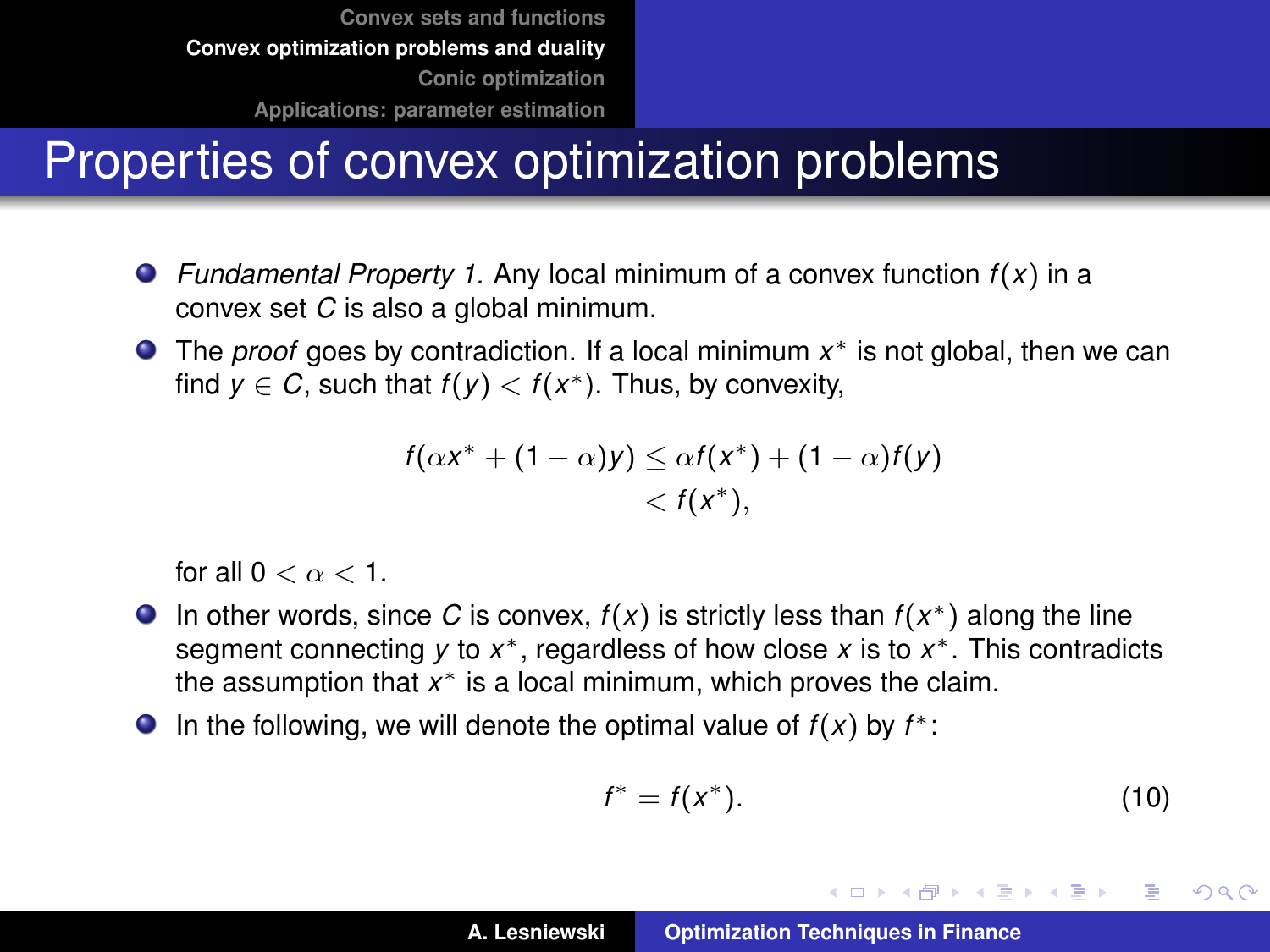# Properties of convex optimization problems

- Fundamental Property 1 does not assert that local minima of convex functions exist.
- **•** There are various results guaranteeing the existence of minima of a convex function that can be found in the literature [\[1\]](#page-72-1).
- An example is the classic Weierstrass' theorem.
- **•** Fundamental Property 2. If the domain dom(*f*) of a continuous function  $f(x)$  is closed and bounded, then it attains its minima.
- $\bullet$  In particular, a convex function with bounded  $dom(f)$  has a unique global minimum.

イロメ イ部メ イヨメ イヨメー

 $QQ$ 

Þ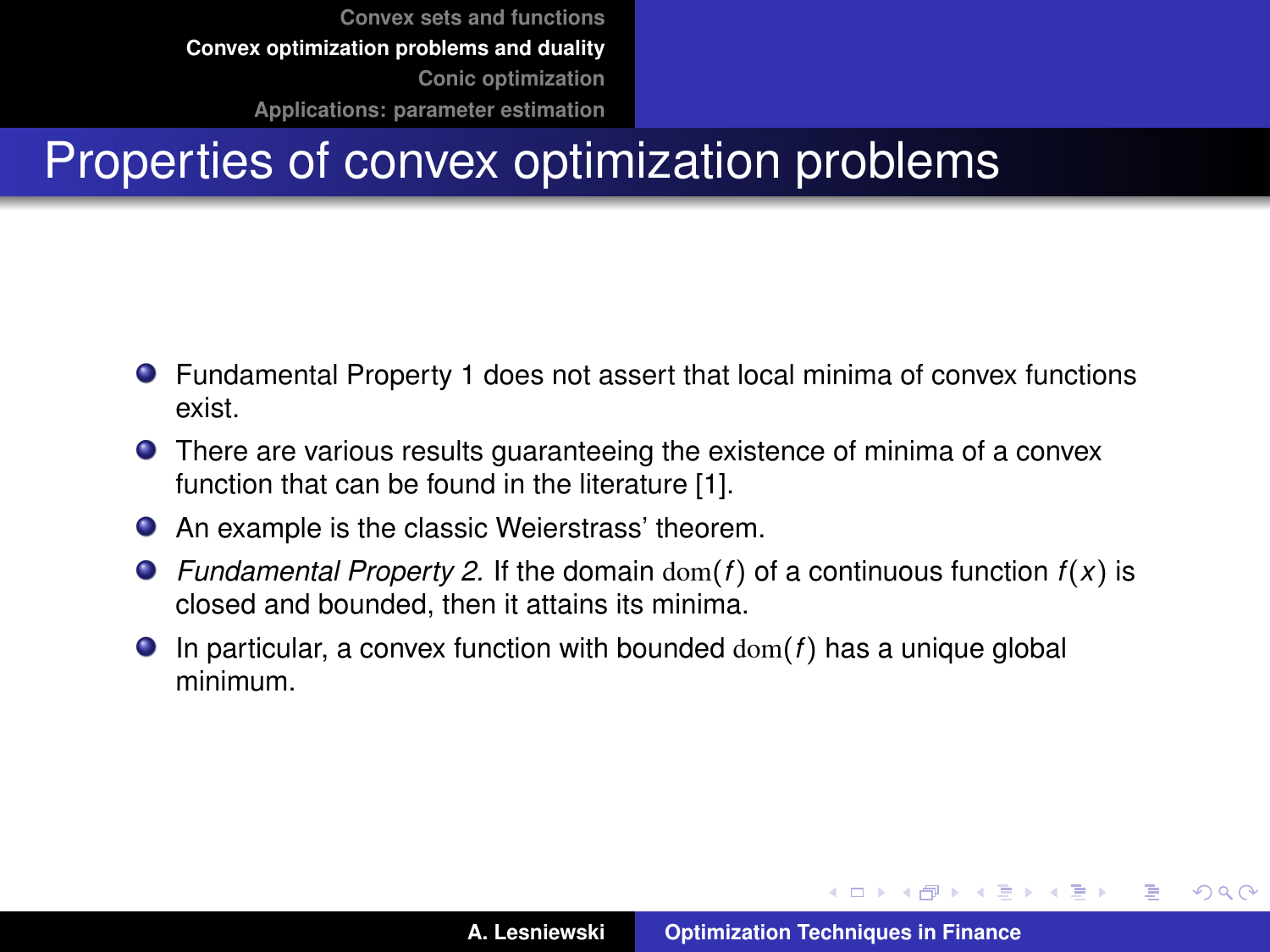# Example: unconstrained quadratic optimization

Consider the problem of minimizing the convex function  $\bullet$ 

$$
f(x)=\frac{1}{2}x^{\mathrm{T}}Ax+b^{\mathrm{T}}x+c, x\in\mathbb{R}^n,
$$

where *A* is a positive semidefinite matrix,  $b \in \mathbb{R}^n$ , and  $c \in \mathbb{R}$ .

**•** The optimality condition reads:

$$
Ax+b=0,
$$

and we have the following possibilities:

- (i) if *A* is invertible (i.e. it is positive definite), there is a unique solution  $x^* = -A^{-1}b$ .
- (ii) if *A* is not invertible and *b* is not in the range of *A*, there is no solution, and  $f(x) \rightarrow -\infty$ , as  $||x|| \rightarrow \infty$  along certain directions.
- (iii) if *A* is not invertible and *b* is in the range of *A*, there are infinitely many solutions.

イロメ イ部メ イヨメ イヨメー

Þ  $QQQ$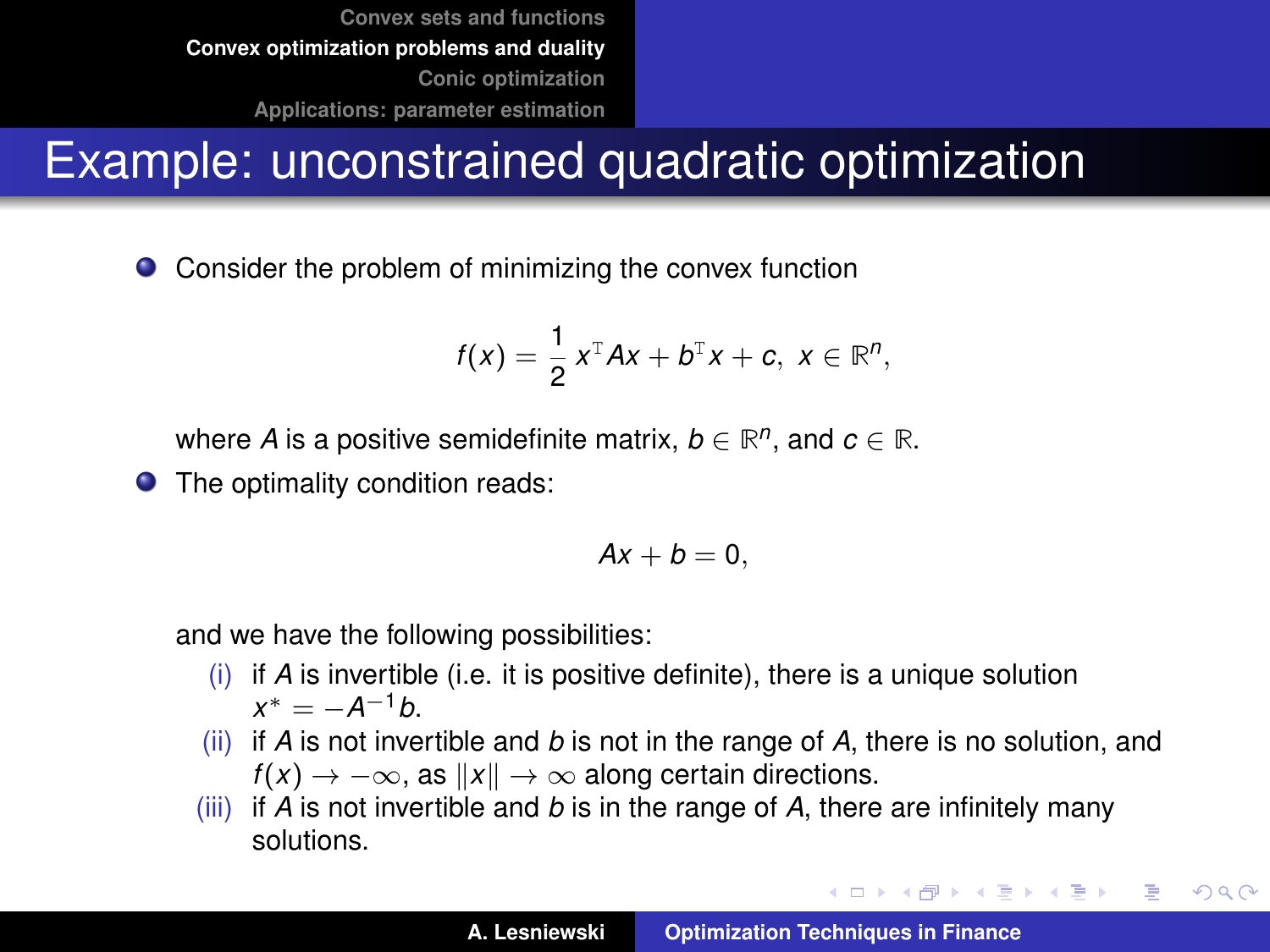# Dual Lagrange function

**•** Recall from Lecture Notes #2 that the Lagrange function corresponding to the optimization problem [\(7\)](#page-18-1) is defined by:

$$
L(x, \lambda) = f(x) + \lambda^{T} c(x), \qquad (11)
$$

where  $\lambda \in \mathbb{R}^m$  is a vector of Lagrange multipliers corresponding to the (equality and inequality) constraints defining the feasible set  $\Omega$ .

The *Lagrange dual function* is defined as

$$
q(\lambda) = \inf_{x \in \Omega} L(x, \lambda)
$$
  
= 
$$
\inf_{x \in \Omega} (f(x) + \lambda^{\mathrm{T}} c(x)).
$$
 (12)

- Notice that  $q(\lambda)$  has the following properties:
	- (i) It is concave.
	- (ii) It is a lower bound for  $f^*$ : if  $\lambda_i \geq 0$ , for  $i \in \mathcal{I}$ , then

$$
q(\lambda) \le f^*.\tag{13}
$$

K ロ ⊁ K 伊 ⊁ K 君 ⊁ K 君 ⊁ …

 $299$ ミー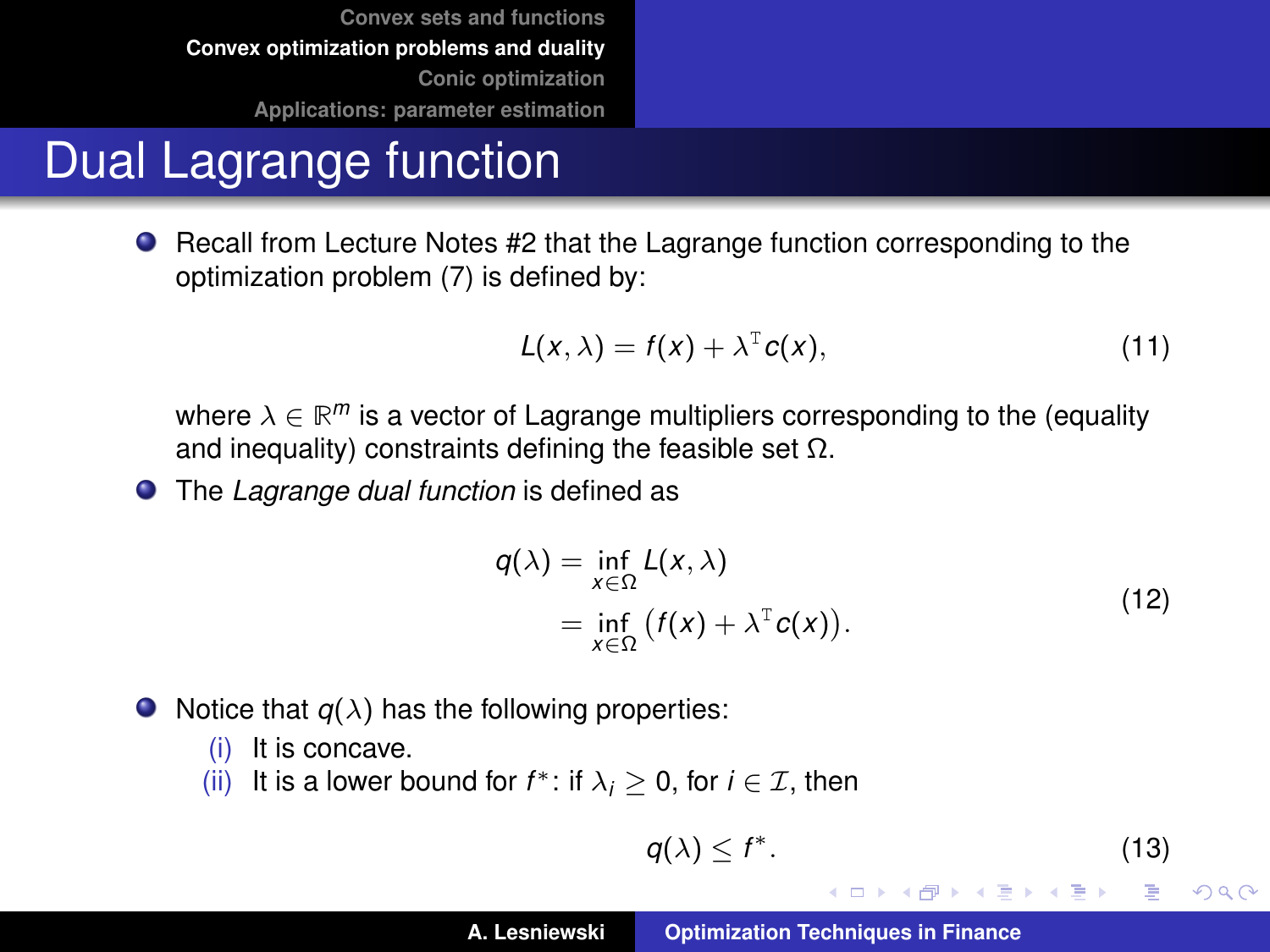## Dual Lagrange function

 $\bullet$  (i) is true, because for  $0 \leq \alpha \leq 1$ 

$$
q(\alpha\lambda + (1-\alpha)\mu) = \inf_{x \in \Omega} (f(x) + (\alpha\lambda + (1-\alpha)\mu)^T c(x))
$$
  
= 
$$
\inf_{x \in \Omega} (\alpha(f(x) + \lambda^T c(x)) + (1-\alpha)(f(x) + \mu^T c(x)))
$$
  

$$
\geq \alpha q(\lambda) + (1-\alpha)q(\mu),
$$

as inf  $(u(x) + v(x)) \ge \inf u(x) + \inf v(x)$ .  $\bullet$  (ii) is true, because if *x* is any feasible point, then

$$
f(x) \geq f(x) + \lambda^{\mathsf{T}} c(x)
$$
  
\n
$$
\geq \inf_{x \in \Omega} L(x, \lambda)
$$
  
\n
$$
= q(\lambda).
$$

Now we take the minimum over all feasible points.

イロトメ 御 トメ 君 トメ 君 トー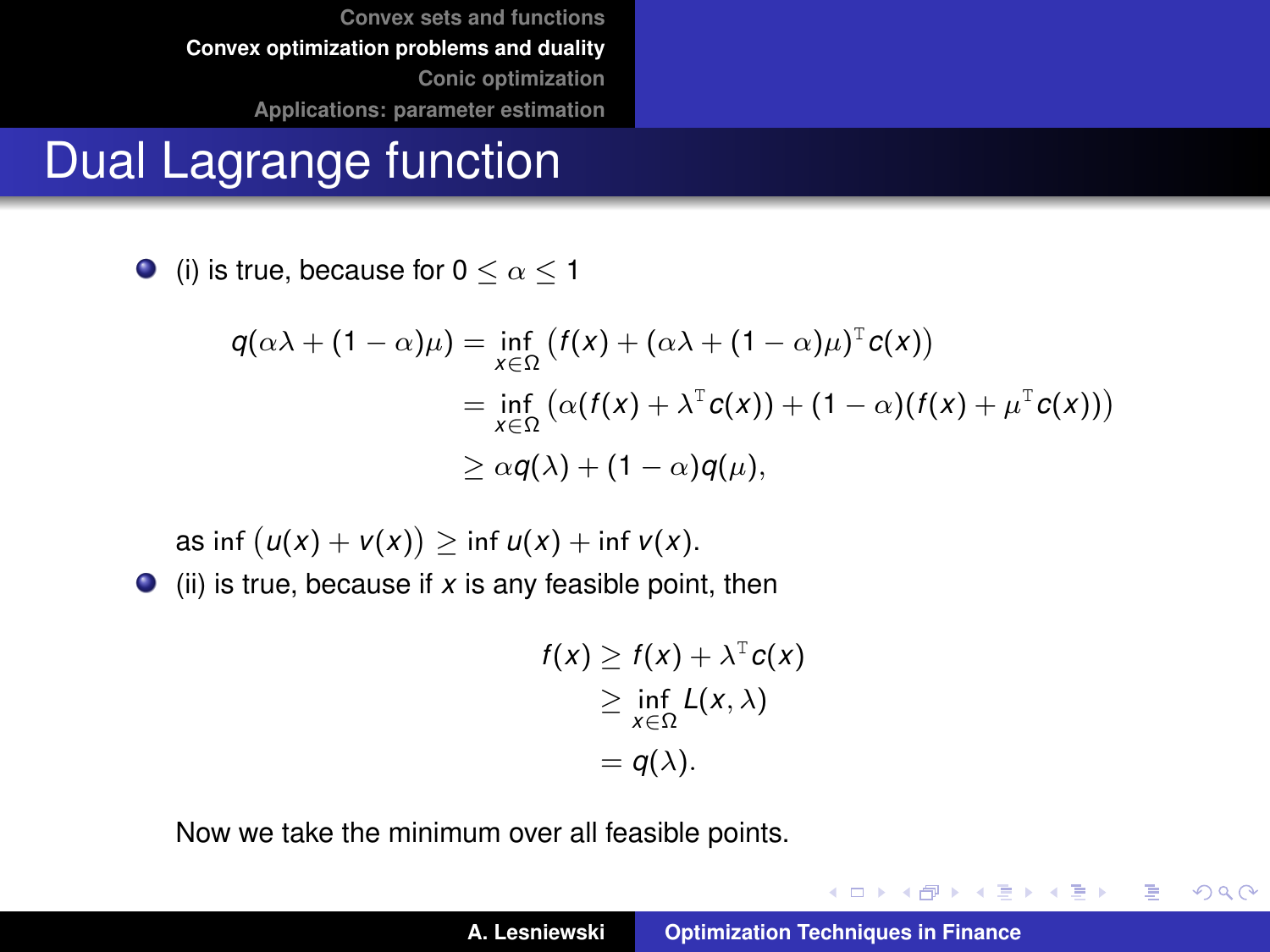## Dual Lagrange function: example

 $\bullet$ *Example.* Consider the problem:

$$
\min \frac{1}{2} x^{\mathsf{T}} x \quad \text{subject to } Ax = b.
$$

- The Lagrange function is  $L(x, \lambda) = \frac{1}{2} x^{T}x + \lambda^{T}(Ax b)$ .
- Its minimum over *x* is at  $x = -A^T \lambda$ . Plugging this into  $L(x, \lambda)$ , we find that  $\bullet$

$$
q(\lambda) = -\frac{1}{2}\lambda^{\mathrm{T}}A A^{\mathrm{T}}\lambda - b^{\mathrm{T}}\lambda.
$$

From the lower bound property of the dual Lagrange function we conclude that

$$
f^* \geq -\frac{1}{2}\lambda^{\mathrm{T}} A A^{\mathrm{T}} \lambda - b^{\mathrm{T}} \lambda,
$$

for all  $\lambda$ .

イロトメ 御 トメ 君 トメ 君 トー

 $299$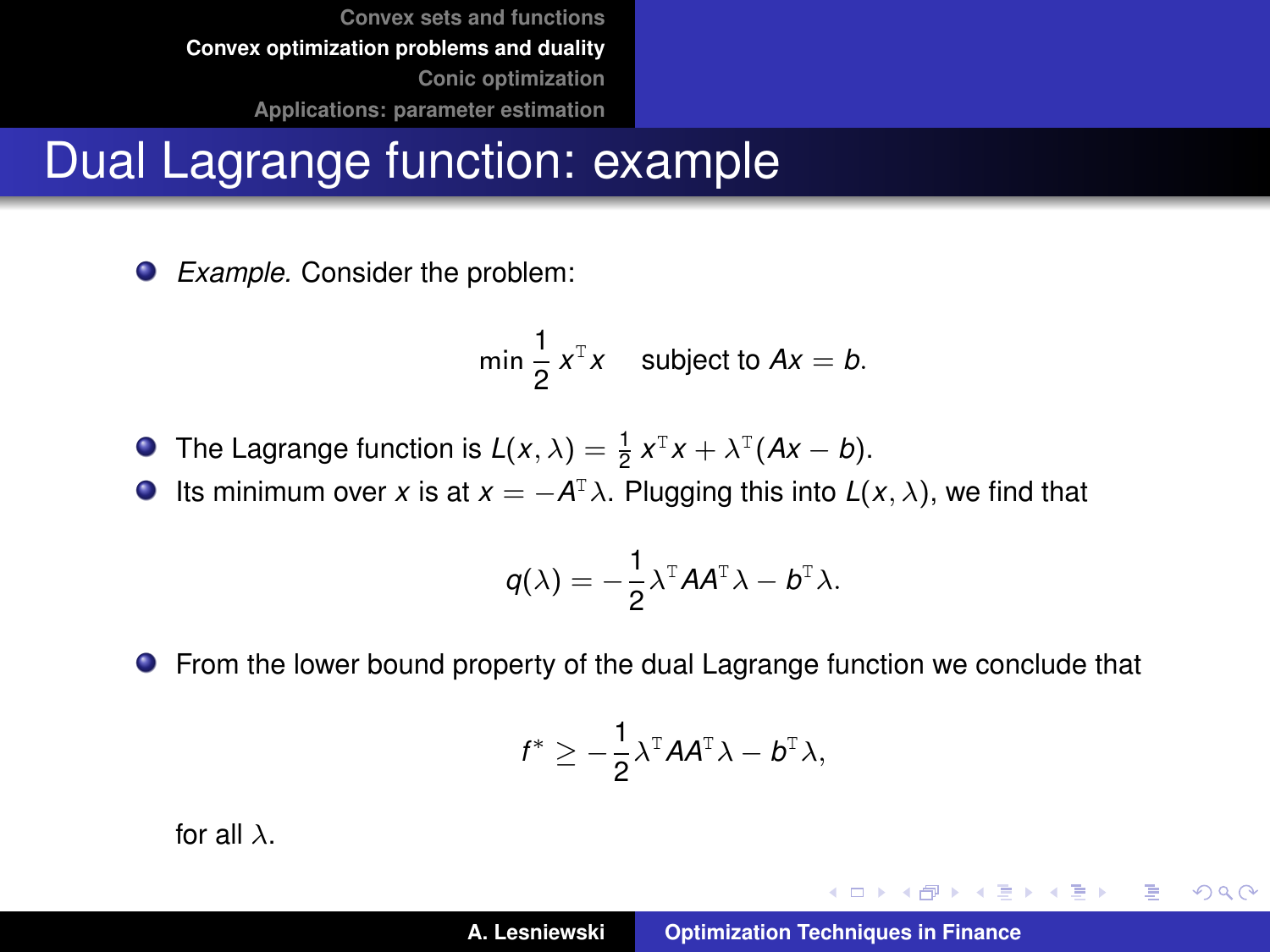## Dual Lagrange function: entropy maximization

 $\bullet$ *Example.* Consider the problem of entropy maximization:

$$
\min_{p} \sum_{i=1}^{n} p_i \log(p_i) \quad \text{subject to } \begin{cases} Ap \leq b, \\ \sum_{i=1}^{n} p_i = 1. \end{cases}
$$

 $\bullet$ The Lagrange function is

$$
L(p,\lambda)=\sum_{i=1}^n p_i \log(p_i)+\sum_{i=1}^n \lambda_i (Ap-b)_i+\lambda_{n+1}\Big(\sum_{i=1}^n p_i-1\Big).
$$

Its minimum over  $p$  is at  $p_i = \exp(-1 - \lambda_{n+1} - (A^T\lambda)_i)$ . Plugging this into  $L(p, \lambda)$ , we find that the dual Lagrange function is given by

$$
q(\lambda)=-\sum_{i=1}^n\lambda_i b_i-\lambda_{n+1}-e^{-\lambda_{n+1}-1}\sum_{i=1}^n e^{-(A^T\lambda)_i}.
$$

イロメ イ部メ イ君メ イ君メー

 $299$ 

造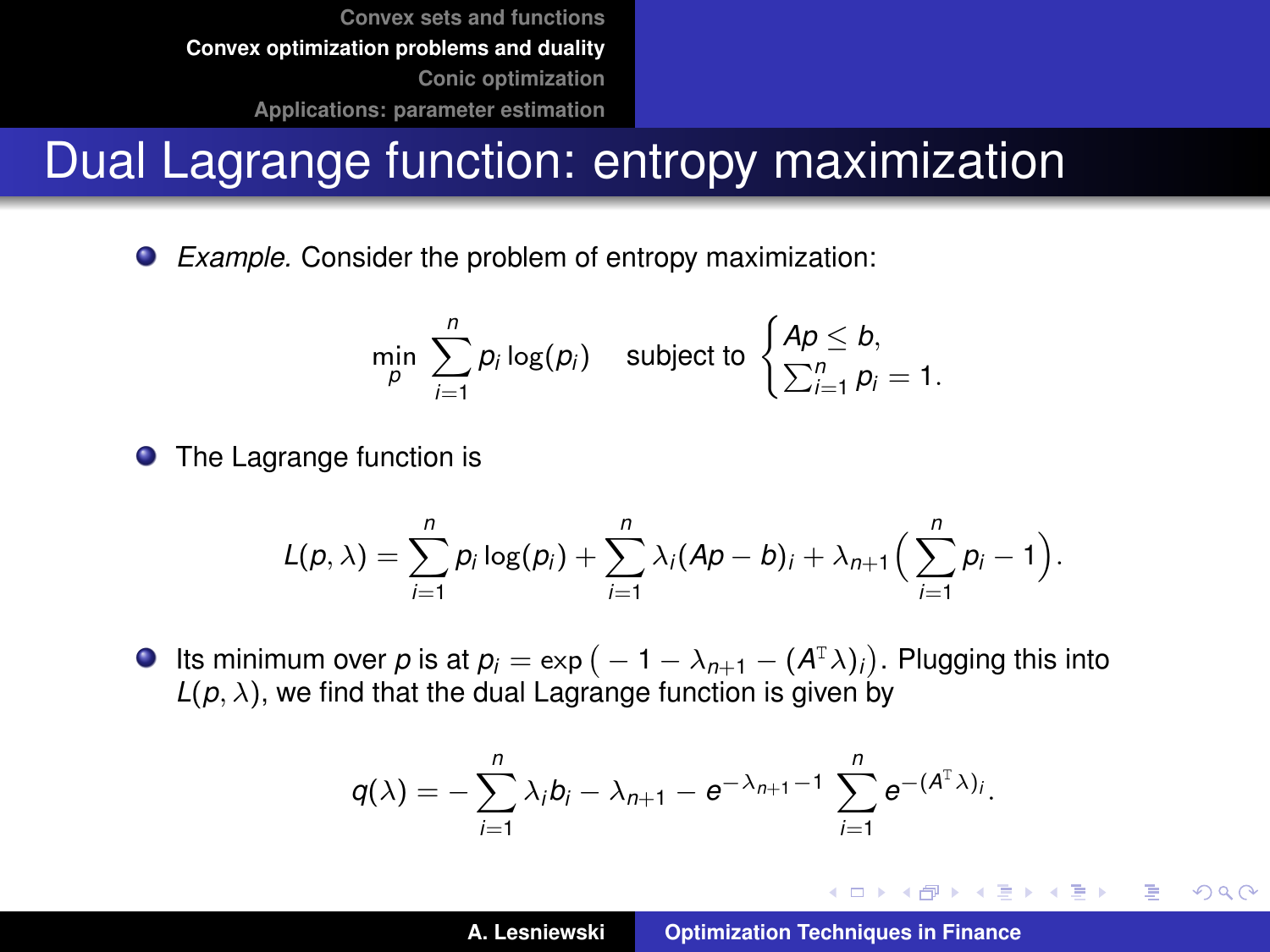### The dual problem

 $\bullet$ The Lagrange dual problem is

$$
\max_{\lambda} q(\lambda) \quad \text{subject to } \lambda_i \geq 0, \text{ for } i \in \mathcal{I}. \tag{14}
$$

- $\bullet$ This is a convex optimization problem, as  $g(\lambda)$  is a concave function.
- In fact, this is a convex optimization problem, regardless of whether the original  $\bullet$ (primal) problem is convex or not.
- Its solution *q* <sup>∗</sup> provides the best lower bound for the primal problem.
- Recall from Lecture Notes #3 that the primal and dual problems in LP read:

$$
\min c^{T} x, \quad \text{subject to } \begin{cases} Ax = b, \\ x_{i} \geq 0, \text{ for } i = 1, \ldots, n. \end{cases}
$$

and

$$
\max b^{\mathrm{T}}y, \quad \text{ subject to } \begin{cases} A^{\mathrm{T}}y + s = c, \\ s_i \geq 0, \text{ for } i = 1, \ldots, n. \end{cases}
$$

イロメ イ部メ イヨメ イヨメー

重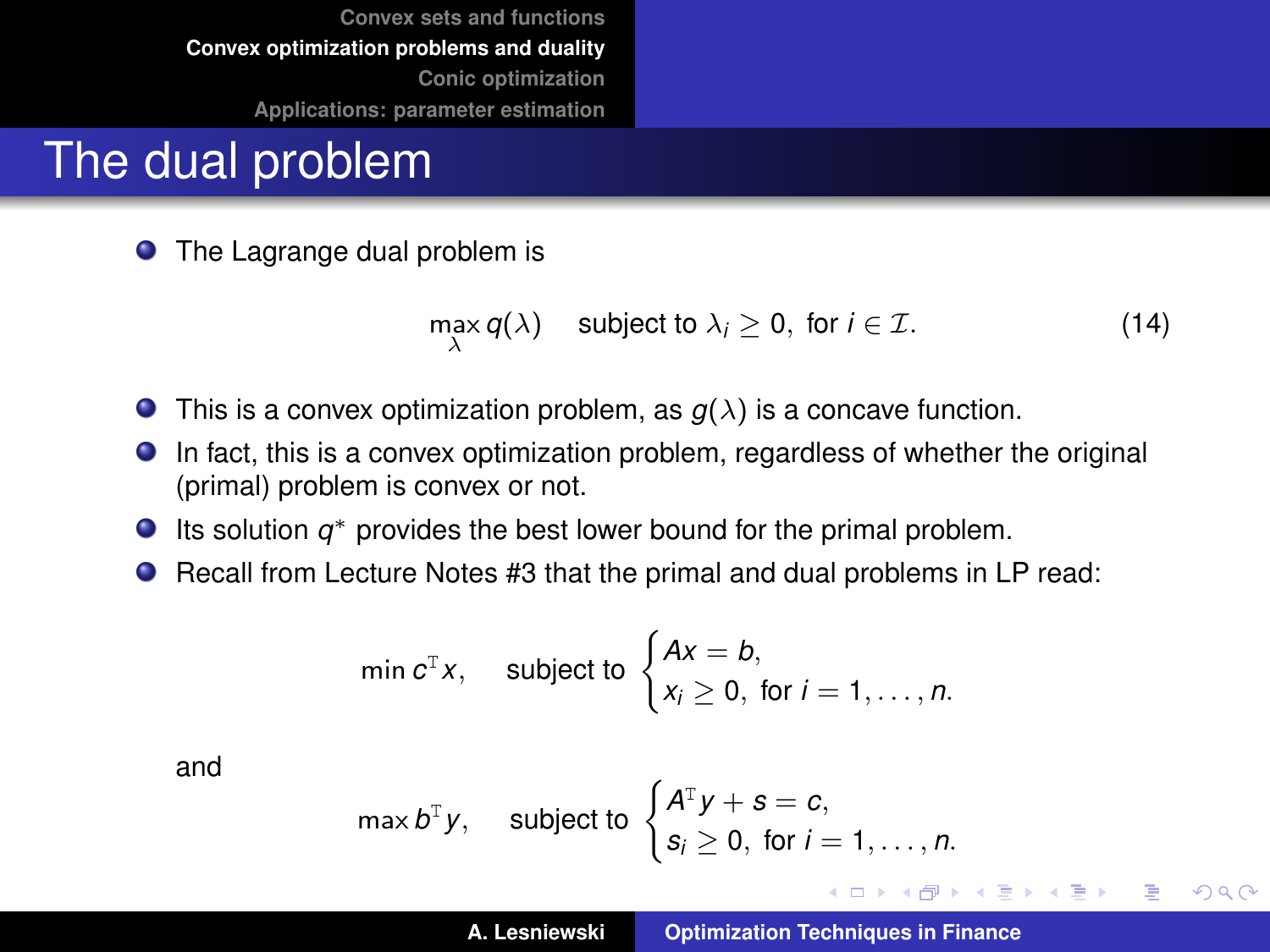## Weak duality theorem

- The optimal value q<sup>\*</sup> of the dual problem is the best lower bound on *f*<sup>\*</sup> that can be obtained from the Lagrange dual function.
- $\bullet$  In particular, we have the following important inequality:

$$
q^* \leq f^* \tag{15}
$$

This property is called *weak duality*. It holds even if the original problem is not convex.

- Weak duality holds also when *f* <sup>∗</sup> and *q* <sup>∗</sup> are infinite.
- The difference  $f^* q^* \geq 0$  is called the *duality gap*.  $\bullet$
- $\bullet$ If the equality

$$
q^* = f^* \tag{16}
$$

イロメ イ部メ イヨメ イヨメー

 $299$ 

重

holds, i.e., the duality gap is zero, then we say that *strong duality* holds.

**•** This means that the best bound that can be obtained from the Lagrange dual function is saturated.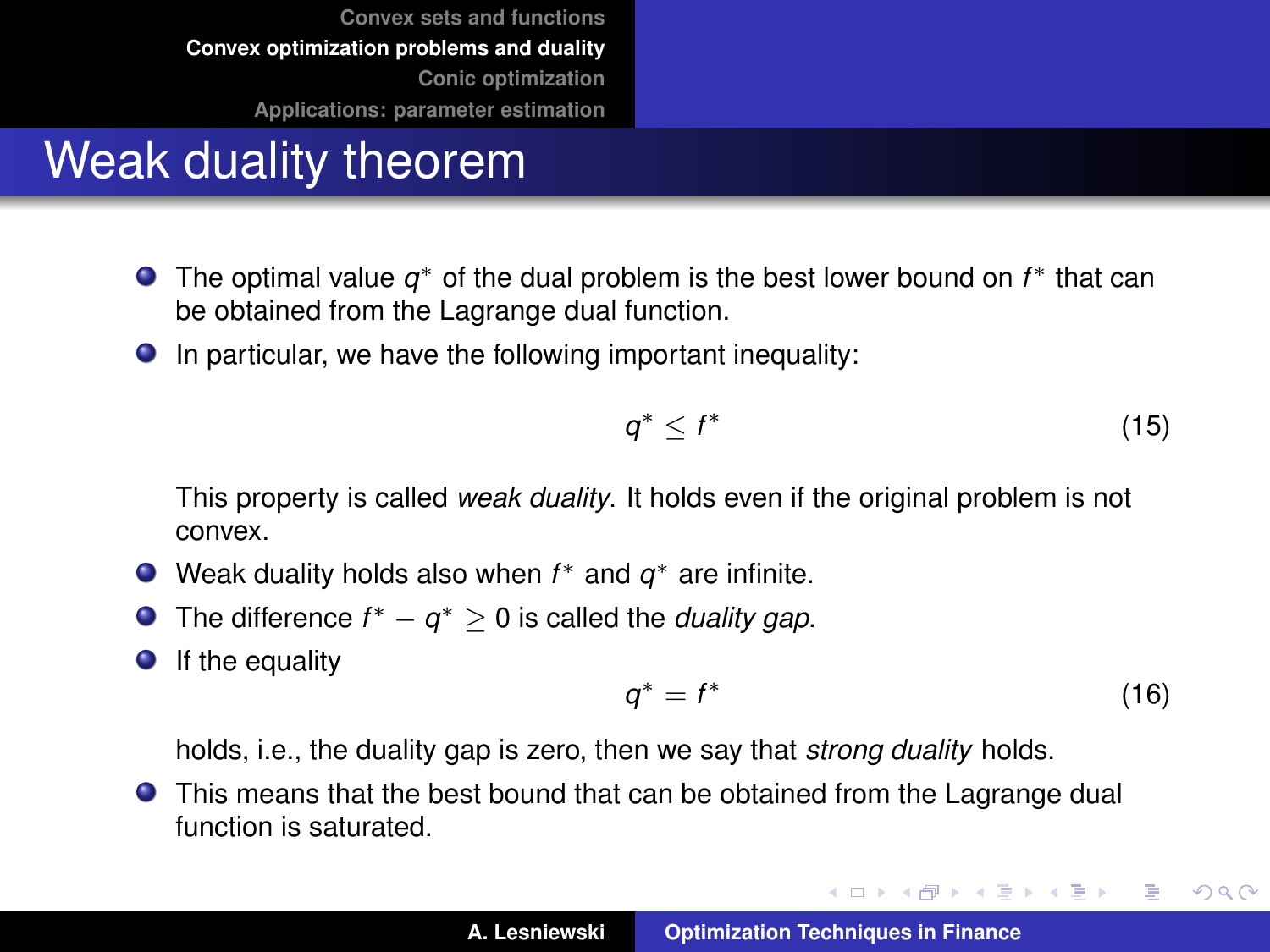# Strong duality theorem and constraints qualification

- **In general, strong duality does not hold.**
- If, however, the primal problem is convex, strong duality holds under some additional conditions, called *constraint qualifications*.
- Various constraint qualifications conditions have been studied. One simple example that we will discuss below is *Slater's condition*.
- Informally speaking, Slater's condition requires that the feasible set contains interior points with the property that the inequality constraints hold in the strict sense at those points.
- Recall that the *interior* int *C* of a set  $C \subset \mathbb{R}^n$  is defined by:

$$
\text{int } C = \{x \in C : \text{ there is } r > 0, \text{ such that } B_r(x) \subset C\},\tag{17}
$$

where  $B_r(x) = \{y \in \mathbb{R}^n : ||y - x|| < r\}$  is the open ball of radius *r* centered at *x*. • For example,  $int[0, 1] = (0, 1)$ .

イロト イ母 トイ ヨ トイ ヨ トー ヨー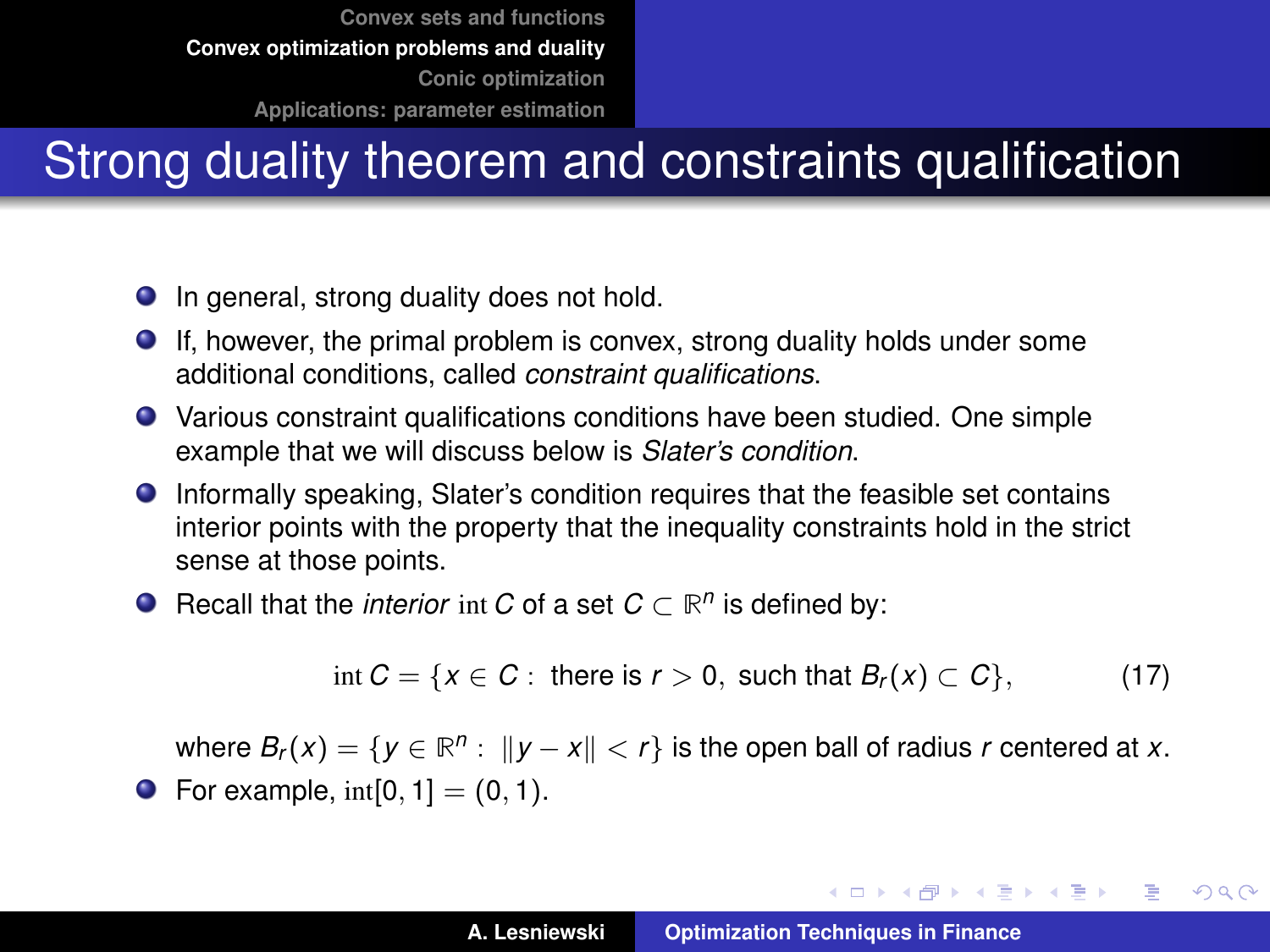## Constraint qualifications: Slater's condition

- The notion of the *relative interior* of a set is a refinement of the concept of the interior, which is often more natural in optimization.
- The *affine hull* aff *C* of a set  $C \subset \mathbb{R}^n$  is defined by

$$
\text{aff } C = \Big\{ \sum_{j=1}^k \theta_j x_j, \text{ where } x_j \in C, \text{ and } \theta_j \in \mathbb{R}, \sum_{j=1}^k \theta_j = 1 \Big\}. \tag{18}
$$

- In other words, aff *C* is the smallest *affine* set *A* containing *C*, i.e. the smallest set *A* such that a line through any two points of *A* is contained in *A*.
- **O** For example:
	- (i) The affine hull of two different points is the line through these points.
	- (ii) The affine hull of three non-colinear points is the plane through them.

イロメ イ部メ イヨメ イヨメー

重  $QQQ$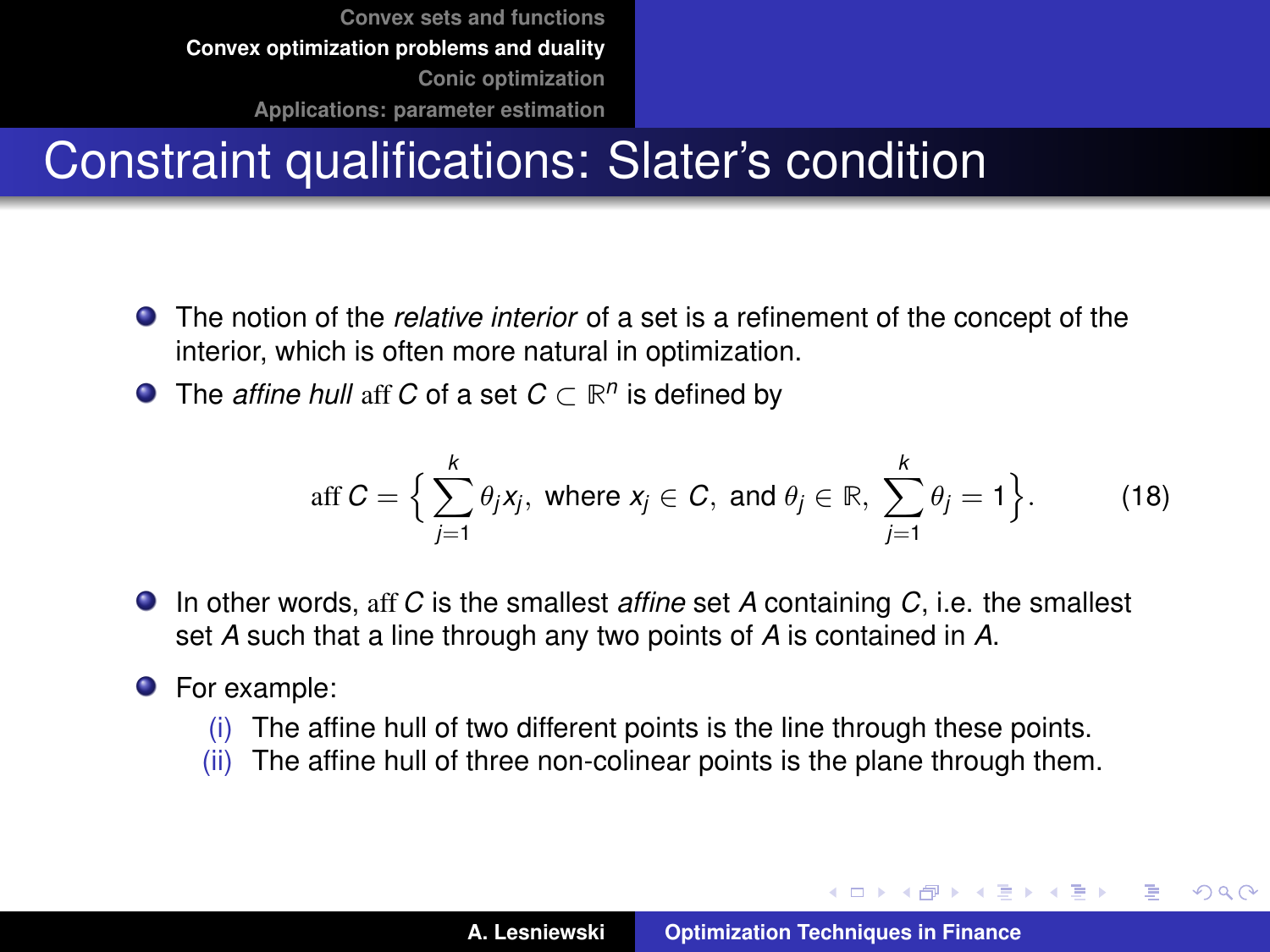### Constraint qualifications: Slater's condition

The relative interior relint *C* of a set  $C \subset \mathbb{R}^n$  is defined by:

relint  $C = \{x \in C : \text{ there is } r > 0, \text{ such that } B_r(x) \cap \text{aff } C \subset C\}.$  (19)

*Example*. Consider the set

$$
C=\{x\in\mathbb{R}^3:\ |x_1|\leq 1, |x_2|\leq 1, x_3=0\}.
$$

**It is clear that in this case** 

$$
\text{aff } C = \{x \in \mathbb{R}^3 : x_3 = 0\},
$$

and

$$
\text{relint } C = \{x \in \mathbb{R}^3 : \ |x_1| < 1, |x_2| < 1, x_3 = 0\}.
$$

イロメ イ団メ イヨメ イヨメー

 $299$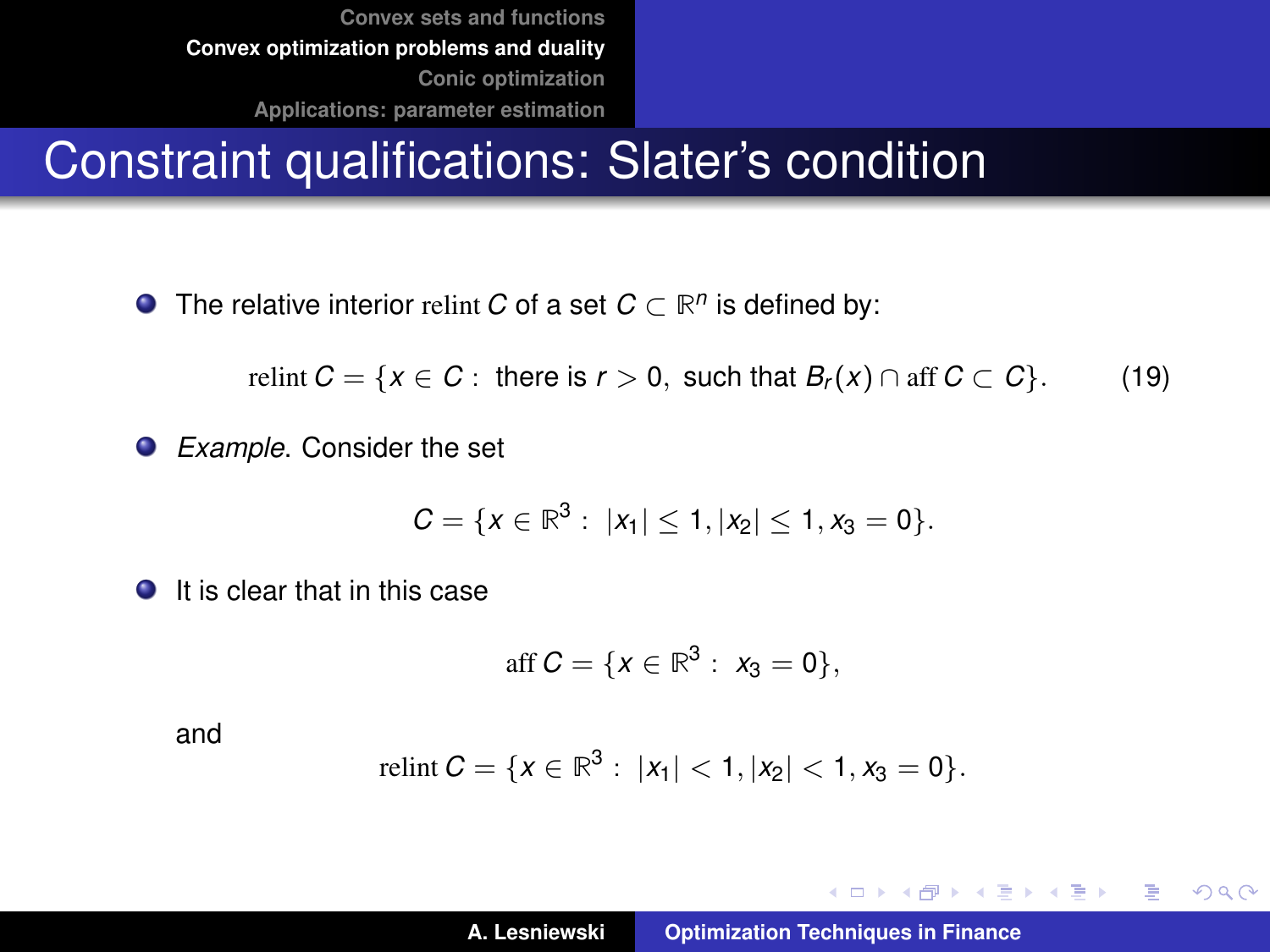## Constraint qualifications: Slater's condition

*Slater's condition:* There exists a point  $x \in$  relint  $\Omega$  of the feasible set  $\Omega$ , such that  $\bullet$ 

$$
a_i^{\mathrm{T}} x = b_i, \text{ for } i \in \mathcal{E},
$$
  

$$
c_i(x) < 0, \text{ for } i \in \mathcal{I}.
$$
 (20)

Such a point  $x \in$  relint  $\Omega$  is called *strictly feasible*.

- It is clear why the concept of the relative interior is more natural than that of interior: in the presence of equality constraints, Slater's condition would never be satisfied with int  $\Omega$  replacing relint  $\Omega$ .
- Assuming Slater's condition:
	- (i) Strong duality holds.
	- (ii) If  $q^*$  >  $-\infty$ , then the optimal value is attained: there exists  $\lambda^*$  such that  $q(\lambda^*) = q^* = f^*.$

In the following, we will also write the equality constraints using matrix notation:

$$
Ax = b. \tag{21}
$$

イロメ イ団メ イヨメ イヨメー

B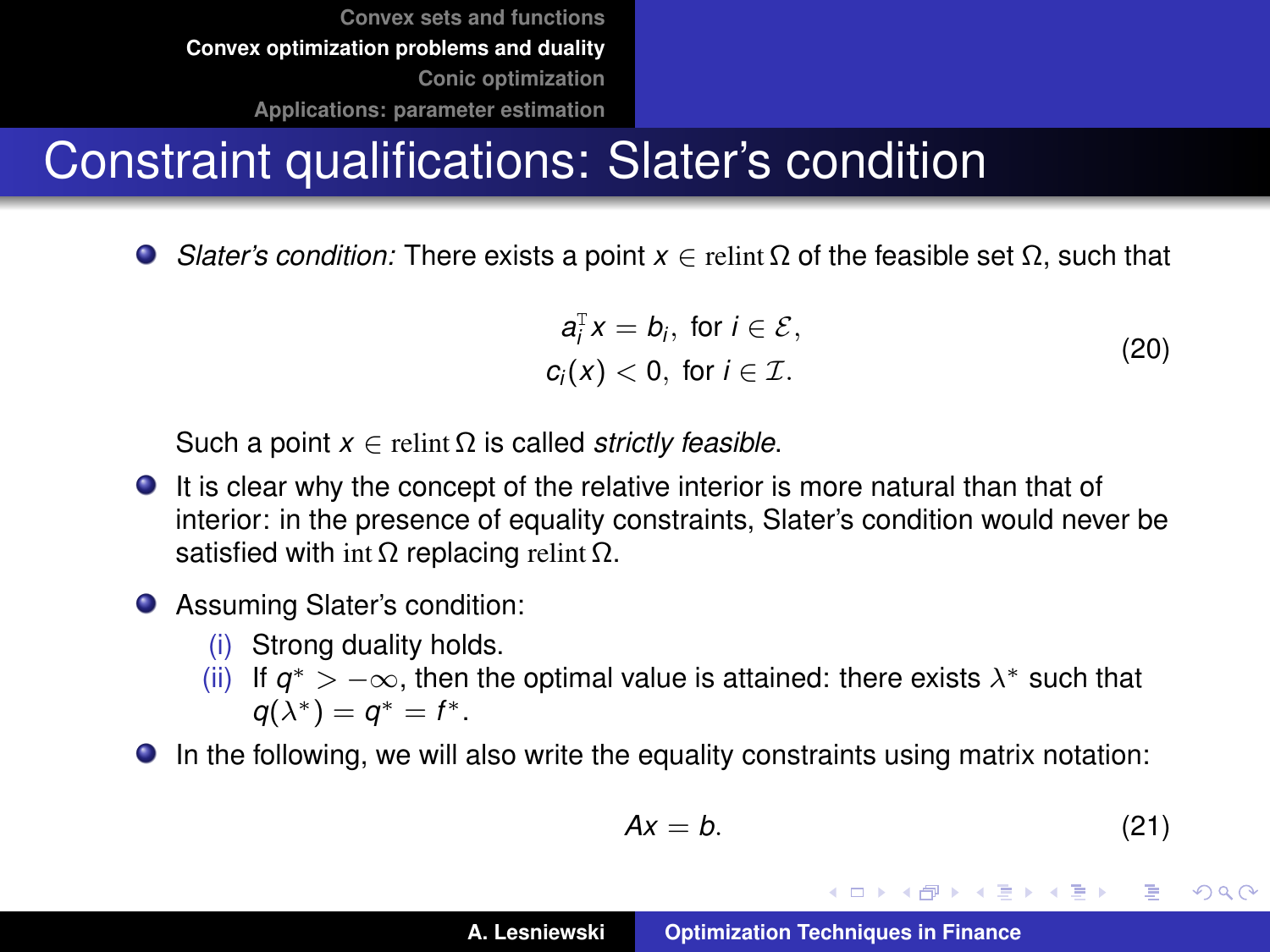## Constraint qualifications: Slater's condition

- It is easy to see that Slater's condition holds for the last two examples.  $\bullet$
- For the least square solution of a linear system, it just states that the primal system is feasible, provided that the vector *b* is in the range of the matrix *A*.
- For the entropy maximization example, Slater's condition says that there exists  $p \in \mathbb{R}^n$  with  $p \geq 0$ ,  $Ap \leq b$  and  $\sum_{i=1}^n p_i = 1$ .

イロメ イ部メ イヨメ イヨメー

Þ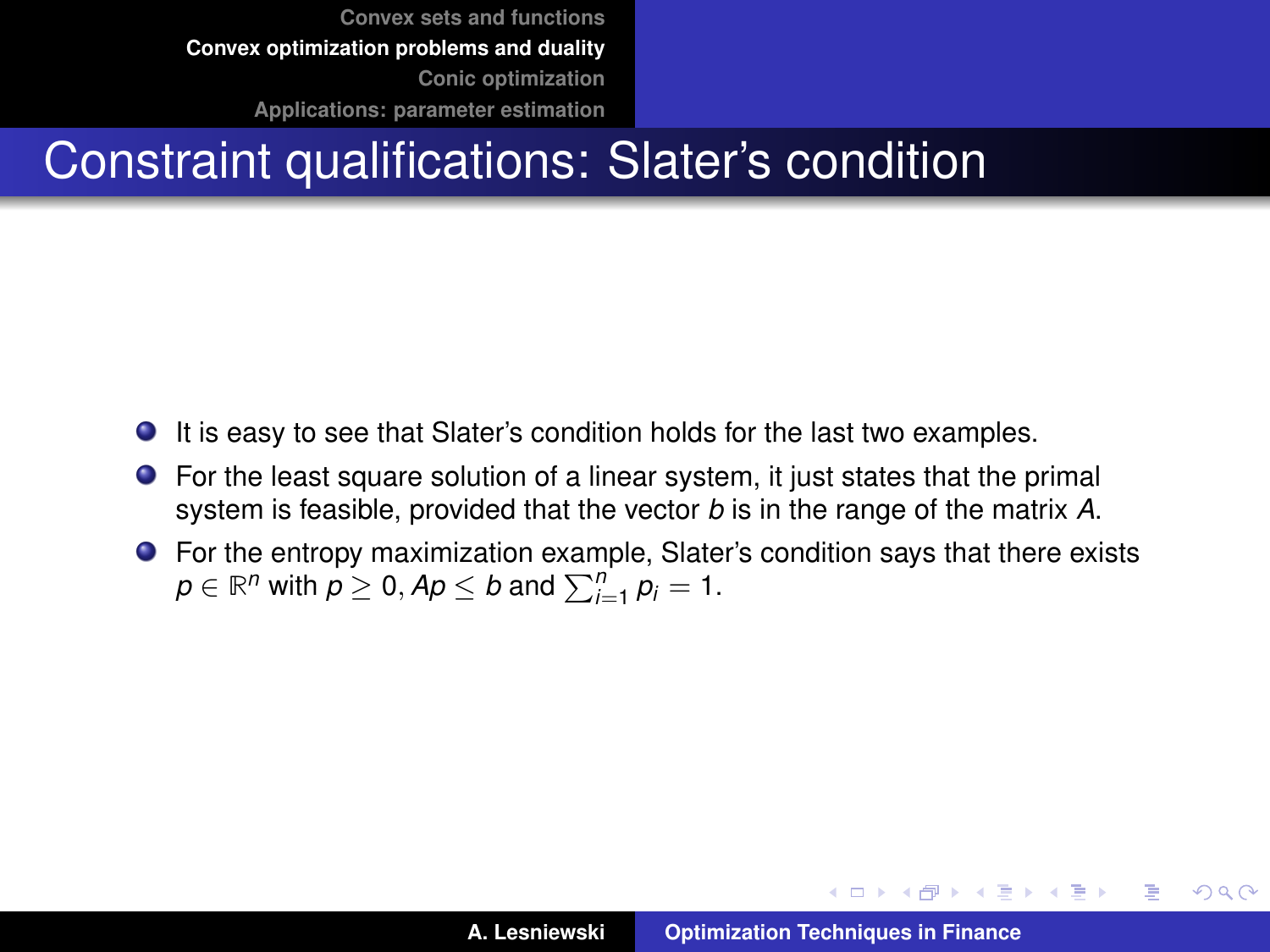## Constraint qualifications: Slater's condition

Recall that the necessary first order KKT conditions read: Let *x* <sup>∗</sup> be the solution to [\(7\)](#page-18-1), and assume that *x* <sup>∗</sup> is regular. Then there exists a unique vector of Lagrange multipliers  $\lambda_i^*$ ,  $i = 1, \ldots m$ , such that

$$
\nabla f(x^*) + \sum_{i=1}^m \lambda_i^* c_i(x^*) = 0,
$$
  
\n
$$
c_i(x^*) = 0, \text{ for } i \in \mathcal{E},
$$
  
\n
$$
c_i(x^*) \le 0, \text{ for } i \in \mathcal{I},
$$
  
\n
$$
\lambda_i^* c_i(x^*) = 0, \text{ for } i \in \mathcal{I},
$$
  
\n
$$
\lambda_i^* \ge 0, \text{ for } i \in \mathcal{I}.
$$
  
\n(22)

イロメ イ部メ イヨメ イヨメー

B

- Note that the second order condition is automatically satisfied, since the objective function and constraints are convex.
- Question: for convex problems, are these conditions also sufficient?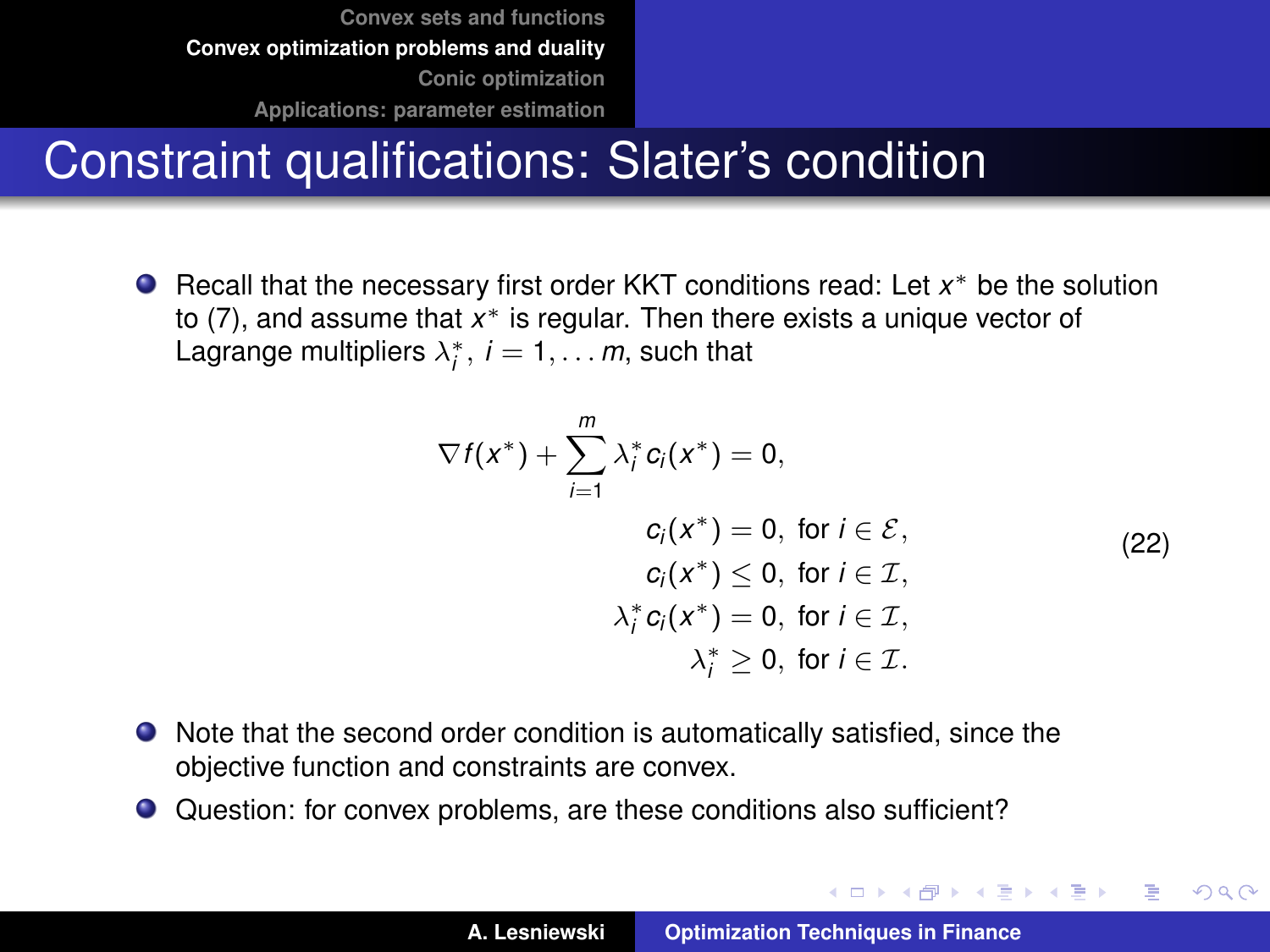# Constraint qualification: Slater's condition

- The answer is yes, if the problem satisfies Slater's condition.
- Under Slater's condition,  $x^*$  is optimal if and only if there exist  $\lambda^*$  that satisfy the KKT conditions.
- Slater's condition implies strong duality, and the dual optimum is attained.
- The first order KKT conditions generalize the optimality condition ∇*f* (*x* <sup>∗</sup>) = 0 for unconstrained problems.
- We will see in the following that they are of great practical relevance.

イロメ イ部メ イ君メ イ君メー

重

 $QQ$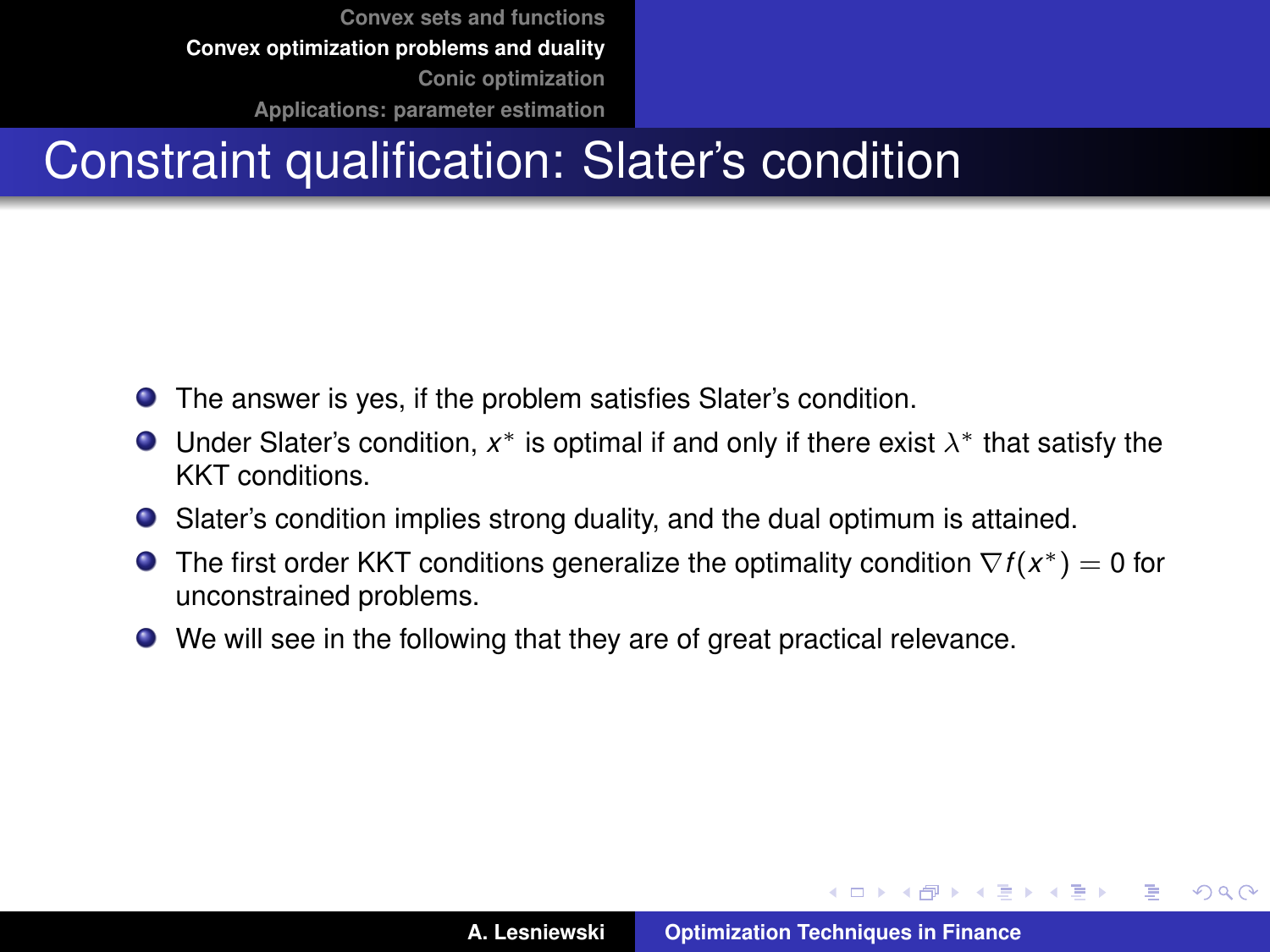# Optimality criteria for convex optimization problems.

**In summary, the following optimality criteria follow from the KKT criteria.** 

(i) *No constraints. x*<sup>∗</sup> is optimal if and only if

$$
\nabla f(x^*) = 0. \tag{23}
$$

(ii) *Equality constraints only.*  $x^*$  is optimal if and only if there exists  $\lambda^* \in \mathbb{R}^m$ such that

$$
\nabla f(x^*) + A^{\mathrm{T}} \lambda^* = 0,
$$
  
 
$$
Ax = b.
$$
 (24)

イロメ イ部メ イヨメ イヨメー

Þ  $QQQ$ 

(iii) *Equality and inequality constraints with Slater's condition. x*<sup>∗</sup> is optimal if and only if there exists  $\lambda^* \in \mathbb{R}^m$  such that the KKT conditions are satisfied.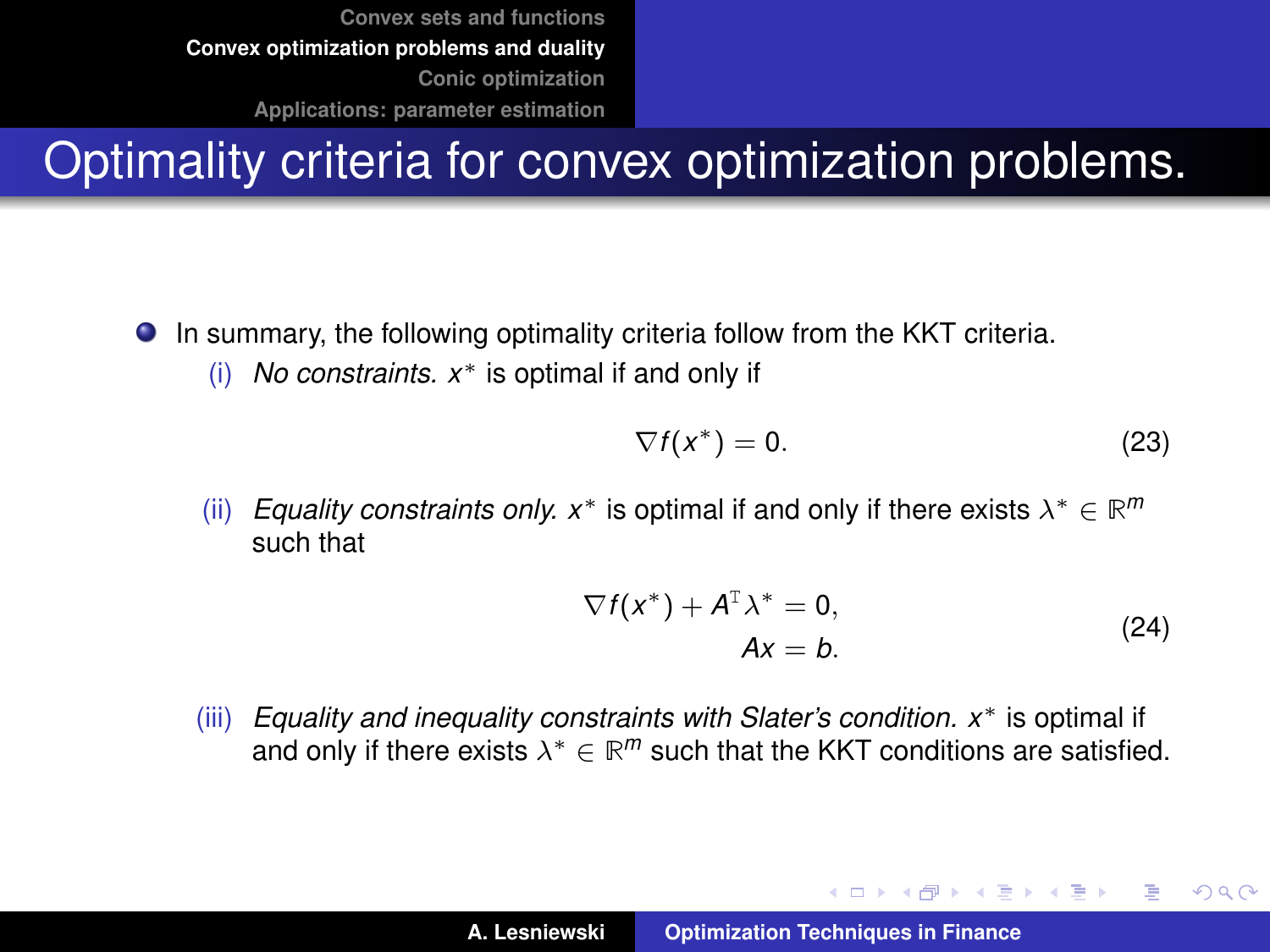#### Example: optimization over the nonnegative orthant

 $\bullet$ *Example.* Consider the minimization problem over the nonnegative orthant:

$$
\min f(x) \quad \text{subject to } x_i \geq 0, i = 1, \ldots, n. \tag{25}
$$

 $\blacksquare$ The KKT conditions read

$$
\nabla f(x^*) = \lambda^*,
$$
  
\n
$$
x_i^* \ge 0,
$$
  
\n
$$
\lambda_i^* \ge 0,
$$
  
\n
$$
\lambda_i^* x_i^* = 0,
$$
  
\n(26)

イロメ イ団メ イヨメ イヨメー

 $2Q$ 

重

for  $i = 1, ..., n$ .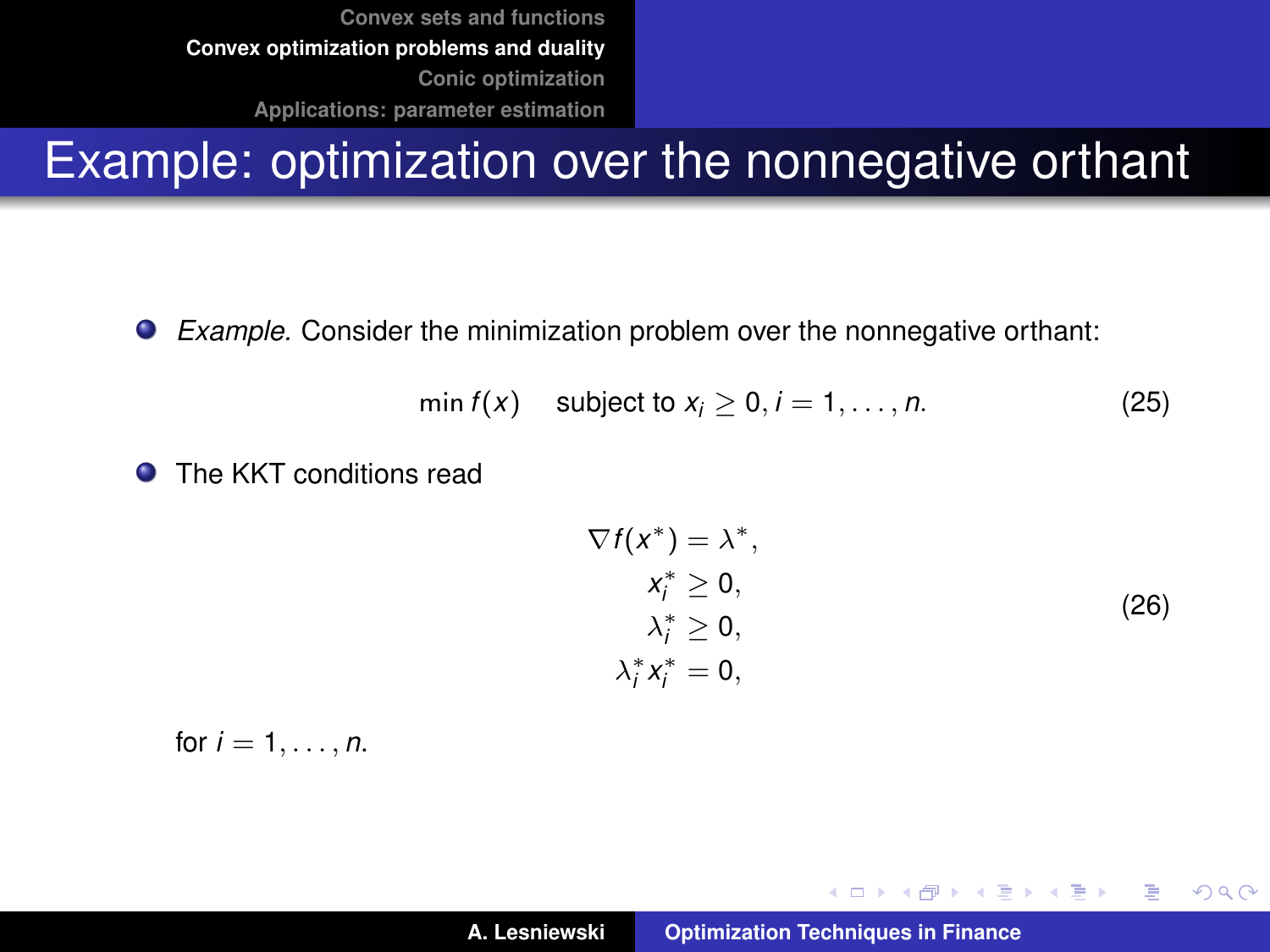#### Example: water-filling

● Consider the convex optimization problem:

$$
\min -\sum_{i=1}^n \log(x_i + \alpha_i), \quad \text{subject to } \begin{cases} \sum_{i=1}^n x_i = 1, \\ x_i \geq 0, \text{ for } i = 1, \dots, n. \end{cases}
$$

**•** The Lagrange function is

$$
L(x,\lambda)=-\sum_{i=1}^n\log(x_i+\alpha_i)+\sum_{i=1}^n\lambda_ix_i+\lambda_{n+1}\Big(\sum_{i=1}^nx_i-1\Big),
$$

and the KKT conditions read: for  $i = 1, \ldots, n$ ,

−

$$
x_i^* \geq 0,
$$
  

$$
\sum_{i=1}^n x_i^* = 1,
$$
  

$$
\lambda_i^* \geq 0,
$$
  

$$
\lambda_i^* x_i^* = 0,
$$
  

$$
\frac{1}{x_i^* + \alpha_i} + \lambda_i^* + \lambda_{n+1} = 0.
$$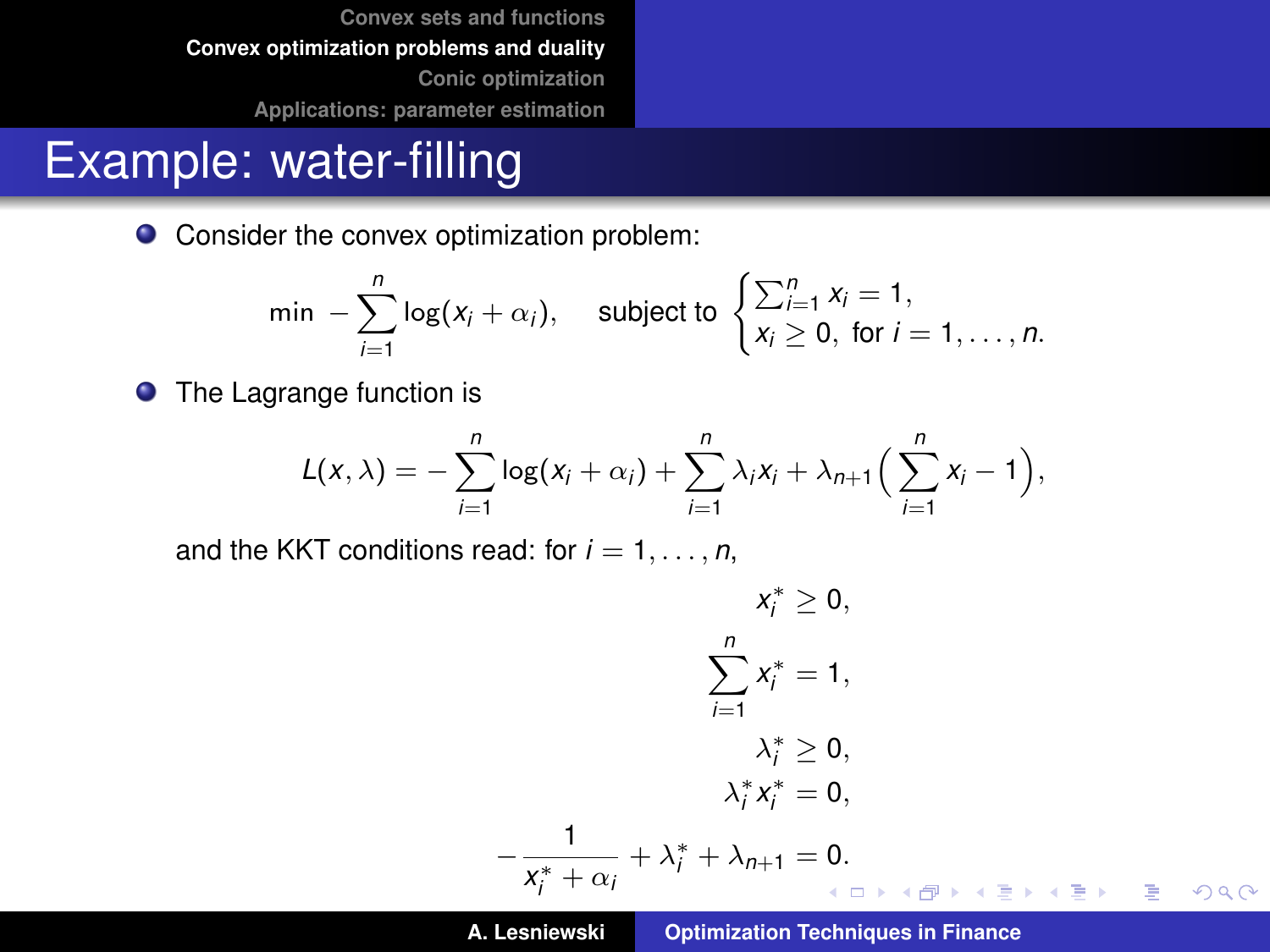### Example: water-filling

● Solving this system yields:

- (i)  $\lambda_i^* = 0$  and  $x_i^* = 1/\lambda_{n+1}^* \alpha_i$ , if  $\lambda_{n+1}^* < 1/\alpha_i$ .
- (ii)  $\lambda_i^* = \lambda_{n+1}^* 1/\alpha_i$  and  $x_i^* = 0$ , if  $\lambda_{n+1}^* \ge 1/\alpha_i$ .

(iii)  $\lambda_{n+1}^*$  is uniquely determined from the condition  $\sum_{i=1}^n (1/\lambda_{n+1}^* - \alpha_i)^+ = 1$ .

One way of interpreting this problem is as follows.  $\alpha_i$  is the ground level above patch *i*. We flood the region with water to a depth  $1/\lambda^*_{n+1}$ , as shown in the figure below. The total amount of water is  $\sum_{i=1}^{n} (1/\lambda_{n+1} - \alpha_i)^+$ . We then increase the flood level until a total amount of water, equal to one, is used. The depth of water above patch *i* is then the optimal value  $x_i^*$ .

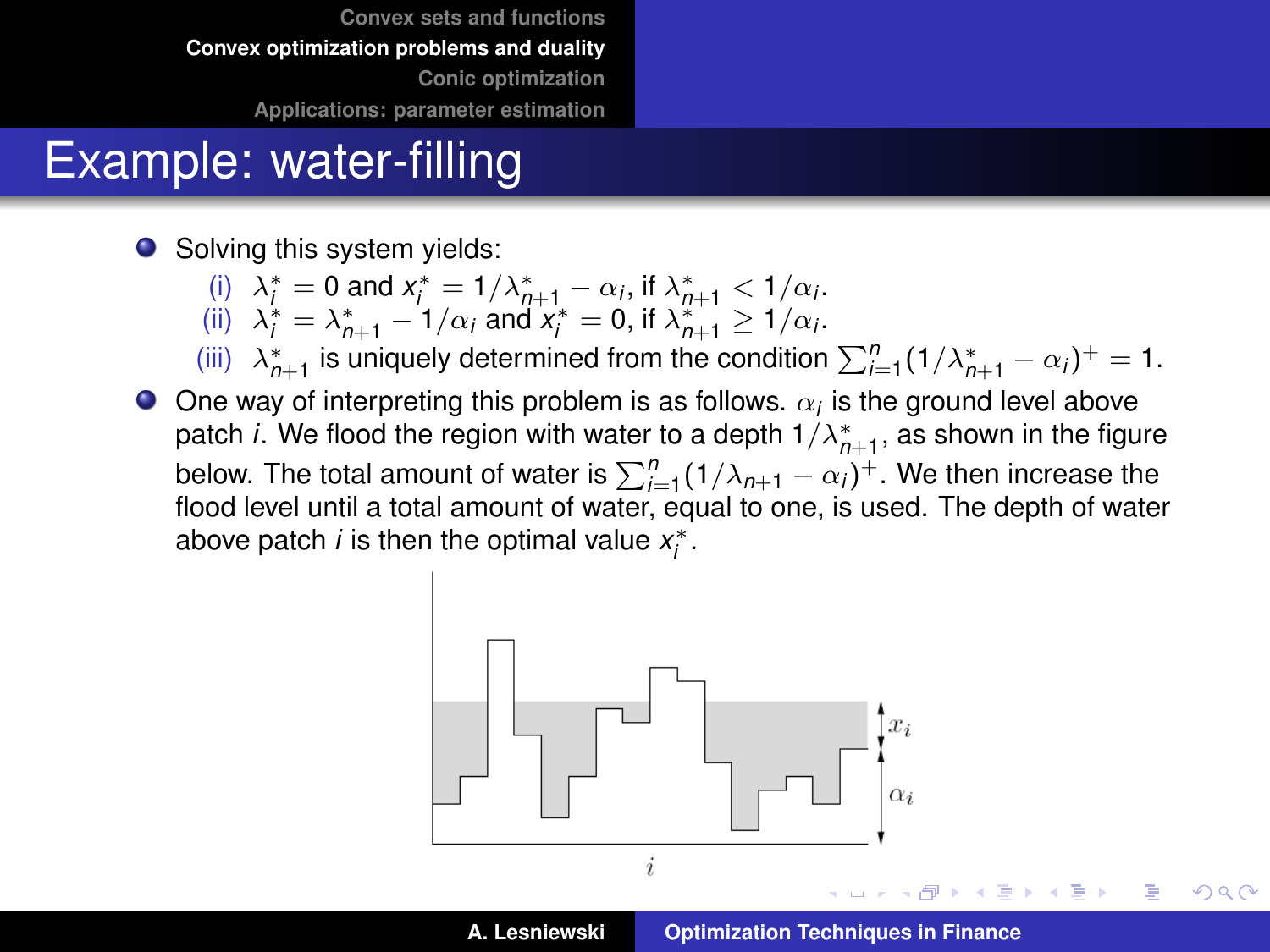<span id="page-41-0"></span>**[Convex sets and functions](#page-2-0) [Convex optimization problems and duality](#page-18-0) [Conic optimization](#page-41-0)**

**[Applications: parameter estimation](#page-47-0)**

# Formulation of the problem

- *Conic optimization* problems are among the simplest (and frequently showing up in applications) convex optimization problems, which have a linear objective function, and a single generalized inequality constraint function.
- Specifically, a conic optimization problem in standard form is formulated as follows:

<span id="page-41-1"></span>
$$
\min f(x) \quad \text{subject to } \begin{cases} Ax = b, \\ x \in C, \end{cases}
$$
 (27)

イロメ イ団メ イヨメ イヨメー

 $299$ 

÷.

where *C* is a *convex cone* in **R** *n* .

- Note that in the special case of  $C = \mathbb{R}^n_+$ , [\(27\)](#page-41-1) becomes an LP problem!
- In addition to LP, conic optimization includes two other important categories of optimization problems: second-order programming and semidefinite programming.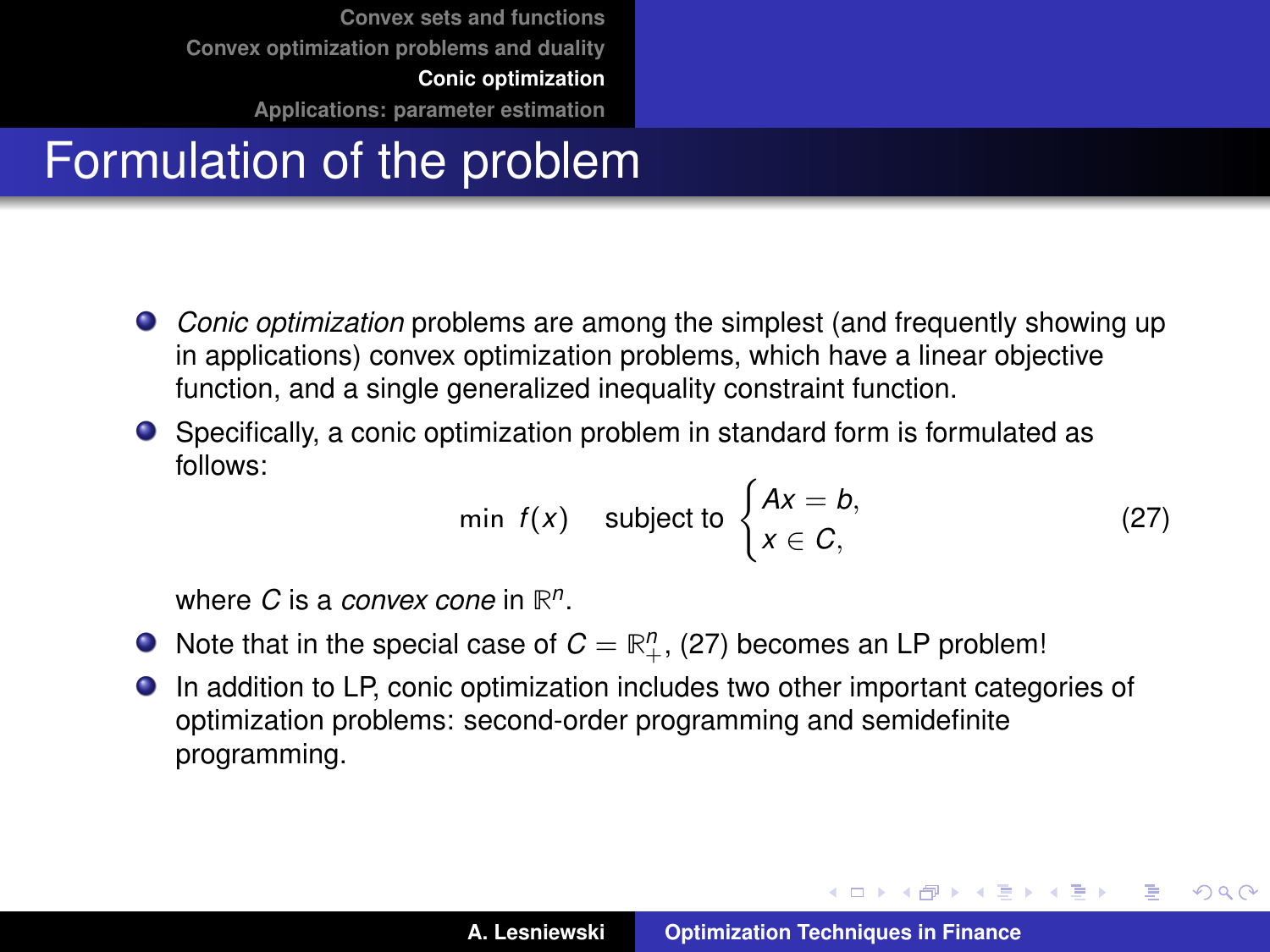**[Convex sets and functions](#page-2-0) [Convex optimization problems and duality](#page-18-0) [Conic optimization](#page-41-0)**

**[Applications: parameter estimation](#page-47-0)**

# Second-order programming

- What happens when we intersect the second-order cone with a hyperplane? We obtain an ellipsoid.
- This leads to the following class of optimization problems.
- $\bullet$  Let  $||x||$  denote the Euclidean norm. We call a constraint of the form

$$
||Ax + b|| \leq c^{\mathrm{T}}x + b, \tag{28}
$$

イロメ イ団メ イヨメ イヨメー

重

 $298$ 

where  $A \in \text{Mat}_{k,n}(\mathbb{R})$  a *second-order cone constraint*. The condition is the same as requiring the vector  $(Ax + b, c^T x + d)$  to lie in the second-order cone  $\mathbb{K}_k$  in  $\mathbb{R}^{k+1}$ .

A *second-order cone program* (SOCP) is formulated as follows:

$$
\min f^{\mathsf{T}} x \quad \text{subject to } \begin{cases} Fx = g, \\ \|A_ix + b_i\| \le c_i^{\mathsf{T}} x + b_i, \text{ for } i \in \mathcal{I}, \end{cases} \tag{29}
$$

 $\mathsf{where} \; f \in \mathbb{R}^n, \mathcal{A}_i \in \mathrm{Mat}_{n_i n}(\mathbb{R}).$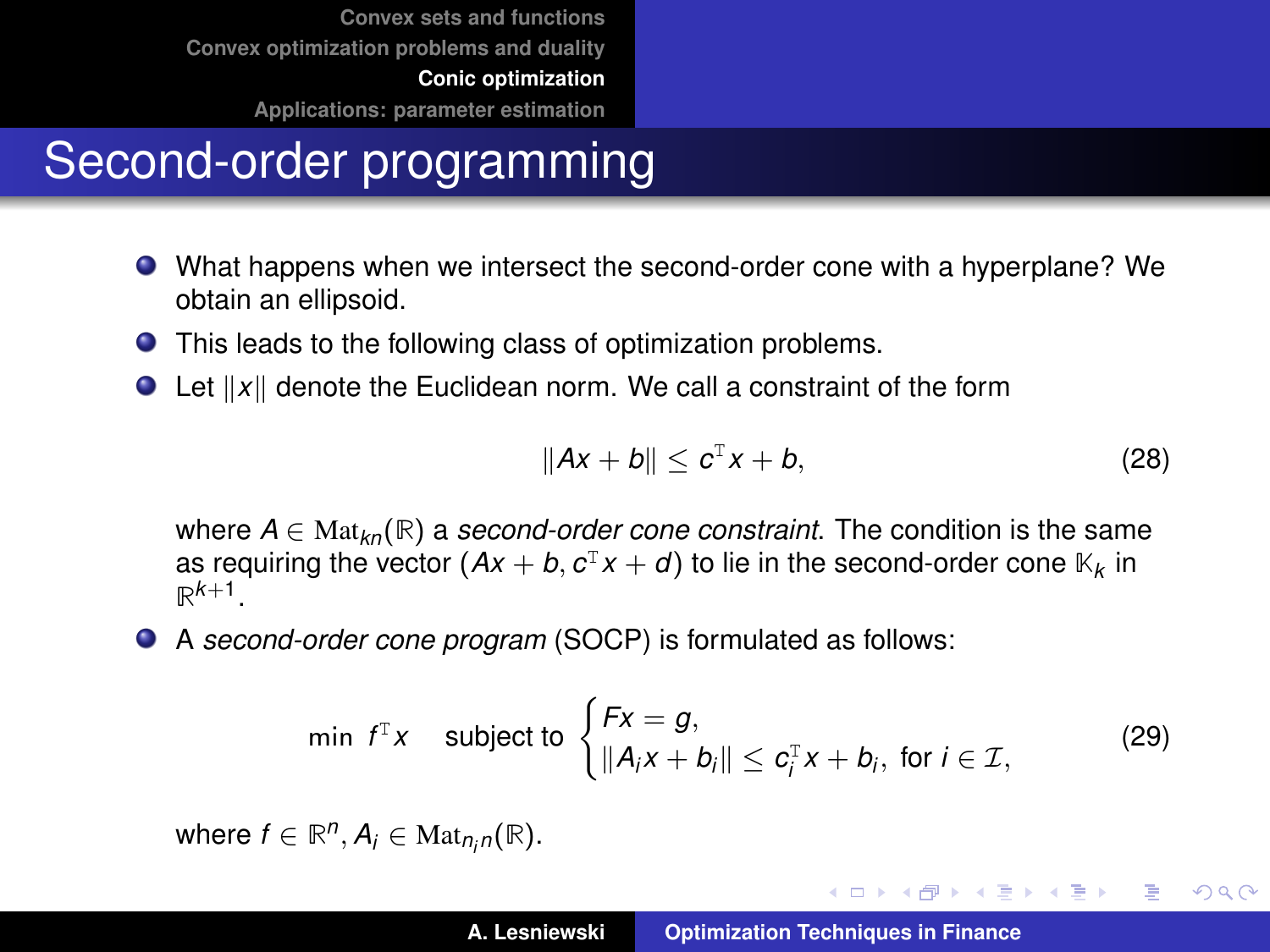**[Convex sets and functions](#page-2-0) [Convex optimization problems and duality](#page-18-0)**

**[Conic optimization](#page-41-0)**

**[Applications: parameter estimation](#page-47-0)**

# Second-order programming

- In other words, the inequality constraints in an SOCP are second order cone constraints.
- Convex optimization programs with quadratic inequality constraints can be converted into an SOCP.
- Consider a constraint of the form

<span id="page-43-0"></span>
$$
x^{\mathrm{T}} P x + q^{\mathrm{T}} x + r \leq 0, \qquad (30)
$$

イロメ イ団メ イヨメ イヨメー

重

 $298$ 

where *P* is positive definite, and such that *q* <sup>T</sup>*P*−1*q* − 4*r* ≥ 0.

Then there exists a non-singular matrix  $R$  such that  $P = RR<sup>T</sup>$  (take e.g. the Cholesky decomposition), and the constraint reads

$$
(R^{\mathsf{T}}x)^{\mathsf{T}}R^{\mathsf{T}}x+q^{\mathsf{T}}x+r\leq 0.
$$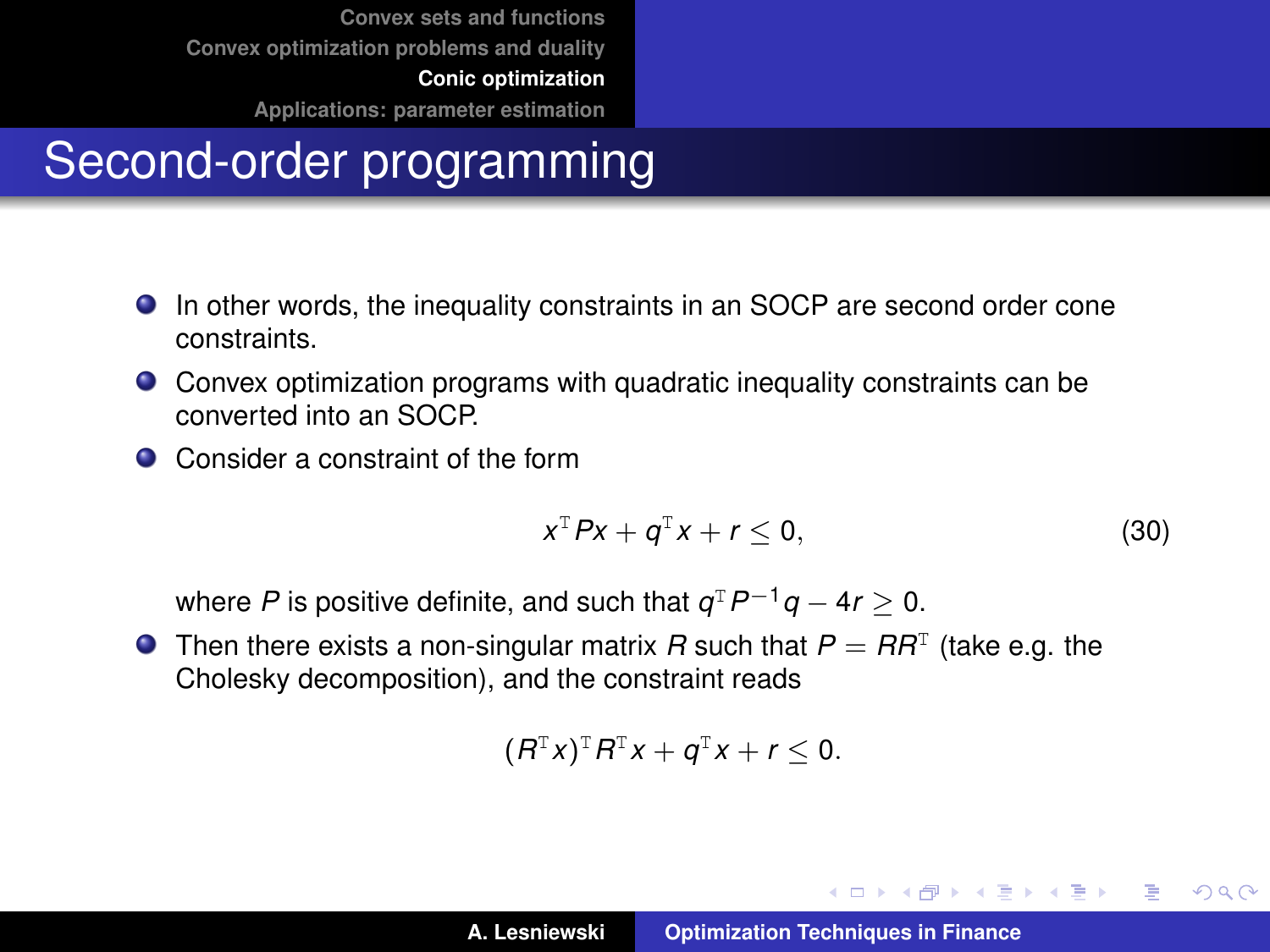**[Convex sets and functions](#page-2-0) [Convex optimization problems and duality](#page-18-0) [Conic optimization](#page-41-0)**

**[Applications: parameter estimation](#page-47-0)**

# Second-order programming

● Completing the squares, we rewrite the inequality above as

$$
(R^{T}x+\frac{1}{2}R^{-1}q)^{T}(R^{T}x+\frac{1}{2}R^{-1}q)\leq \frac{1}{4}q^{T}P^{-1}q-r.
$$

 $\bullet$  Introducing new variables  $y = R^{T}x + R^{-1}q/2$ , we see that [\(30\)](#page-43-0) is equivalent to the following second-order constraint (along with equality constraints):

$$
y = R^{T}x + \frac{1}{2} R^{-1}q,
$$
  
\n
$$
y_0 = \frac{1}{2} \sqrt{q^{T} P^{-1} q - 4r},
$$
  
\n
$$
(y_0, y) \in \mathbb{K}_n.
$$
\n(31)

イロメ イ部メ イヨメ イヨメー

 $299$ 

重

SOCPs arise in portfolio management, we will discuss an application in Lecture Notes #5.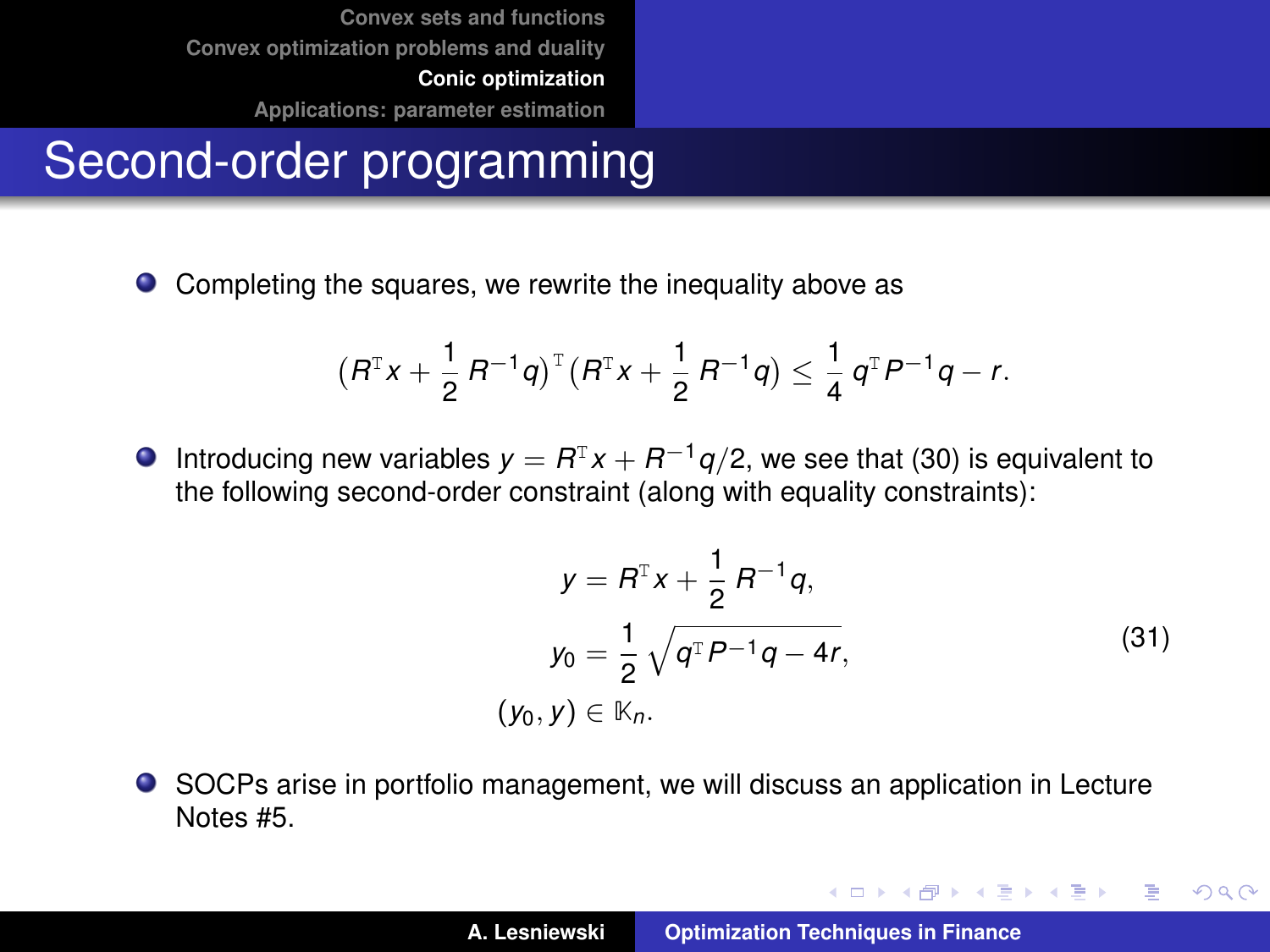**[Convex sets and functions](#page-2-0) [Convex optimization problems and duality](#page-18-0)**

**[Conic optimization](#page-41-0)**

**[Applications: parameter estimation](#page-47-0)**

# Semidefinite programming

- *Semidefinite programming* problems (SDP) arise whenever there is need to estimate a covariance matrix from the data. For example:
	- (i) In portfolio management, we need to estimate, from the data, the covariance matrix of returns of the assets.
	- (ii) In a multi-factor terms structure of interest rates, we need to estimate the covariance matrix of the factors driving the interest rate process.
- Specifically, a semidefinite problem arises when the cone *C* in [\(27\)](#page-41-1) is the cone  $\mathbb{P}^n_+$  of positive semidefinite matrices:

$$
\min \ c^{\mathrm{T}} x \quad \text{subject to } \begin{cases} Ax = b, \\ x_1 F_1 + \ldots + x_n F_n + G \in \mathbb{P}_+^n, \end{cases} \tag{32}
$$

where  $\mathit{F}_i \in \mathbb{S}^k\,$  ,  $i=1,\ldots,n$  and  $\mathit{G} \in \mathbb{S}^k$  are symmetric matrices of dimension  $k$ (their set is denoted by  $\mathbb{S}^k$ ).

イロメ イ団メ イヨメ イヨメー

重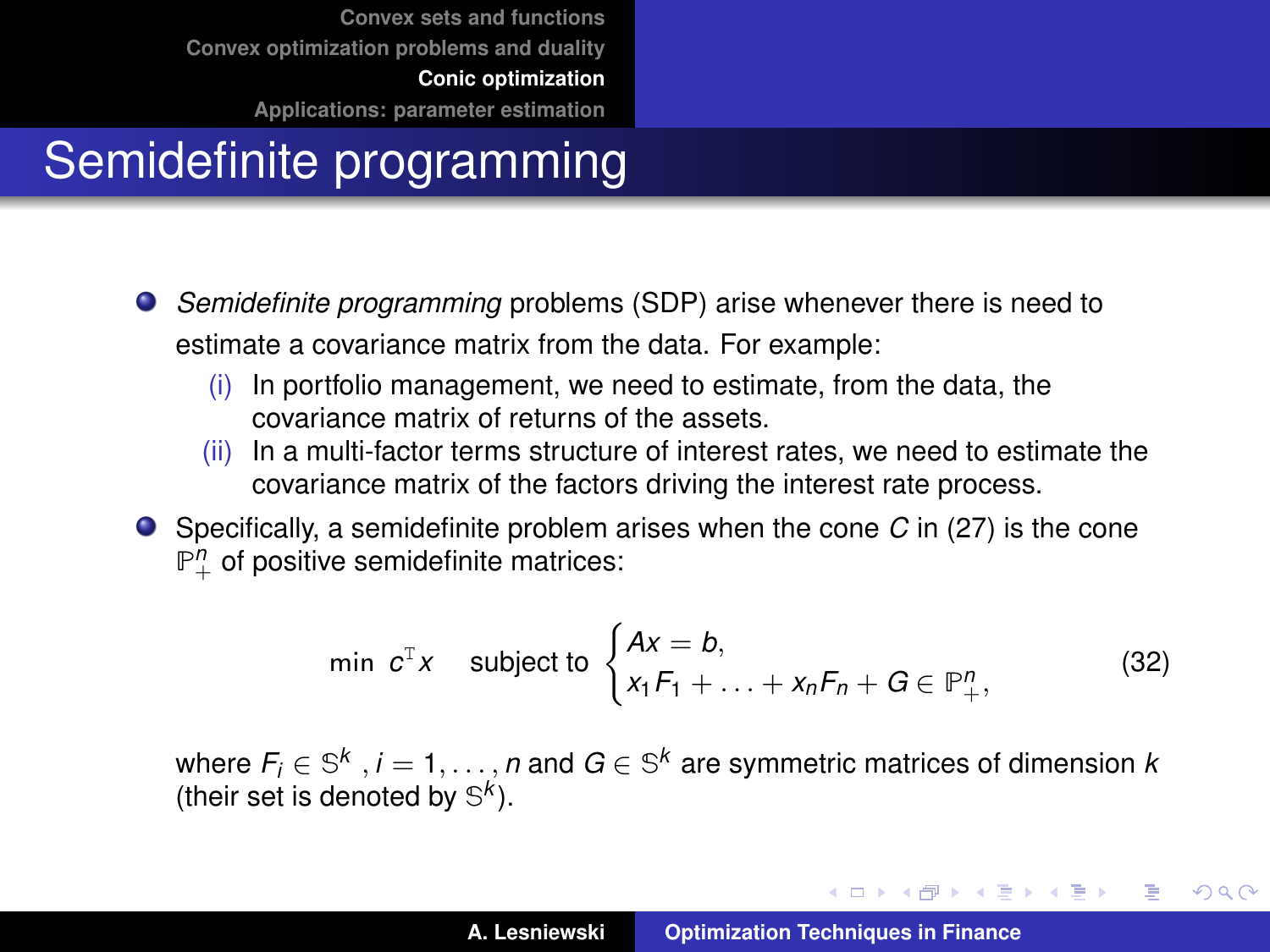**[Convex sets and functions](#page-2-0) [Convex optimization problems and duality](#page-18-0) [Conic optimization](#page-41-0)**

**[Applications: parameter estimation](#page-47-0)**

# Semidefinite programming

A standard form semidefinite problem is formulated as follows:

$$
\min \, \, \text{tr}(CX) \quad \text{subject to } \begin{cases} \text{tr}(A_i X) = b_i, \text{ for } i \in \mathcal{I}, \\ X \in \mathbb{P}^n_+, \end{cases} \tag{33}
$$

where  $C \in \mathbb{S}^n$  and  $A_i \in \mathbb{S}^n$  are symmetric.

As in the case of LP, in the standard form SDP, we minimize a linear function of the variable, subject to linear equality constraints, and a nonnegativity constraint on the variables.

イロメ イ部メ イヨメ イヨメー

 $2Q$ 

重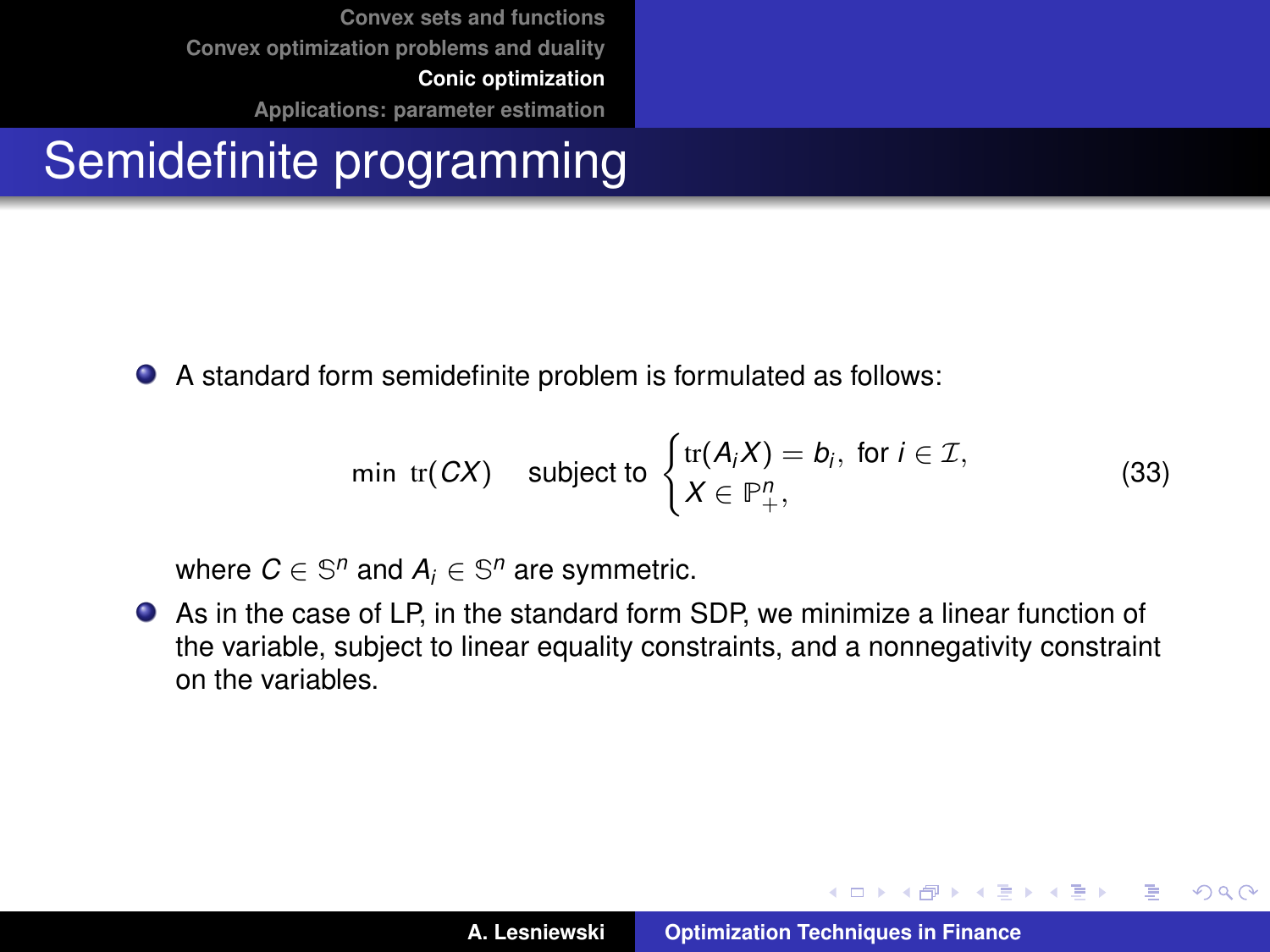# <span id="page-47-0"></span>Maximum likelihood estimation

- An important class of problems in finance which can be solved by means of convex optimization includes a variety of data fitting and model estimation problems.
- *Maximum likelihood estimation* (MLE) is a methodology used to estimate the parameters in a probability distribution from a set of observations.
- **•** The observations  $y_1, \ldots, y_N$  may come (but do not have to) in the form of a time series of asset prices, credit spreads, economic numbers, etc.
- We assume that the observations are independent draws from a parametrically given probability distribution  $p(y|\theta)$ , where  $\theta_1, \ldots, \theta_n$  are the unknown parameters of the distribution.

イロメ イ部メ イヨメ イヨメー

 $299$ 

Þ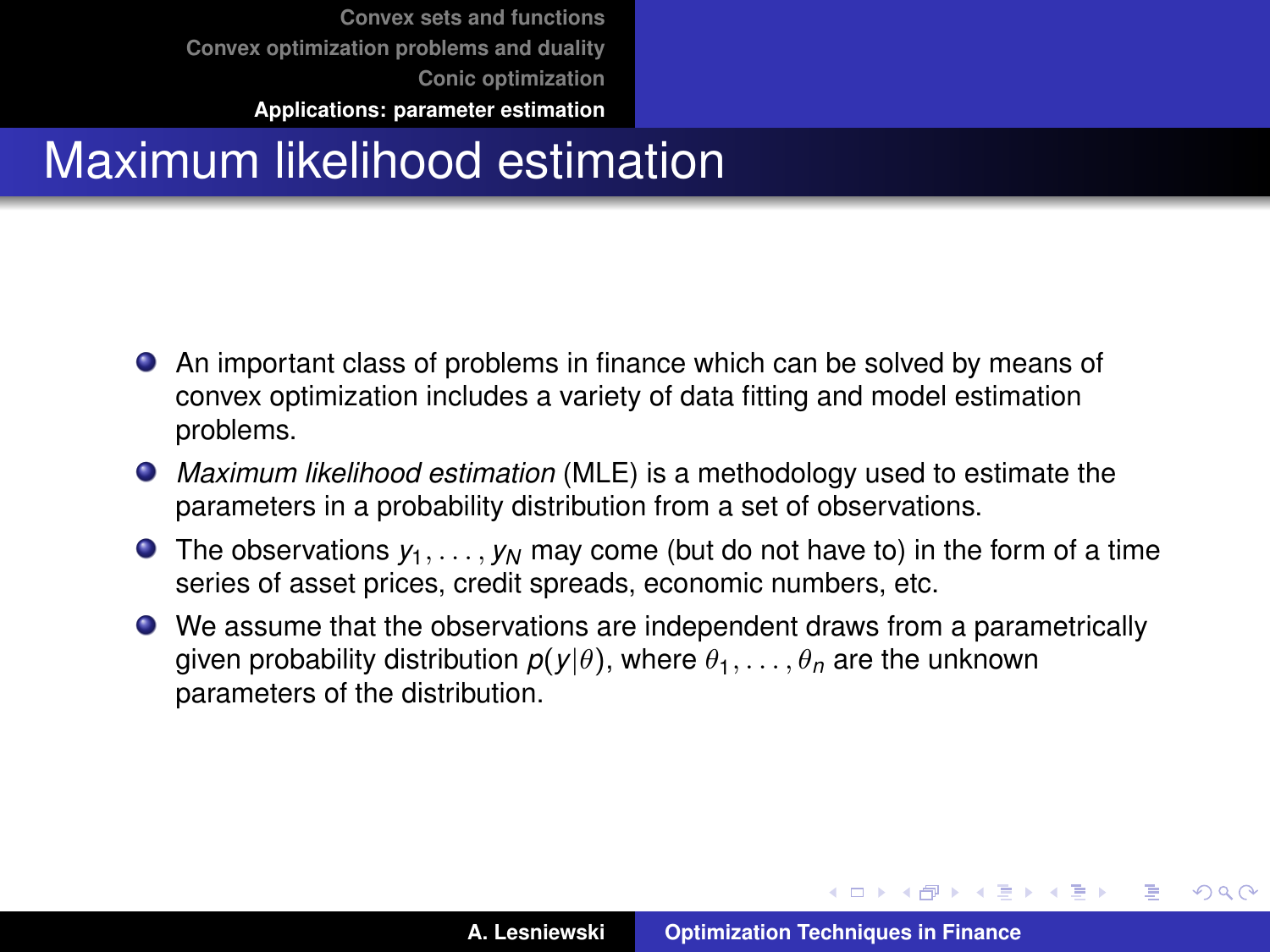# Maximum likelihood estimation

- **The underlying principle of MLE is that**  $\theta$  **is chosen so that it maximizes the** probability  $p(y_1|\theta) \dots p(y_N|\theta)$  of the observed set.
- In other words, we seek to *maximize* the *likelihood function*

$$
\mathcal{L}(\theta|y) = \prod_{j=1}^{N} p(y_j|\theta).
$$
 (34)

イロメ イ団メ イヨメ イヨメー

 $299$ 

重

- $\bullet$ Equivalently, we seek to *minimize* the *log likelihood function*  $-\log \mathcal{L}(\theta|\mathbf{y})$ .
- MLE problems are, in general, not convex. In a number of lucky situations, they are.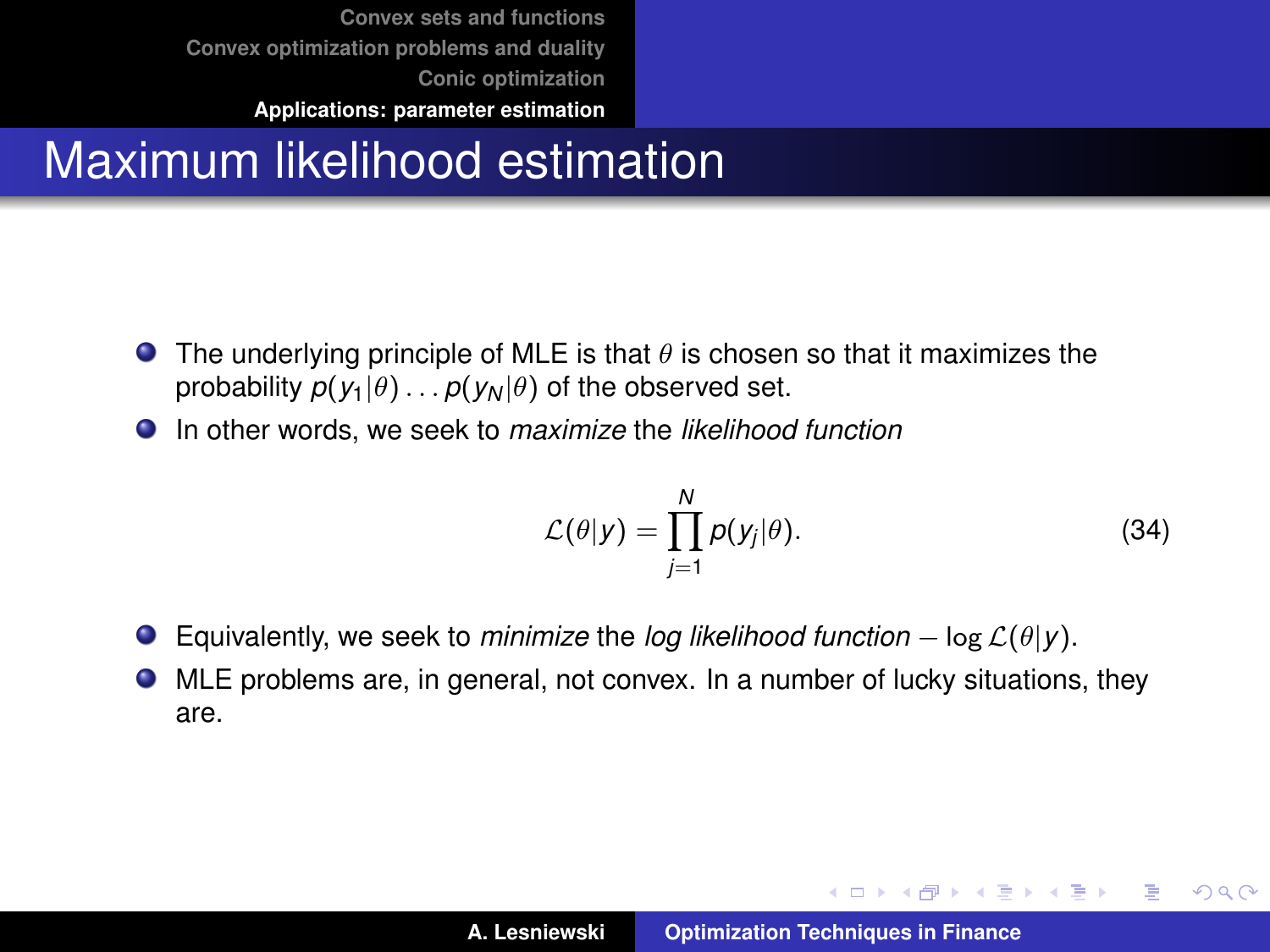**[Convex sets and functions](#page-2-0) [Convex optimization problems and duality](#page-18-0) [Conic optimization](#page-41-0)**

#### **[Applications: parameter estimation](#page-47-0)**

#### Maximum likelihood estimation

Consider the linear model discussed, whose special case was discussed in Lecture Notes #1 (using a slightly different notation). We assume that

$$
y = Ax + \varepsilon, \tag{35}
$$

where

- (i)  $x \in \mathbb{R}^n$  is the vector of unknown parameters (to be estimated),
- (ii)  $y \in \mathbb{R}^m$  is the vector of observations,
- (iii)  $\varepsilon \in \mathbb{R}^m$  is the vector of residuals; they are assumed to be random i.i.d. variables with a known parametric probability density function (PDF)  $p(\varepsilon)$ .
- The likelihood function of *x* given the observations *y* reads

$$
\mathcal{L}(x|y) = \prod_{i=1}^{m} p(y_i - (Ax)_i), \qquad (36)
$$

and so the goal is to minimize the log likelihood function

$$
-\log \mathcal{L}(x|y) = -\sum_{i=1}^{m} \log p(y_i - (Ax)_i).
$$
 (37)

イロメ イ部メ イヨメ イヨメー

Þ  $QQQ$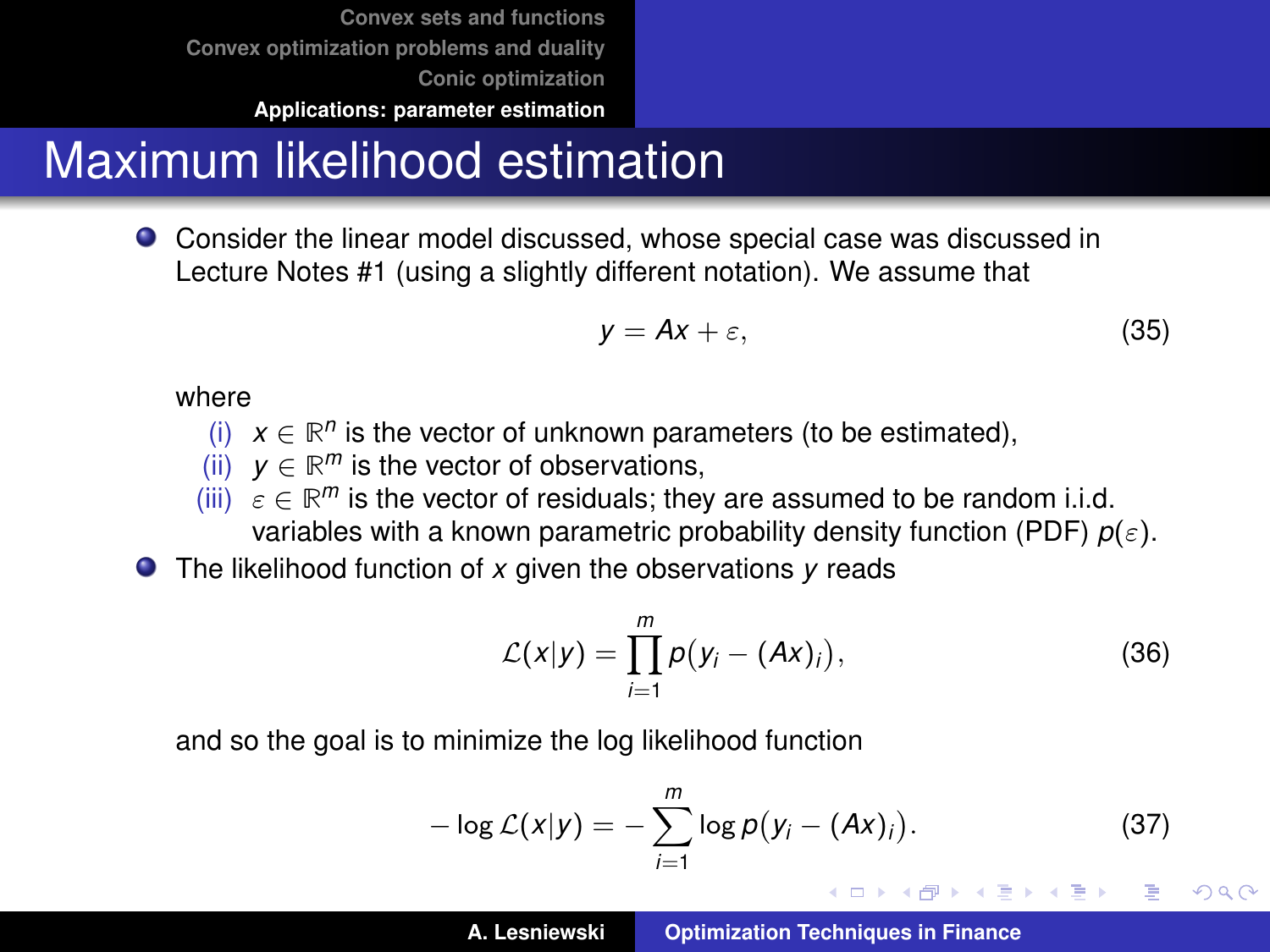#### Maximum likelihood estimation

If the noise is Gaussian  $\varepsilon \sim N(0, \sigma^2)$ , i.e.  $p(\varepsilon) = (2\pi \sigma^2)^{-1/2} \exp(-x^2/2\sigma^2)$ , then

$$
-\log \mathcal{L}(x|y) = \frac{m}{2}\log(2\pi^2) + \frac{1}{2\sigma^2}\sum_{i=1}^{m} (y_i - (Ax)_i)^2,
$$
 (38)

and the problem reduces to minimizing the L<sup>2</sup>-norm

$$
||y - Ax||_2^2 = \sum_{i=1}^m (y_i - (Ax)_i)^2.
$$
 (39)

**If the noise is Laplace distributed,**  $p(\varepsilon) = (2a)^{-1} \exp(-|\varepsilon|/a)$ **,**  $a > 0$ **, then** 

$$
-\log \mathcal{L}(x|y) = m \log(2a) + \frac{1}{a} \sum_{i=1}^{m} |y_i - (Ax)_i|,
$$
 (40)

and the problem reduces to minimizing the *L* 1 -norm

$$
||y - Ax||_1 = \sum_{i=1}^m |y_i - (Ax)_i|.
$$
 (41)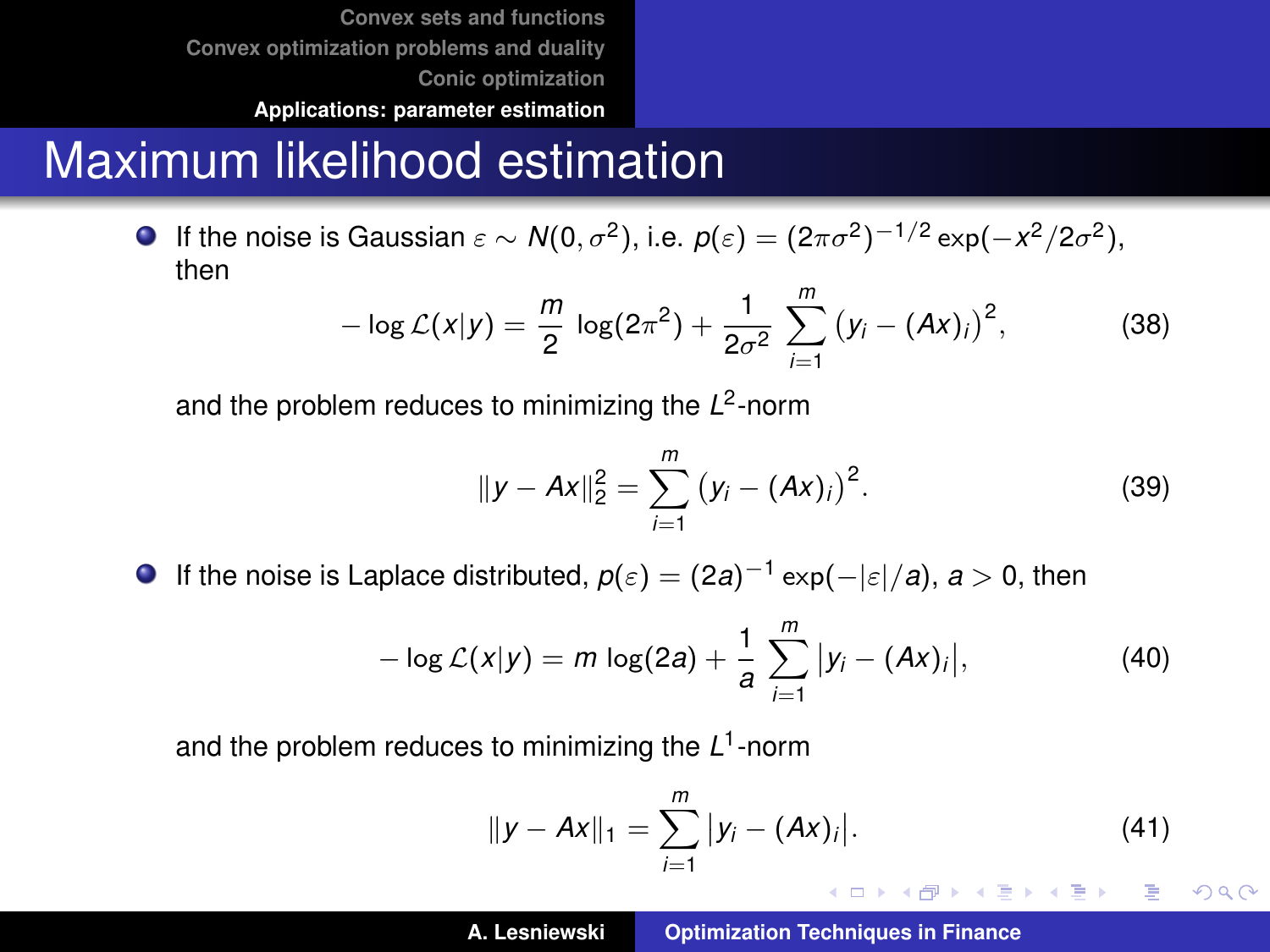# Maximum likelihood estimation

- *Counting processes* are used to model event risk, such as credit default, loan prepayment, or trade fill.
- An example of a distribution used is the Poisson distribution, according to which the number of events *Y* has the distribution

$$
Prob(Y = k) = \frac{\lambda^k}{k!} e^{-\lambda}, \qquad (42)
$$

where  $\lambda > 0$  is the event intensity.

 $\bullet$  We may model the intensity  $\lambda$  as a linear function of a vector of observable factors  $x \in \mathbb{R}^n$ ,

$$
\lambda = a^{\mathrm{T}} x + b \tag{43}
$$

イロメ イ団メ イヨメ イヨメー

 $299$ 

重

and the goal is to estimate the parameters *a* and *b*.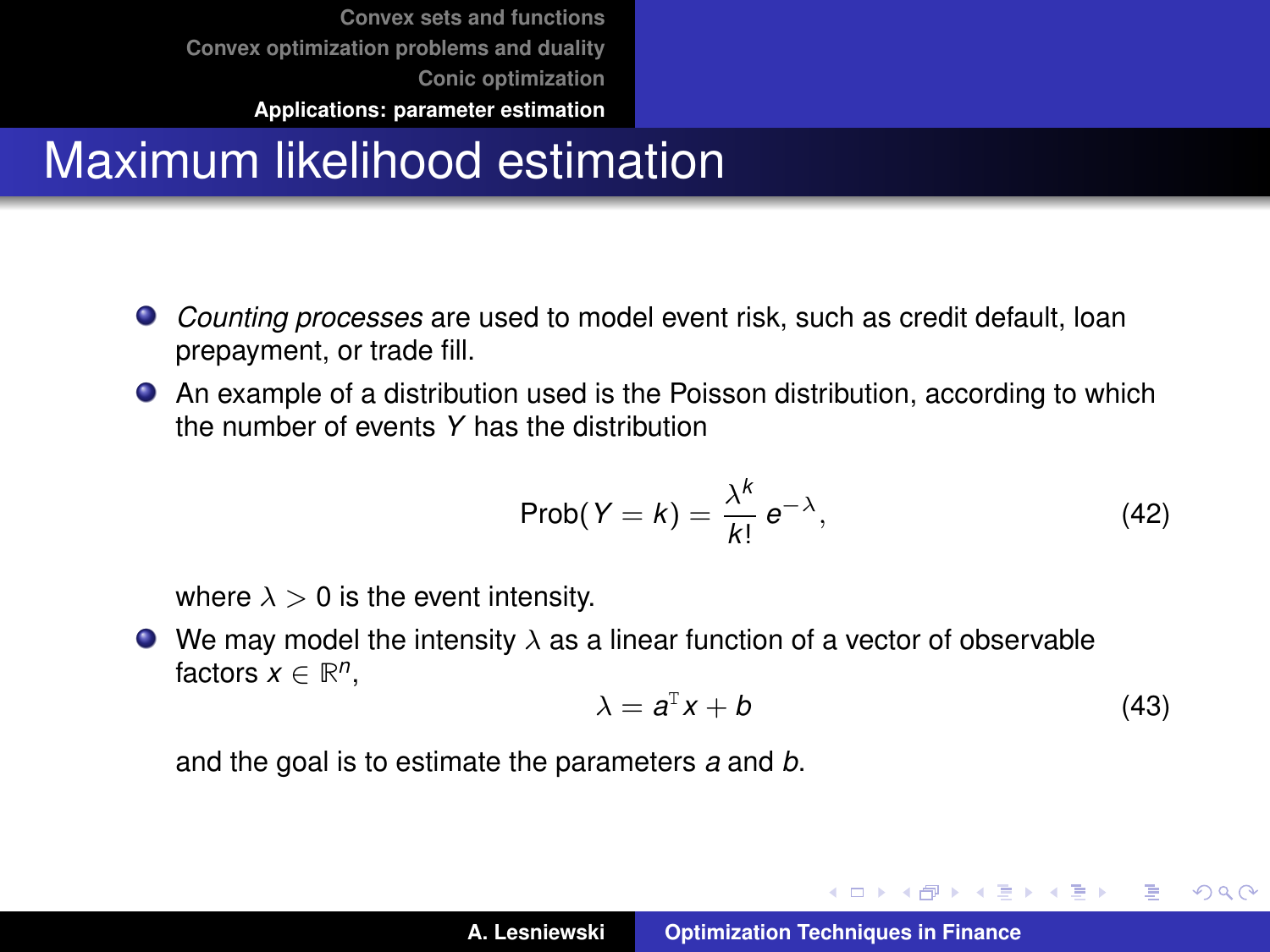#### Maximum likelihood estimation

**O** The likelihood function of a dataset  $\{x_1, \ldots, x_m\}$ ,  $\{y_1, \ldots, y_m\}$  reads

$$
\mathcal{L}(a,b|x_1,\ldots,x_m,y_1,\ldots,y_m)=\prod_{i=1}^m\frac{(a^Tx_i+b)^{y_i}}{y_i!}\,e^{-(a^Tx_i+b)},\qquad(44)
$$

and thus the problem is to minimize the log likelihood function

$$
-\log \mathcal{L}(a,b|x,y) = \sum_{i=1}^{m} (a^{T}x_{i} + b - y_{i}\log(a^{T}x_{i} + b) + \log y_{i}!).
$$
 (45)

The optimal parameters  $a^*$  and  $b^*$  are thus the (unique) solutions to the following convex optimization problem:

$$
\min \sum_{i=1}^{m} (a^{T}x_{i} + b - y_{i} \log(a^{T}x_{i} + b)). \tag{46}
$$

イロメ イ部メ イ君メ イ君メー

 $299$ 目.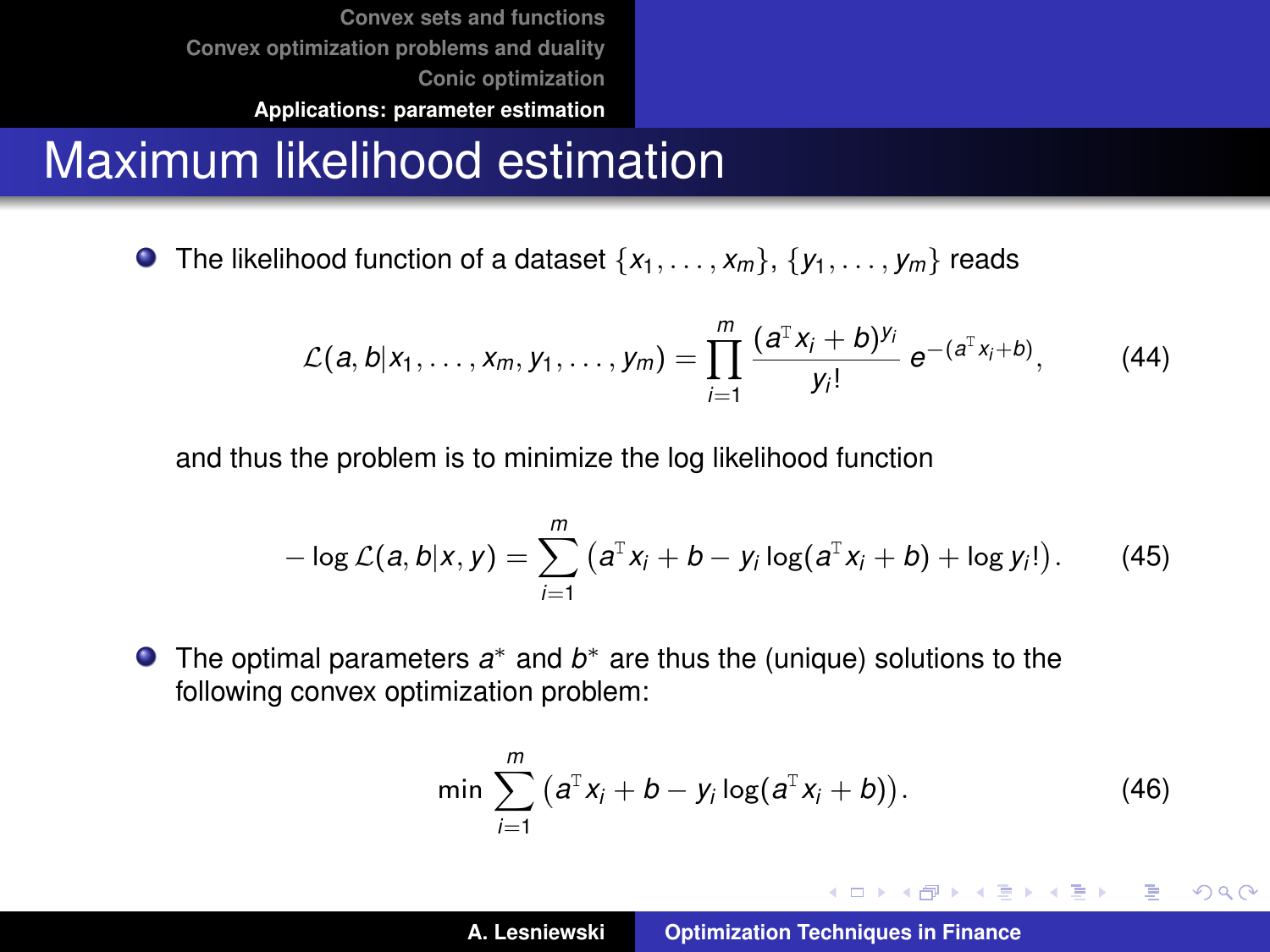## Maximum likelihood estimation

Oftentimes, in event modeling, the event has a binary outcome *Y* ∈ {0, 1}, and

$$
Prob(Y = 1) = p,
$$
  
Prob(Y = 0) = 1 - p. (47)

The outcomes of such events can be modeled by means of *logistic regression*:

$$
p = \frac{\exp(a^{\mathrm{T}}x + b)}{1 + \exp(a^{\mathrm{T}}x + b)}
$$
(48)

イロメ イ部メ イヨメ イヨメー

 $299$ 

重

where *x* is the observed vector of factors impacting the outcomes.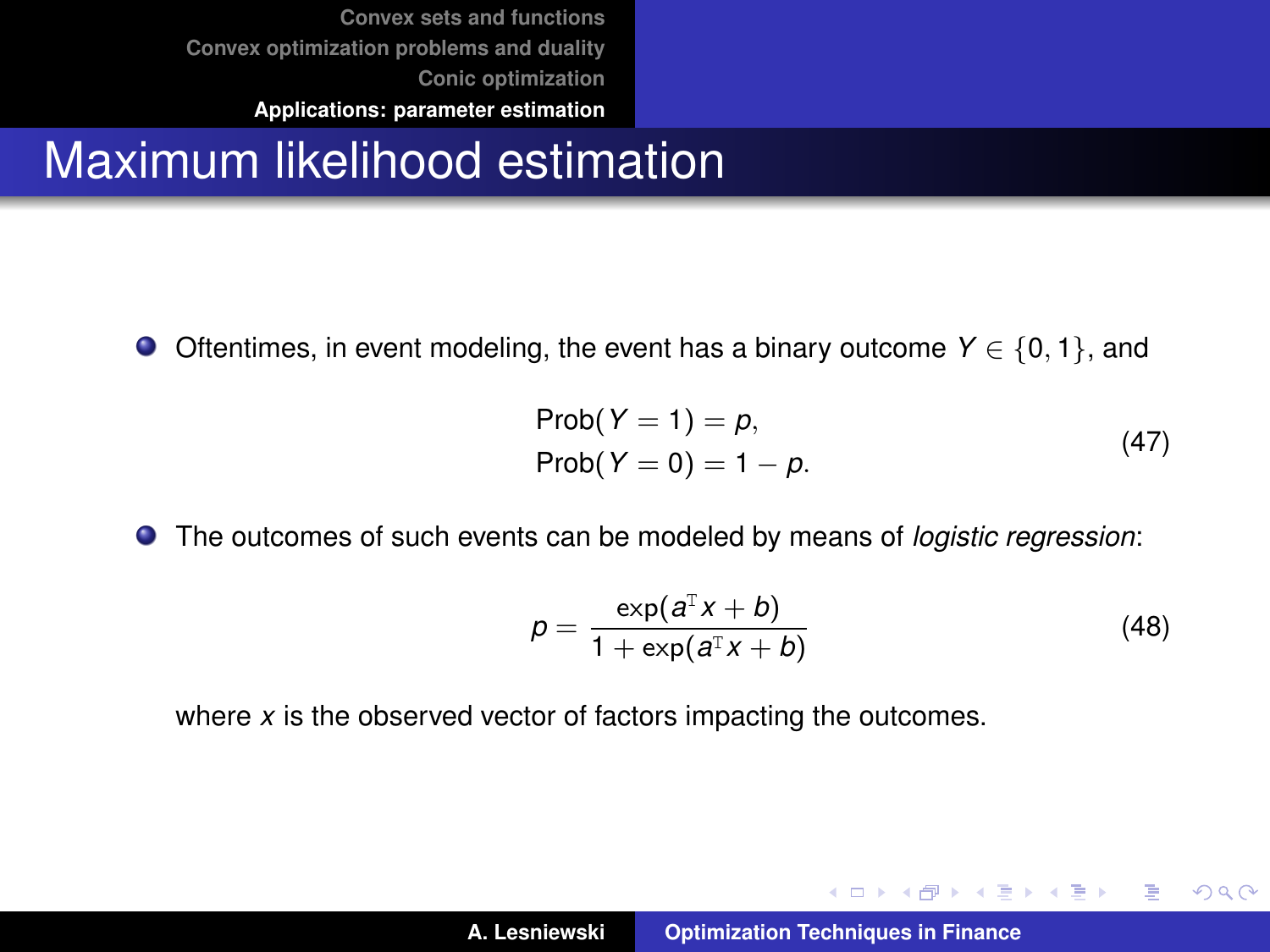### Maximum likelihood estimation

Given a set of observations  $(x_i, y_i)$  (remember,  $y_i \in \{0, 1\}$ ), we can write the likelihood functions as

$$
\prod_{i: y_i=1} p_i \prod_{i: y_i=0} (1-p_i) = \prod_{i: y_i=1} \frac{\exp(a^{\mathrm{T}} x_i + b)}{1 + \exp(a^{\mathrm{T}} x_i + b)} \prod_{i: y_i=0} \frac{1}{1 + \exp(a^{\mathrm{T}} x_i + b)} \ . \tag{49}
$$

**•** Minimization of the log likelihood function

$$
-\log \mathcal{L}(a,b|x,y) = \sum_{i=1}^{m} \log (1 + \exp(a^{T}x_{i} + b)) - \sum_{i: y_{i}=1} (a^{T}x_{i} + b)
$$
(50)

is convex, and so the problem can be solved by means of convex optimization.

K ロ ⊁ K 伊 ⊁ K 君 ⊁ K 君 ⊁ …

 $299$ 

重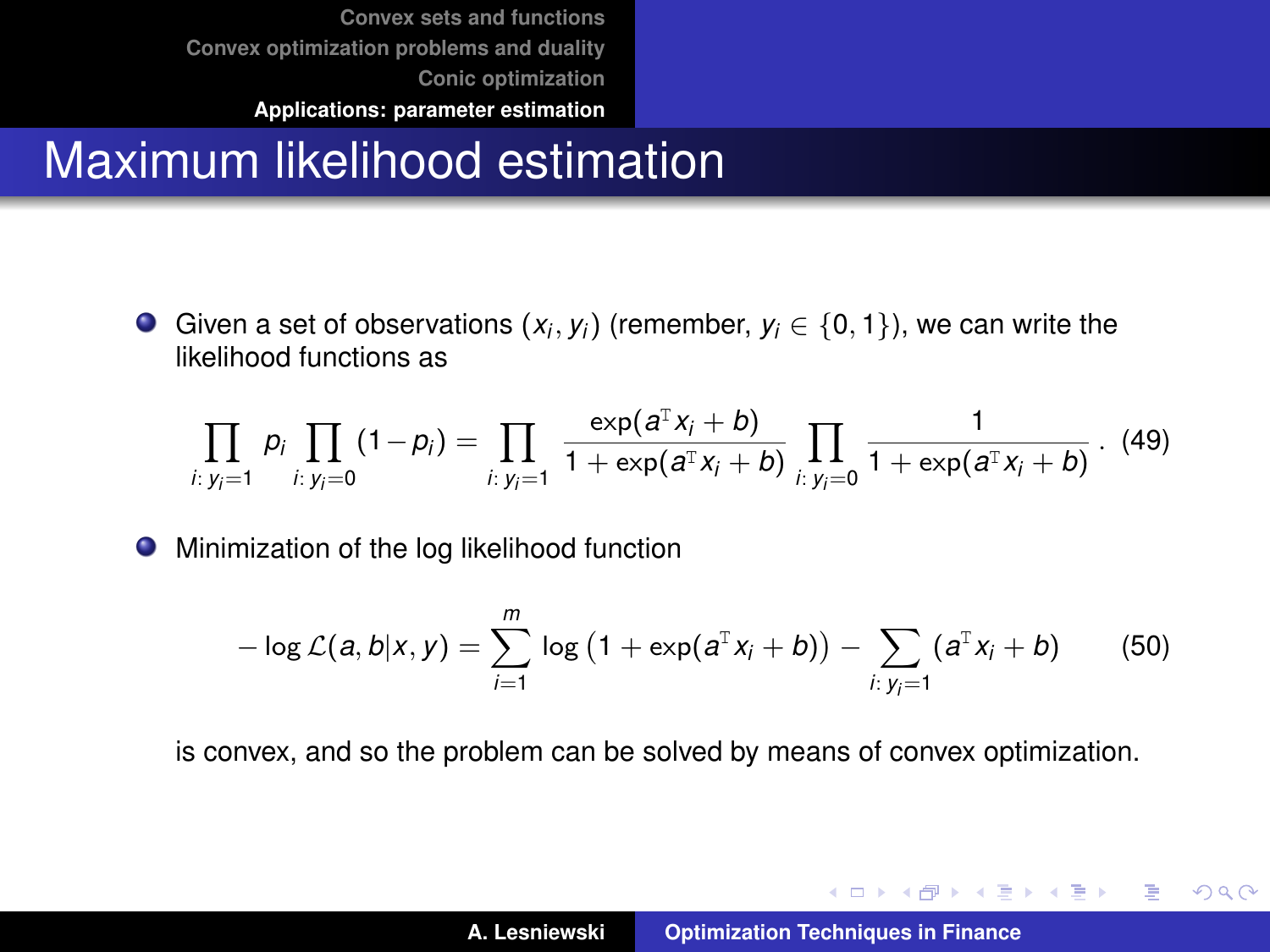#### Maximum likelihood estimation

- Suppose that *Y* is an *n*-dimensional Gaussian random variable, and our task is to estimate the covariance matrix  $C$  of  $Y$  from a set of observations  $y_i \in \mathbb{R}^n$ ,  $i = 1, \ldots, N$ .
- The PDF of *Y* is  $p(y) = (2\pi)^{-n/2} \det(C)^{-1/2} \exp\big(-\frac{1}{2}y^{\mathrm{T}}C^{-1}y\big)$ , and so the log likelihood function is given by

$$
-\log \mathcal{L}(C|y_1,\ldots,y_N) = \frac{1}{2}\sum_{j=1}^N y_j^{\mathrm{T}} C^{-1}y_j + \frac{N}{2}\log \det(C) + \frac{Nn}{2}\log(2\pi)
$$

$$
= \frac{N}{2}\operatorname{tr}(\widehat{C}C^{-1}) + \frac{N}{2}\log \det(C) + \frac{Nn}{2}\log(2\pi),
$$

where

$$
\widehat{C} = \frac{1}{N} \sum_{j=1}^{N} y_i y_i^{\mathrm{T}}
$$

is the sample estimate of the covariance.

イロメ イ部メ イ君メ イ君メー

 $299$ 唐山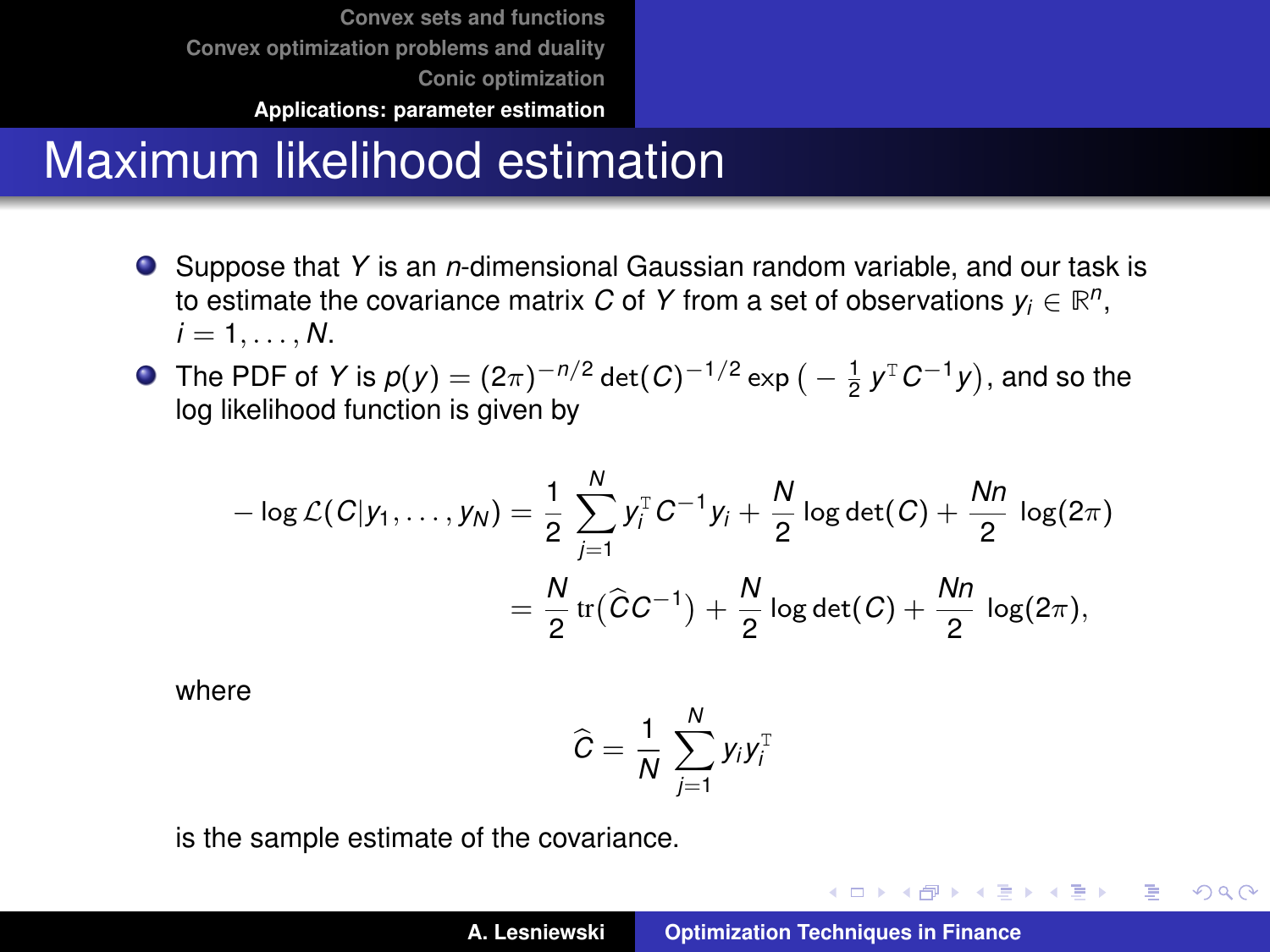# Maximum likelihood estimation

● The optimization problem is thus:

 $\text{min tr}(\widehat{C}C^{-1}) + \log \det(C)$  subject to  $C \in \mathbb{P}^n_+$ , *C* invertible.

It is sometimes convenient to substitute *S* = *C*−<sup>1</sup> (*S* is called the *precision matrix*, and formulate the problem as

$$
\text{min tr}(\widehat{C}S) - \log \det(S) \quad \text{subject to } S \in \mathbb{P}_n^n, \ S \text{ invertible.}
$$

- **■** The problem has an explicit solution  $C^* = \widehat{C}$ , i.e. the sample covariance is the MLE estimate of the covariance matrix.
- **•** From the perspective of financial applications, this solution has serious shortcomings. The number of parameters in *C* is  $n(n + 1)/2$ , which is quadratic in the number of dimensions of the problem. For large numbers of dimensions, the sample covariance matrix may be poorly conditioned (or outright singular).
- We will return to this issue later in these notes.

K ロ ▶ K 御 ▶ K 唐 ▶ K 唐 ▶ 『唐』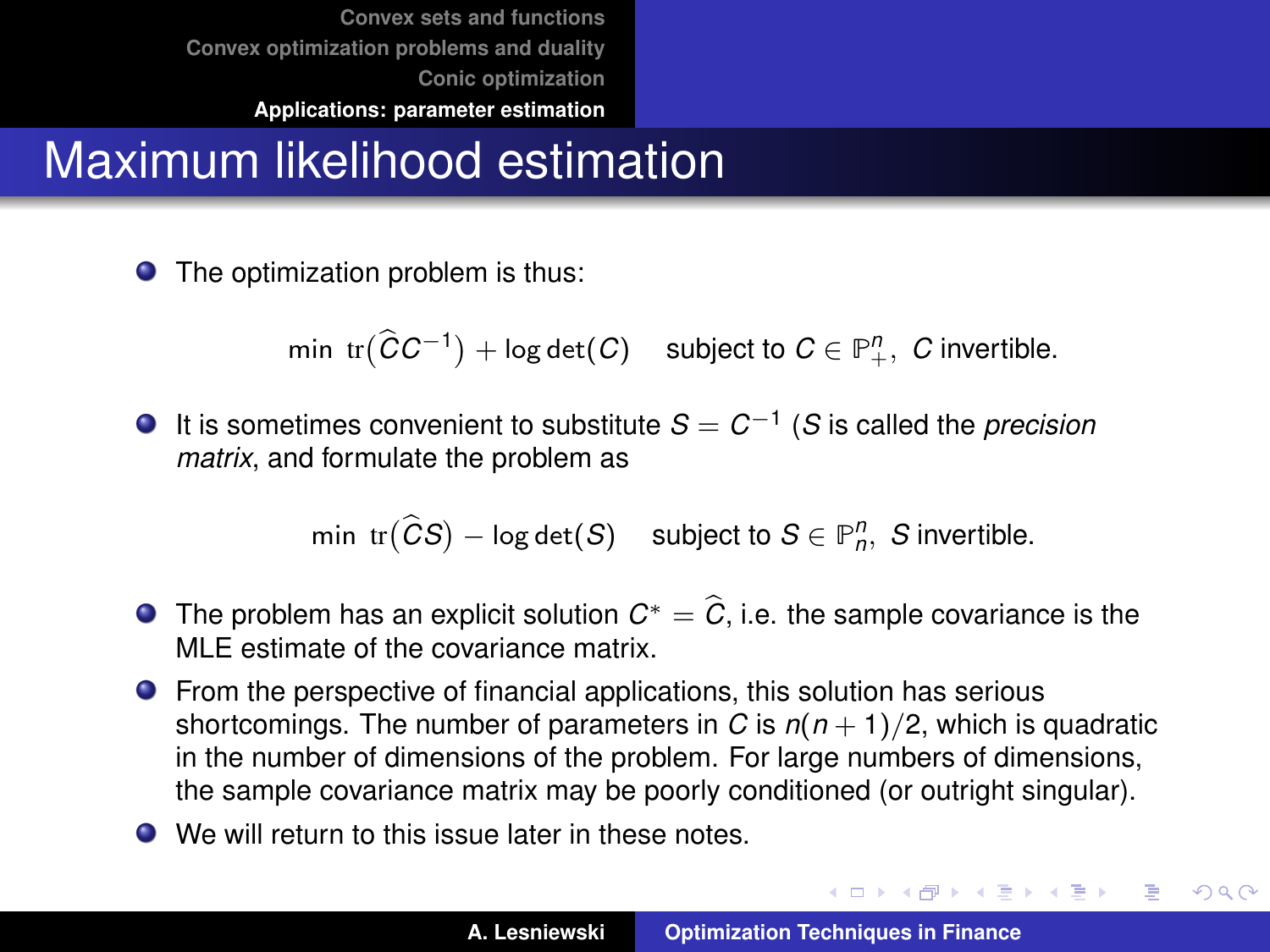## Kullback-Leibler divergence

● The Kullback-Leibler (KL) divergence between two (discrete) probability distributions  $p = (p_1, \ldots, p_n)$  and  $q = (q_1, \ldots, q_n)$ , where  $p_i > 0$ ,  $q_i > 0$  for each *i*, is defined by

$$
KL(p||q) = \sum_{i=1}^{n} p_i \log \frac{p_i}{q_i}.
$$
 (51)

 $\bullet$  If  $p(x)$  and  $q(x)$  are continuous PDFs, their KL divergence is defined by the integral

$$
KL(p||q) = \int p(x) \log \frac{p(x)}{q(x)} dx.
$$
 (52)

K ロ ⊁ K 伊 ⊁ K 君 ⊁ K 君 ⊁ …

 $2990$ 重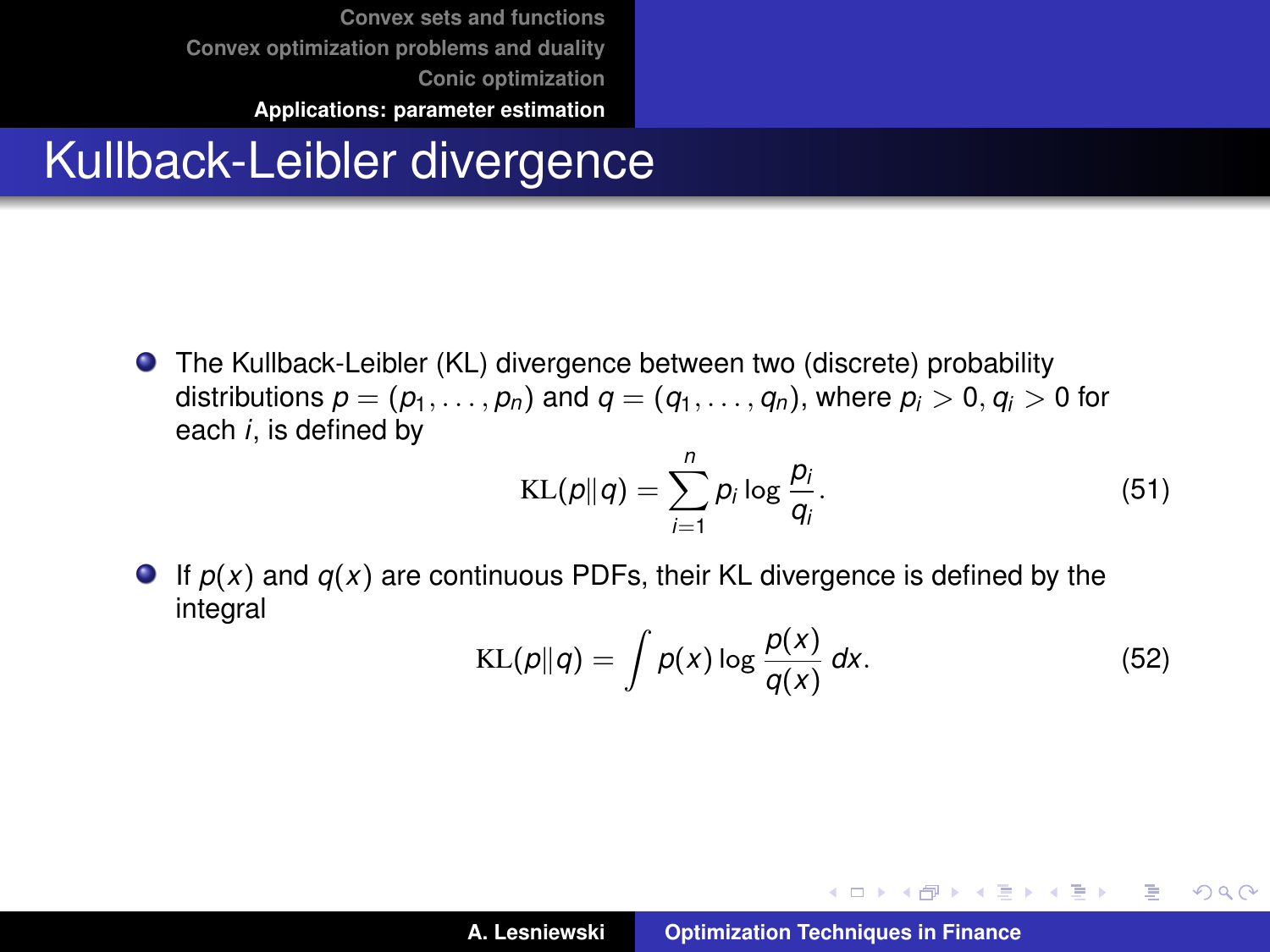## Kullback-Leibler divergence

- **•** First Key Property of the KL divergence.  $KL(p||q)$  is convex both in p and in q.
- Indeed, the Hessian  $\nabla_p^2$ KL $(p||q)$  is

$$
\nabla_{\rho}^{2}KL(\rho||q) = \begin{pmatrix} 1/p_{1} & 0 & \dots & 0 \\ 0 & 1/p_{2} & \dots & 0 \\ \vdots & \vdots & \dots & \vdots \\ 0 & 0 & \dots & 1/p_{n} \end{pmatrix},
$$

which is positive definite. The proof of convexity in *q* is similar.

イロメ イ部メ イヨメ イヨメー

 $299$ 

重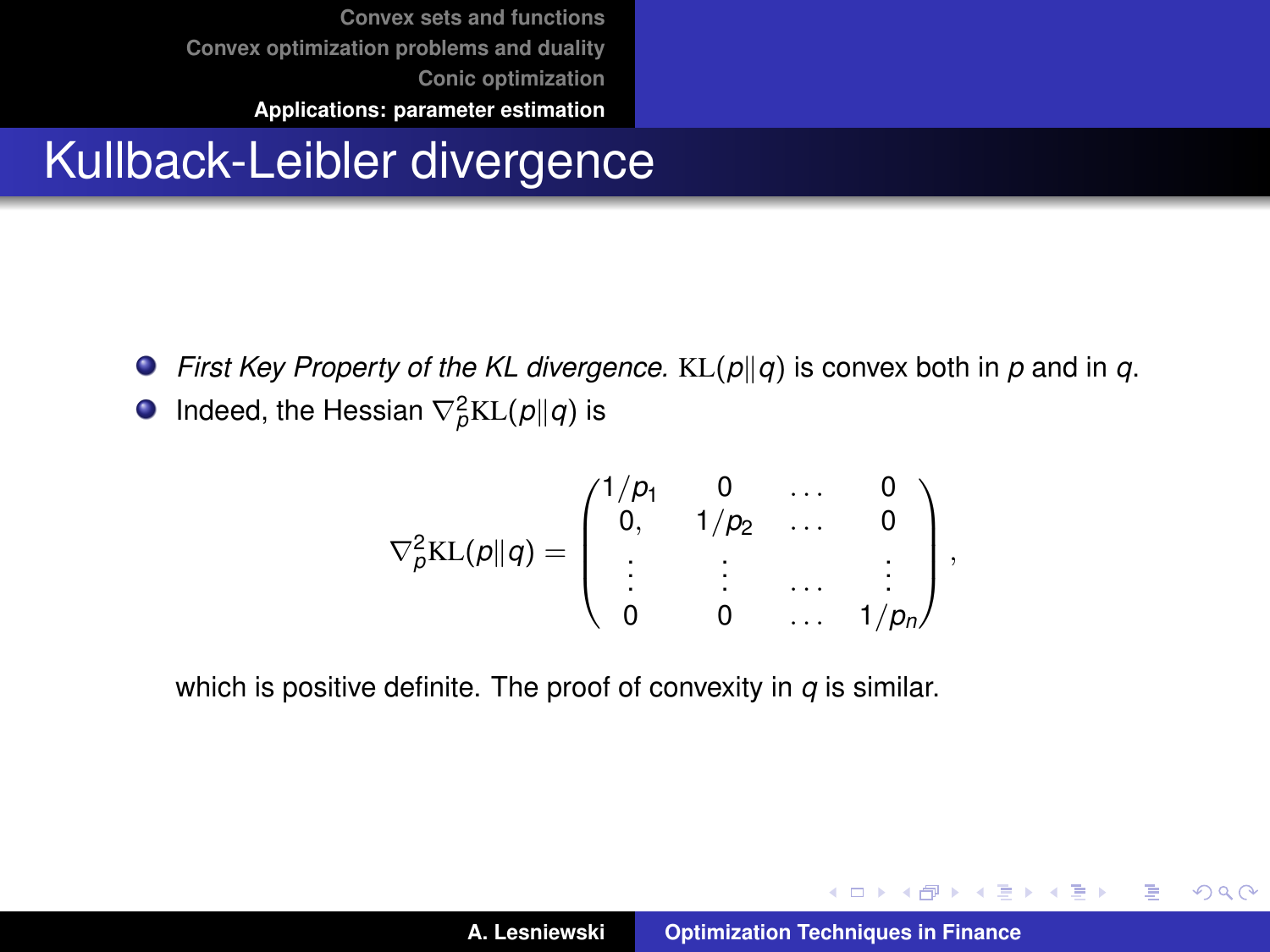## Kullback-Leibler divergence

 $\bullet$  *Second Key Property of the KL divergence.* KL( $p||q$ ) is nonnegative:

<span id="page-59-0"></span>
$$
KL(p||q) \geq 0. \tag{53}
$$

イロメ イ団メ イヨメ イヨメー

重

 $298$ 

**Indeed, consider a minimum of**  $KL(p||q)$ **. Since the argument p satisfies the** constraint  $\sum_i p_i = 1$ , we are led to the following Lagrange function:

$$
L(p,\lambda)=\text{KL}(p||q)+\lambda\big(\sum_i p_i-1\big).
$$

 $\bullet$  Its critical points are given by

$$
\log \frac{p_i^*}{q_i} + 1 + \lambda^* = 0, \text{ for } i = 1, ..., n.
$$
  

$$
\sum_i p_i^* - 1 = 0.
$$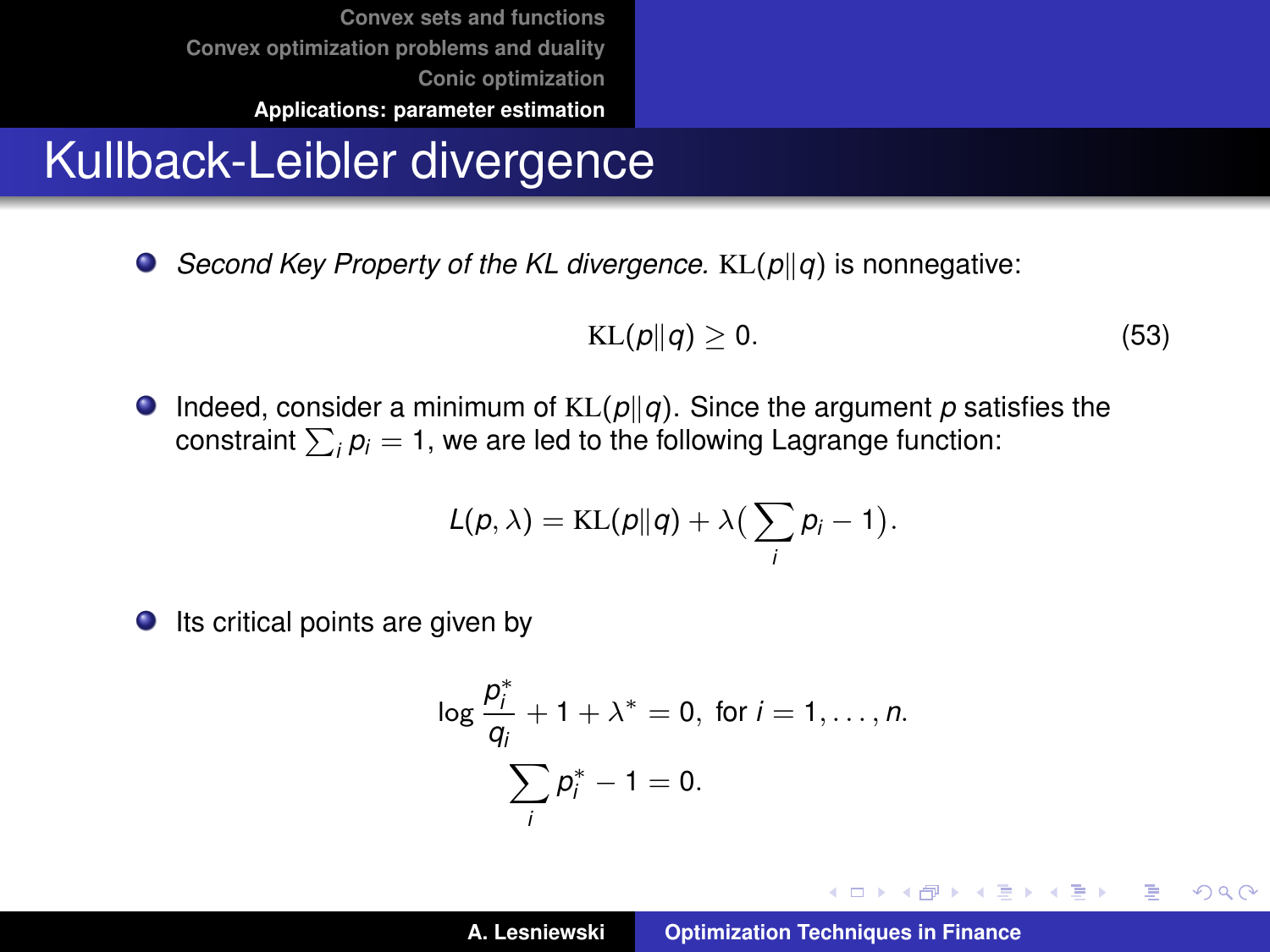### Kullback-Leibler divergence

● Solving this system yields:

$$
\lambda^* = -1,
$$
  

$$
p_i^* = q_i.
$$

- However,  $KL(p^*||p^*) = KL(q||q) = 0$ . Since  $KL(q||q)$  is convex  $p^*$  must correspond to an absolute minimum. Hence, [\(53\)](#page-59-0) must hold.
- Note that, unlike conventional measures of distance, the KL divergence is, in general, not symmetric in *p* and *q*,

$$
KL(p||q) \neq KL(q||p).
$$
 (54)

イロメ イ部メ イ君メ イ君メー

重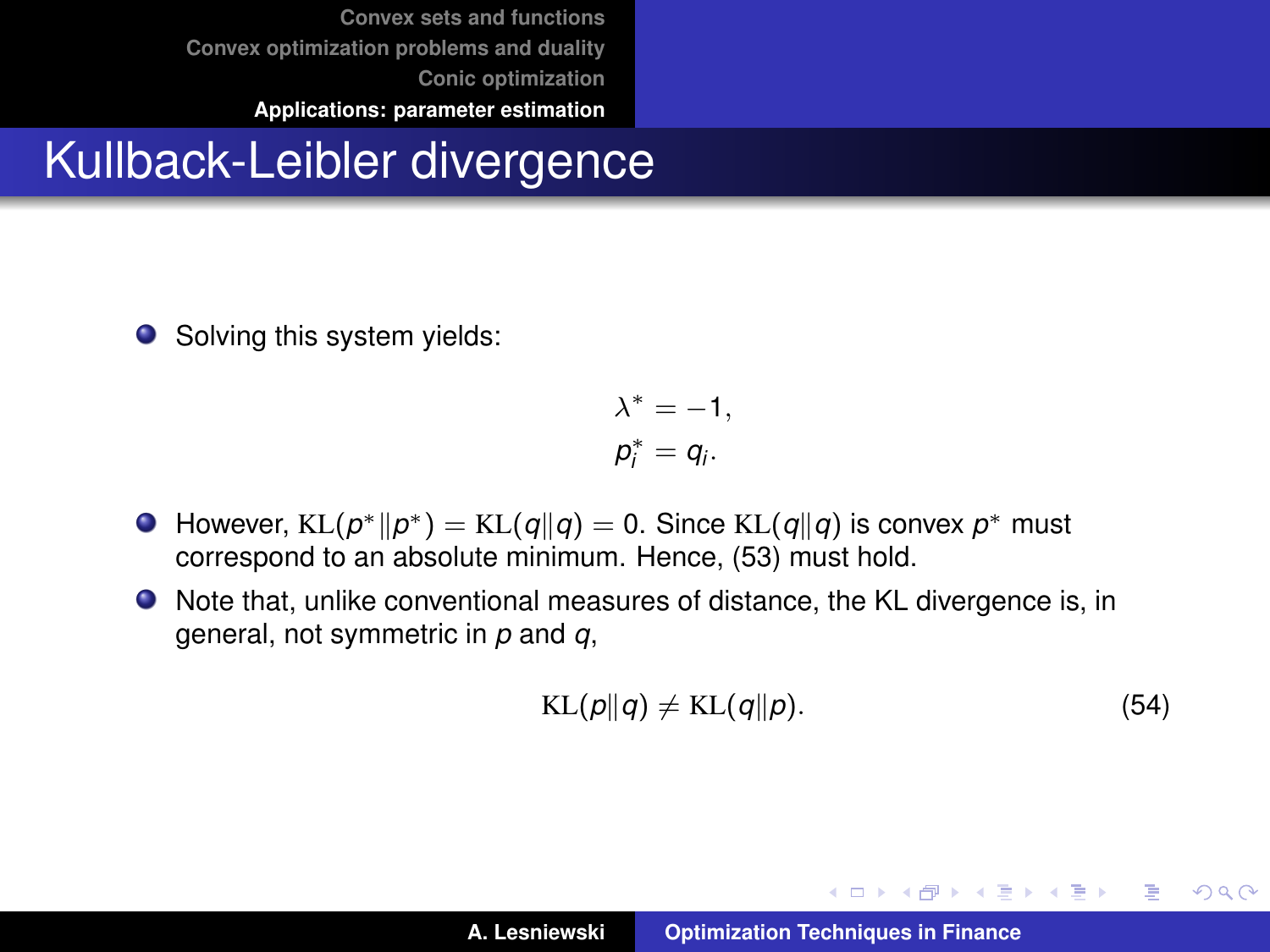**[Convex sets and functions](#page-2-0) [Convex optimization problems and duality](#page-18-0) [Conic optimization](#page-41-0)**

#### **[Applications: parameter estimation](#page-47-0)**

# Kullback-Leibler divergence

- There is a close, practically important connection between between MLE and KL minimization.
- Consider a discrete random variable *X* and a dataset of *N* observations  $x_1, \ldots, x_N$  of X. The observations are not necessarily all different, and we will organize them into groups of different outcomes.
- **Assuming that X** is distributed according to  $q(x|\theta)$ , the log likelihood function of the dataset is

$$
-\log \mathcal{L}(\theta | x_1, \dots, x_N) = -\sum_{j=1}^N \log q(x_j | \theta)
$$

$$
= -\sum_{\text{diff outcomes}} N_j \log q(x_j | \theta)
$$

where *N<sup>j</sup>* is the count of the outcome *x<sup>j</sup>* .

イロメ イ団メ イヨメ イヨメー

重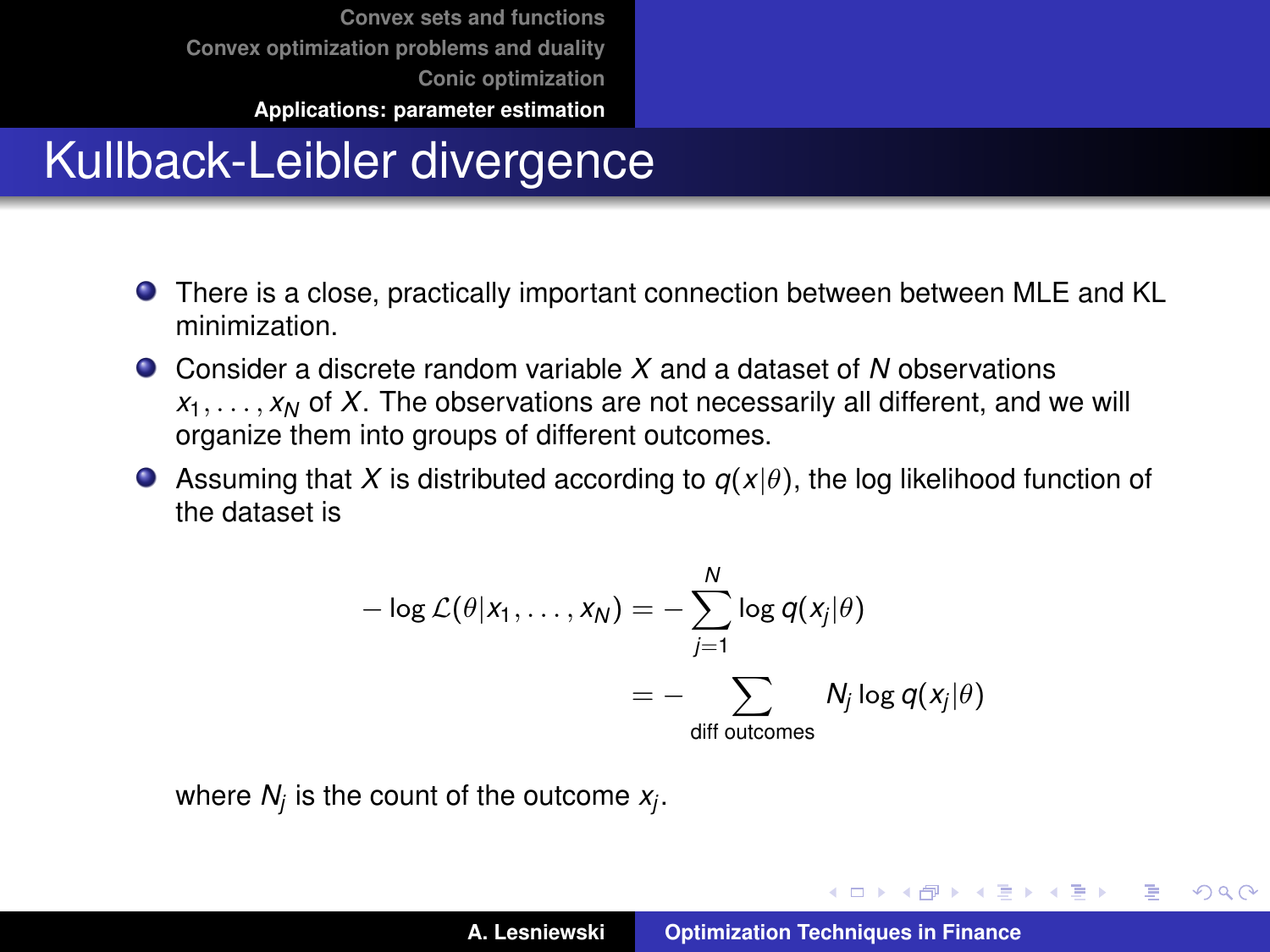# Kullback-Leibler divergence

0 This can be rewritten as

$$
-\frac{1}{N}\log\mathcal{L}(\theta|x_1,\ldots,x_N)=-\sum_j p_j\log q(x_j|\theta)
$$
  
= KL(p||q(\theta)) -  $\sum_j p_j\log p_j$   
= KL(p||q(\theta))+H(p).

where  $\rho_j=N_j/N$  is the frequency of the outcome  $x_j$ , and it defines an *empirical probability distribution*.

- *H*(*p*) is the entropy of the empirical distribution *p*, and is a known constant.
- **Consequently, finding the parameters**  $\theta$  **via MLE is equivalent to finding the** minimum of the KL distance between the model distribution  $q(x|\lambda)$  and the empirical distribution *p*!

イロメ イ部メ イヨメ イヨメー

重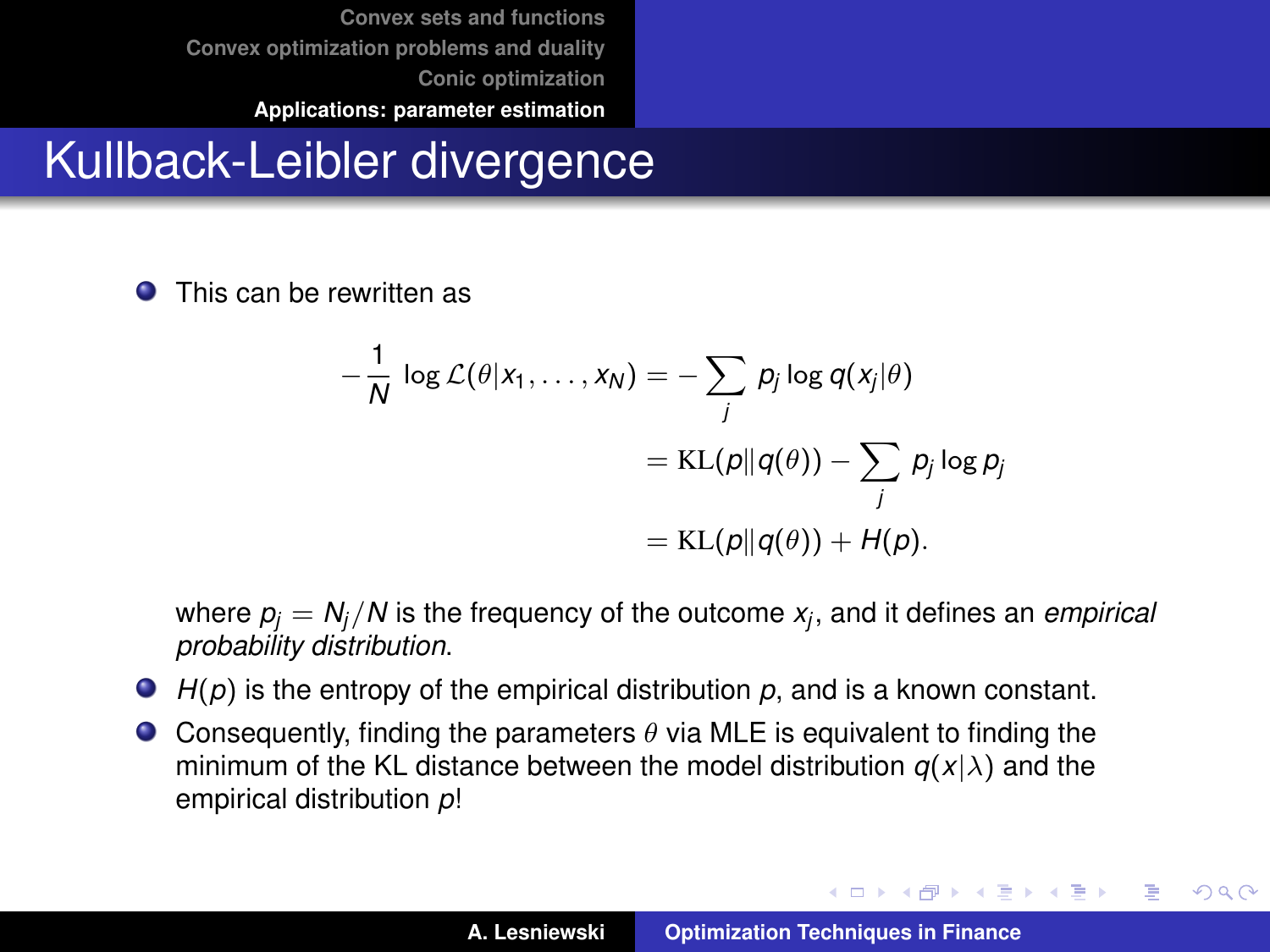# Regularized approximation

- Typically, estimation problems are *ill posed*, meaning that the number of parameters to be estimated is smaller than the number of data points.
- Ill posed problems are somewhat of a pariah according to classical mathematics (Hadamard), as they do not have unique solutions.
- They are, however, very welcome in data science, as they tend to lead to robust approximate solutions. Stable algorithms for solving ill posed problems typically require using *regularization*.
- The most common regularization is *Tikhonov's regularization*, which is implicitly present in the Levenberg-Marquardt algorithm, and which leads to ridge regression in statistics.

イロメ イ部メ イ君メ イ君メー

 $299$ 

Þ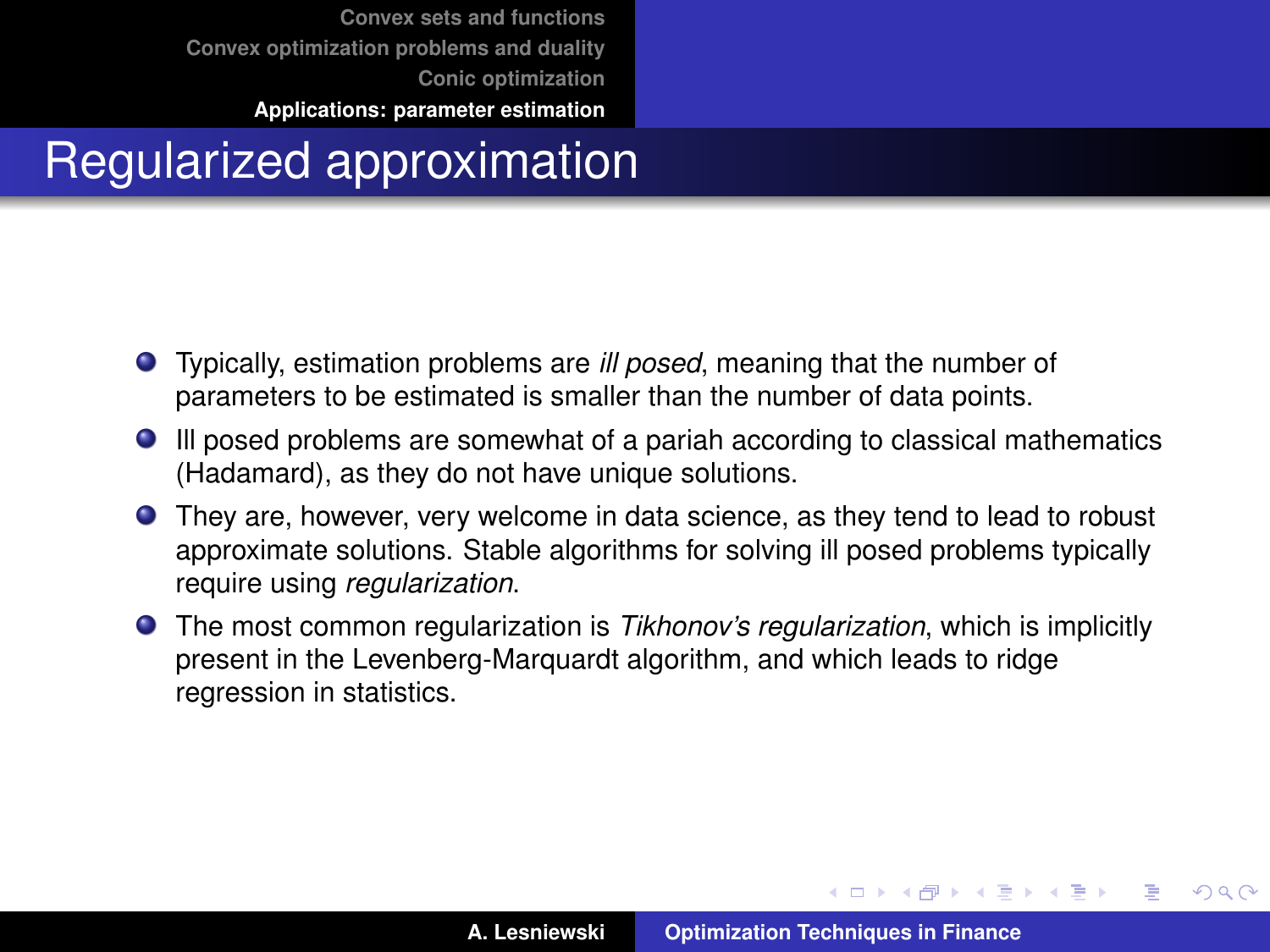# Tikhonov's regularization

● Suppose that we wish to solve the equation

$$
Ax = b,\tag{55}
$$

that arises in an estimation problem. Here  $A \in \text{Mat}_{mn}(\mathbb{R})$  is a square matrix.

- The linear regression approach consists in minimizing the Euclidean norm  $||Ax - b||_2^2$ .
- We may have a preference for a solution which has smaller values *x*, i.e. we would like to keep  $||x||_2^2$  small.
- To this end, we consider the objective function in which both terms are present and seek solution to

$$
\min \|Ax - b\|_2^2 + \lambda \|x\|_2^2. \tag{56}
$$

イロメ イ団メ イヨメ イヨメー

 $299$ 

重

Here,  $\lambda > 0$  is the *shrinkage parameter* that measures the trade-off between the two terms.

This way of modifying an ill posed problem is an example of *Tikhonov's regularization*.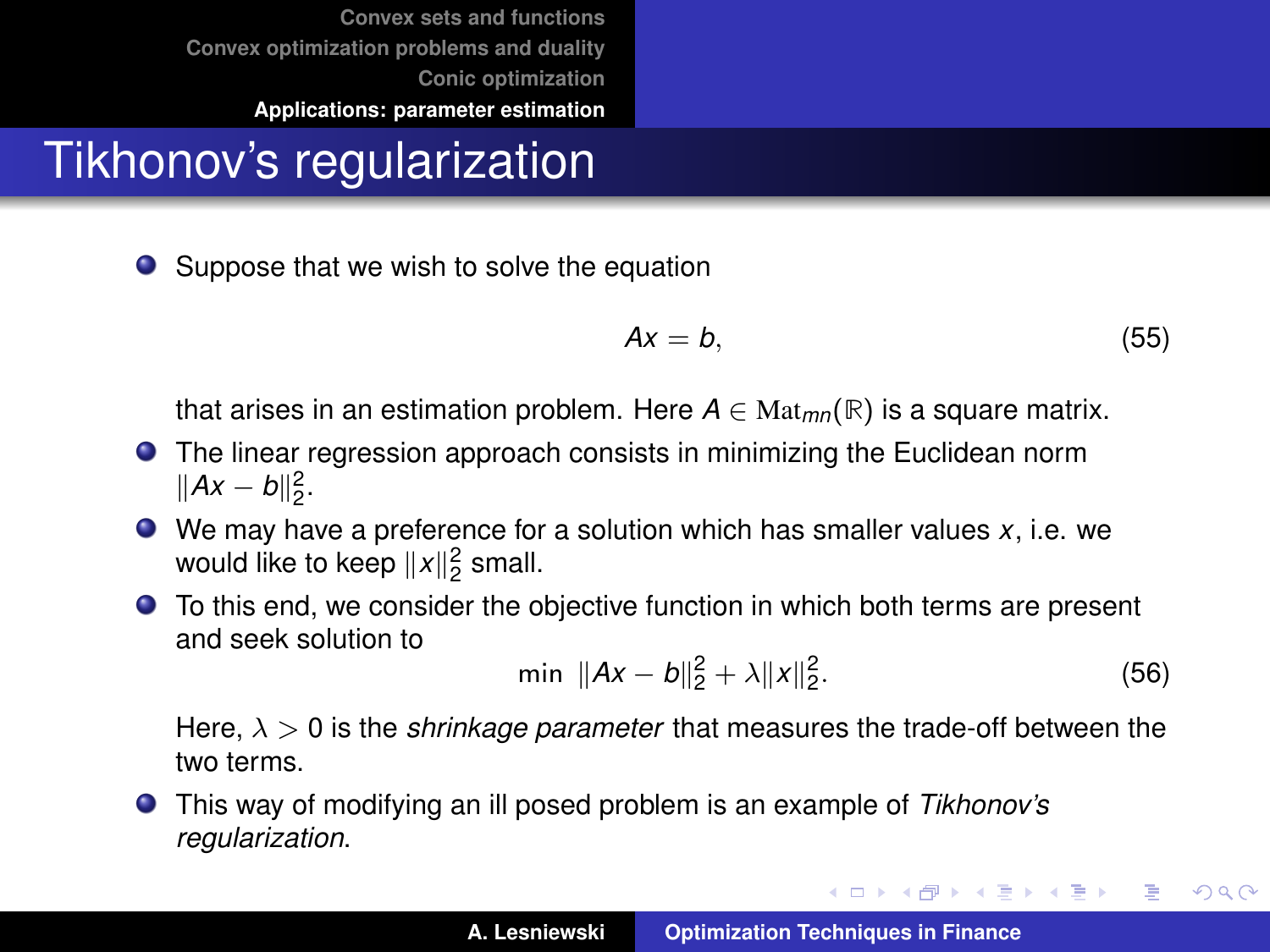# Tikhonov's regularization

More generally, one may consider the optimization problem

$$
\min \|Ax - b\|_2^2 + \lambda \|\Gamma x\|_2^2, \tag{57}
$$

in which the vector Γ*x* is kept small.

**It has a closed form solution** 

$$
x^* = (A^{\mathsf{T}}A + \lambda \Gamma^{\mathsf{T}}\Gamma)^{-1}A^{\mathsf{T}}y,\tag{58}
$$

イロメ イ部メ イヨメ イヨメー

 $299$ 

Þ

which is known as *ridge regression*.

- $\bullet$  Note how increasing  $\lambda$  impacts the solution by putting more emphasis on the regularization term.
- The value of the parameter λ may be determined by *cross-validation*.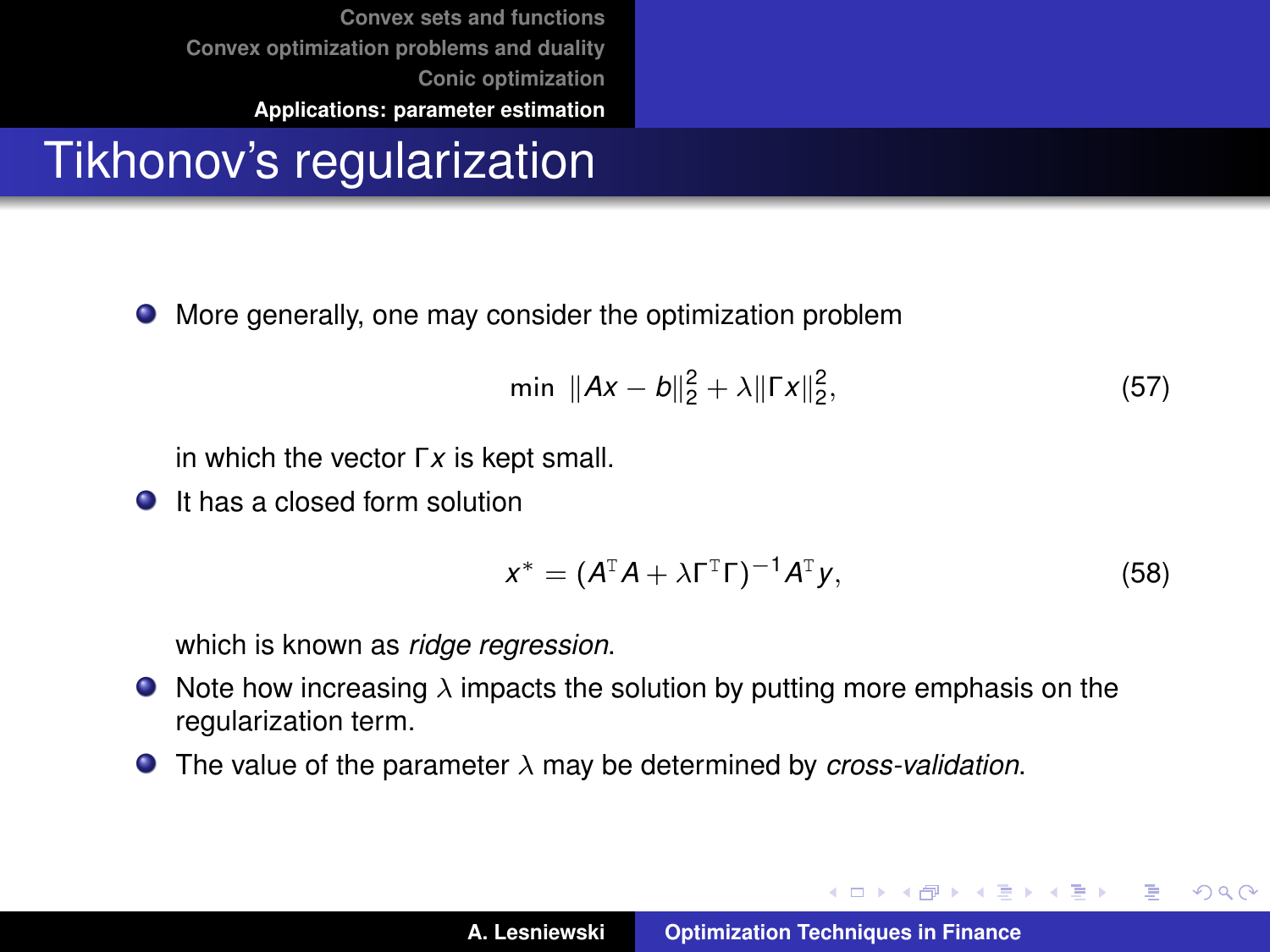# *L* 1 -norm regularization (LASSO)

Another form of regularization assumes the L<sup>1</sup>-norm as the regularization term (a.k.a. LASSO):

<span id="page-66-0"></span>
$$
\min \|Ax - b\|_2^2 + \lambda \|x\|_1. \tag{59}
$$

イロメ イ部メ イヨメ イヨメー

Þ  $QQQ$ 

- [\(59\)](#page-66-0) is a convex quadratic problem (but not strictly convex).
- Unlike ridge regression, the LASSO has no closed form solution.
- An important feature of the LASSO is that, for  $\lambda$  large enough, some  $\bullet$ components of the optimal *x* <sup>∗</sup> are *exactly* zero.
- This is particularly relevant in situations when one believes that some  $x_i^*$  should be zero, and seeks a *sparse solution*.
- For this reason, the LASSO is used in machine learning as a *model selection* tool allowing to remove some features among a (possibly large) number of features.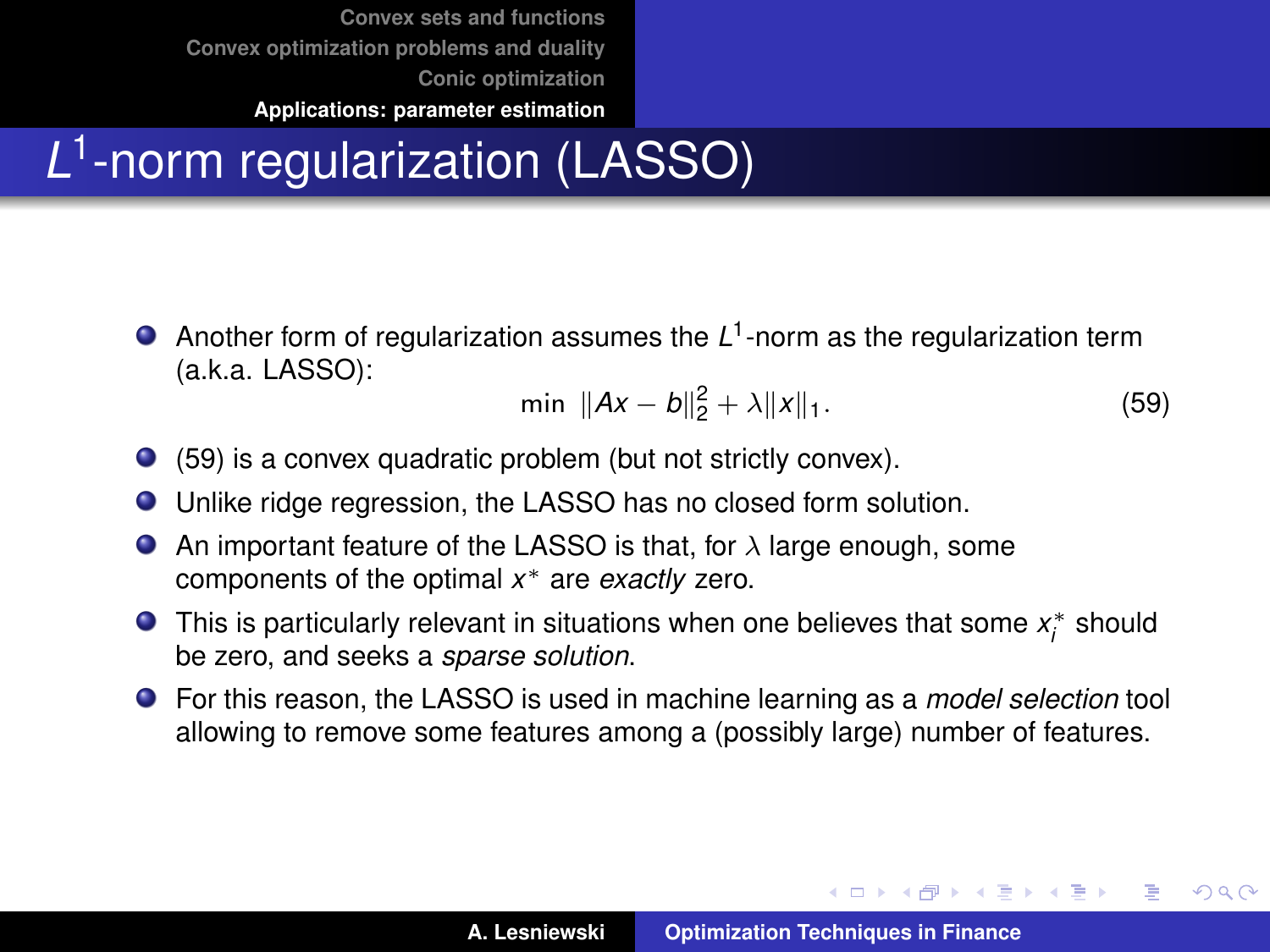# *L* 1 -norm regularization (LASSO)

- Extensions of the  $L^2$  and  $L^1$  regularizations are plentiful.
- The *elastic net regularization* (Zou and Hastie [\[4\]](#page-72-0)) combines the Tikhonov and the LASSO regularization in a linear fashion:

$$
\min \|Ax - b\|_2^2 + \lambda_2 \|x\|_2^2 + \lambda_1 \|x\|_1, \tag{60}
$$

where  $\lambda_1, \lambda_2 > 0$ .

- The elastic net regularization encourages sparsity but, at the same time, it addresses some of the shortcomings of the pure LASSO model.
- Unlike the LASSO, the elastic net regularization leads to a strictly convex optimization problem.

イロメ イ部メ イヨメ イヨメー

 $2Q$ Þ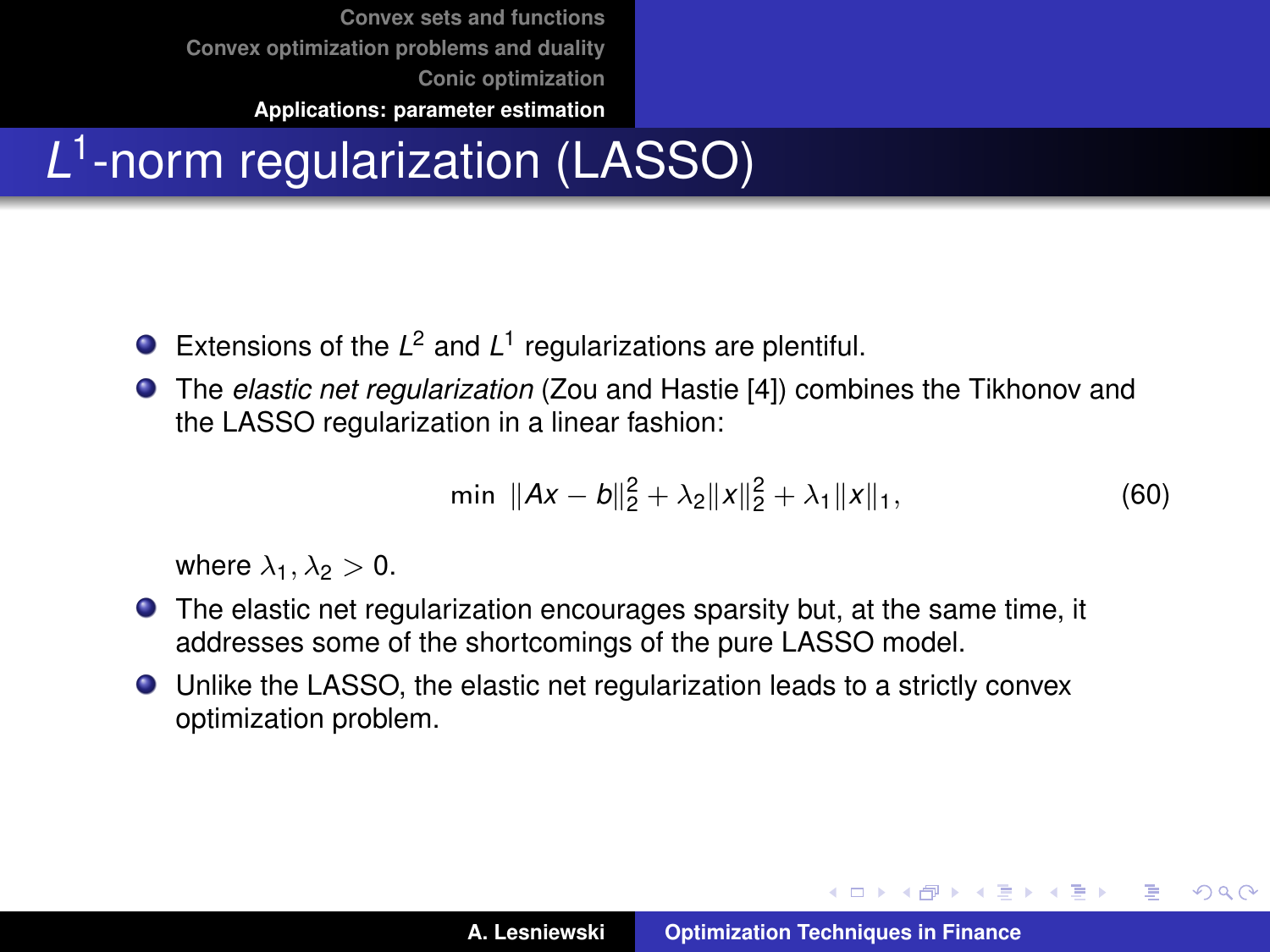## Covariance matrix estimation with shrinkage

We return to the issue of estimation of (large) covariance matrix estimation. A popular approach (due to Ledoit and Wolf [\[3\]](#page-72-1)) consists in finding a linear combination

<span id="page-68-0"></span>
$$
C^* = (1 - \alpha)\widehat{C} + \alpha\lambda I \tag{61}
$$

of the sample covariance matrix and the identity matrix, which "best" approximates the unknown covariance matrix *C*.

In order to formulate the problem we need a measure of distance between matrices,

$$
||A||_2 = \sqrt{\frac{1}{n}\operatorname{tr}(A^{\mathrm{T}}A)}\tag{62}
$$

the *Frobenius norm* of the matrix *A*. It comes associated with the inner product on Mat*<sup>n</sup>* (**R**):

$$
(A, B) = \frac{1}{n} tr(AT B)
$$
 (63)

イロメ イ部メ イヨメ イヨメー

 $QQ$ 

重

● We would like to solve the problem

$$
\min_{\alpha,\lambda} \mathsf{E} \big( \| \mathcal{C} - \big( (1 - \alpha) \widehat{\mathcal{C}} + \alpha \lambda I \big) \|_2^2 \big). \tag{64}
$$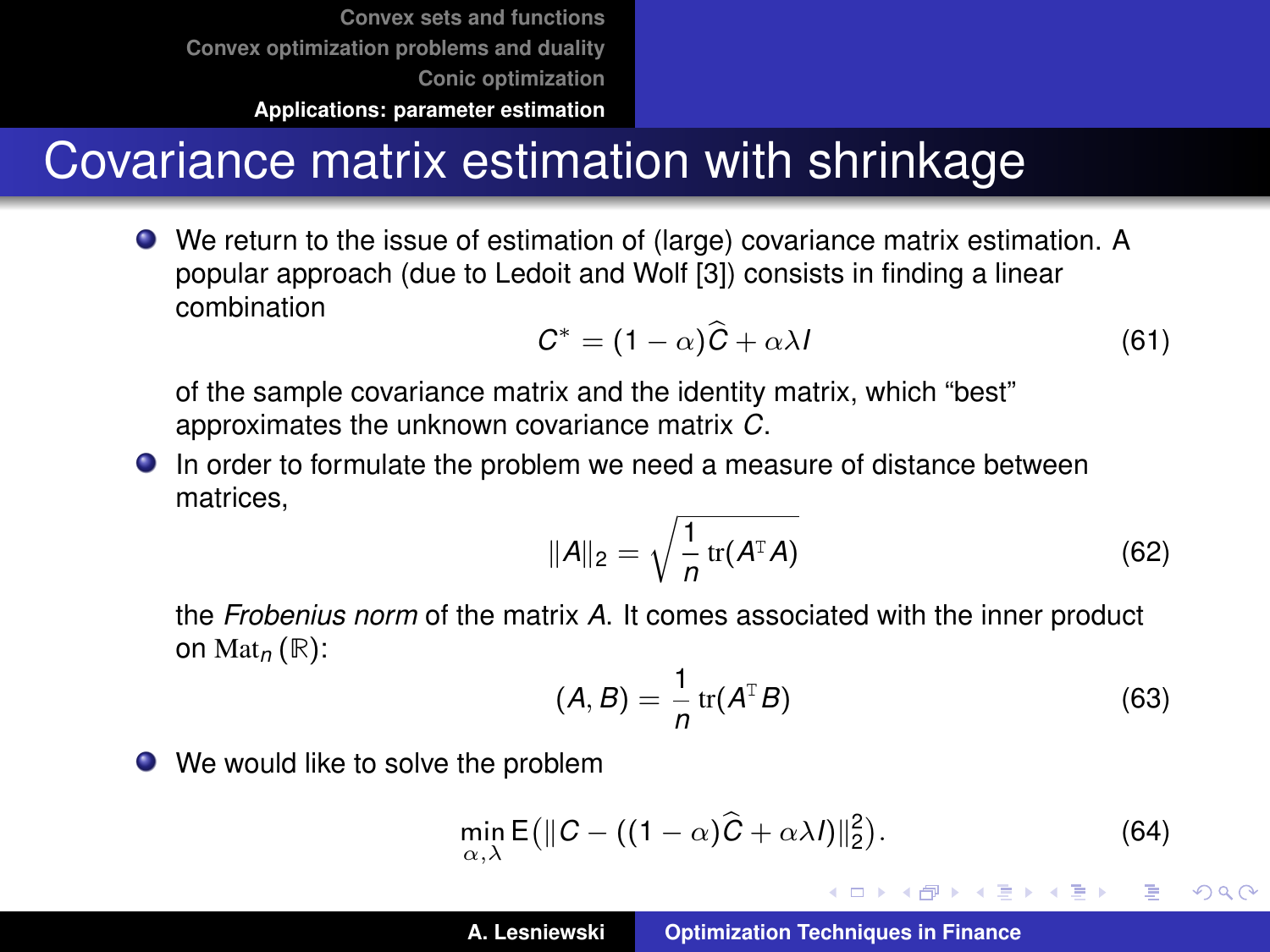#### Covariance matrix estimation with shrinkage

- Since *C* is unknown, this problem cannot be solved. Instead, a representation of the solution can be given that involves some unknown, yet useful, functions.
- We have the identity

$$
\mathsf{E}\big(\|C - \left((1-\alpha)\widehat{C} + \alpha\lambda I\right)\|_2^2\big) = \alpha^2 \|C - \lambda I\|_2^2 + (1-\alpha)^2 \mathsf{E}\big(\|C - \widehat{C}\big)\|_2^2\big).
$$

The optimal value for  $\lambda$  is  $\bullet$ 

$$
\lambda^* = (C, l)
$$
  
=  $\frac{1}{n}$  tr(C). (65)

Plugging it back into the objective function above and minimizing over  $\alpha$  we find

$$
\alpha^* = \frac{\mathsf{E}(\|C - \hat{C}\|_2^2)}{\mathsf{E}(\|\hat{C} - \lambda^* I\|_2^2)}.
$$
 (66)

イロメ イ部メ イヨメ イヨメー

 $QQQ$ 

重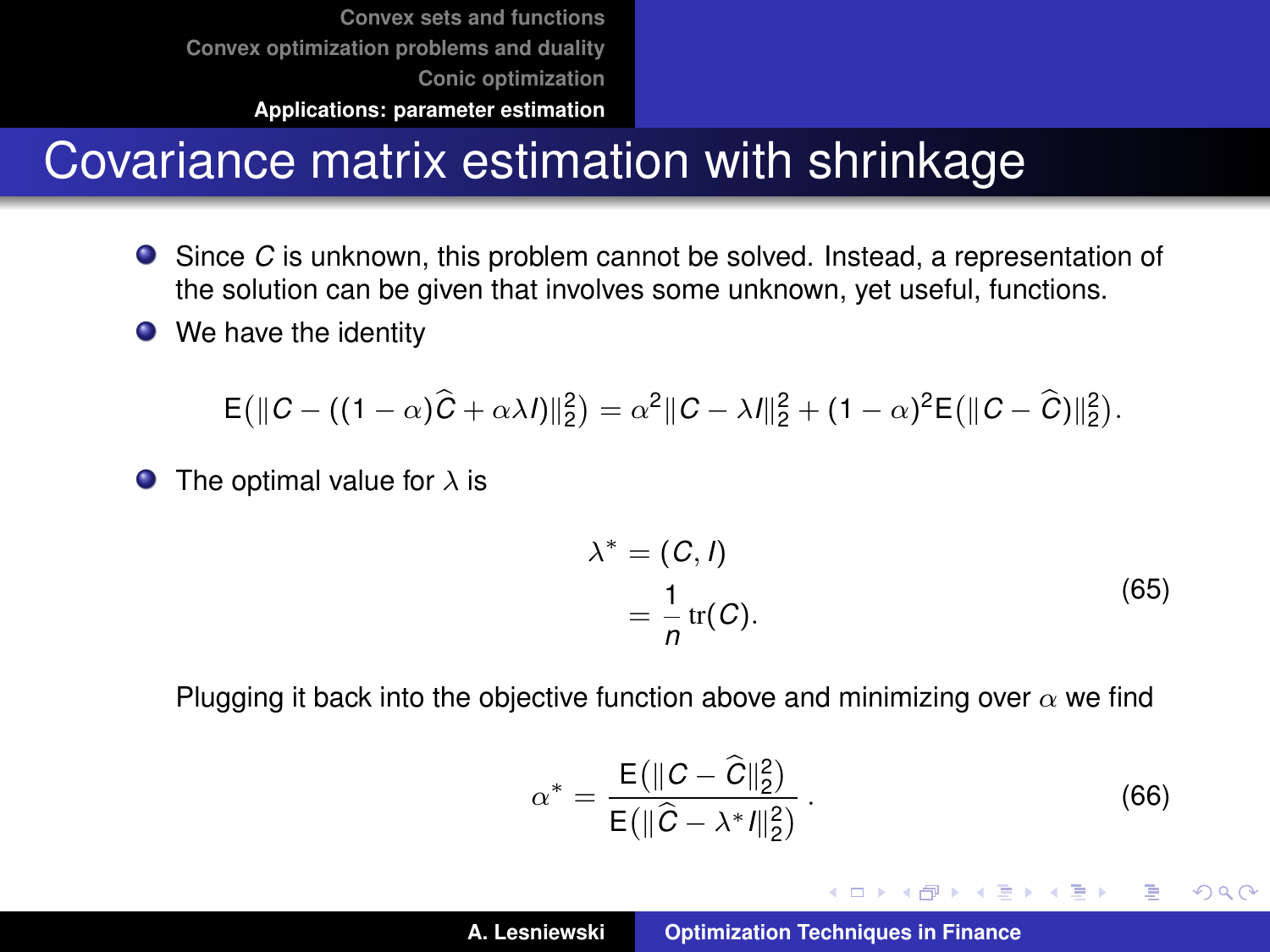# Covariance matrix estimation with shrinkage

- We claim that  $\alpha^* \leq 1$ .
- Indeed,  $\bullet$

$$
E(||\hat{C} - \lambda^* I||_2^2) = E(||\hat{C} - C + C - \lambda^* I||_2^2)
$$
  
= E(||\hat{C} - C||\_2^2) + ||C - \lambda^\* I||\_2^2 + ((\hat{C} - C), (C - \lambda^\* I))  
\ge E(||\hat{C} - C||\_2^2),

since  $((\widehat{C}-C),(C-\lambda^*I))=0.$ 

- **In summary, we have proved [\(61\)](#page-68-0) with**  $\lambda > 0$  **and**  $\alpha < 1$ **.**
- One can set these values *a priori*, or use Monte Carlo simulation.  $\bullet$
- In the language of machine learning, the Ledoit-Wolf estimator is the update of the sample covariance  $\widehat{C}$  by the shrinkage  $\lambda I$  with learning rate  $\alpha$ .

イロメ イ団メ イヨメ イヨメー

 $299$ 

B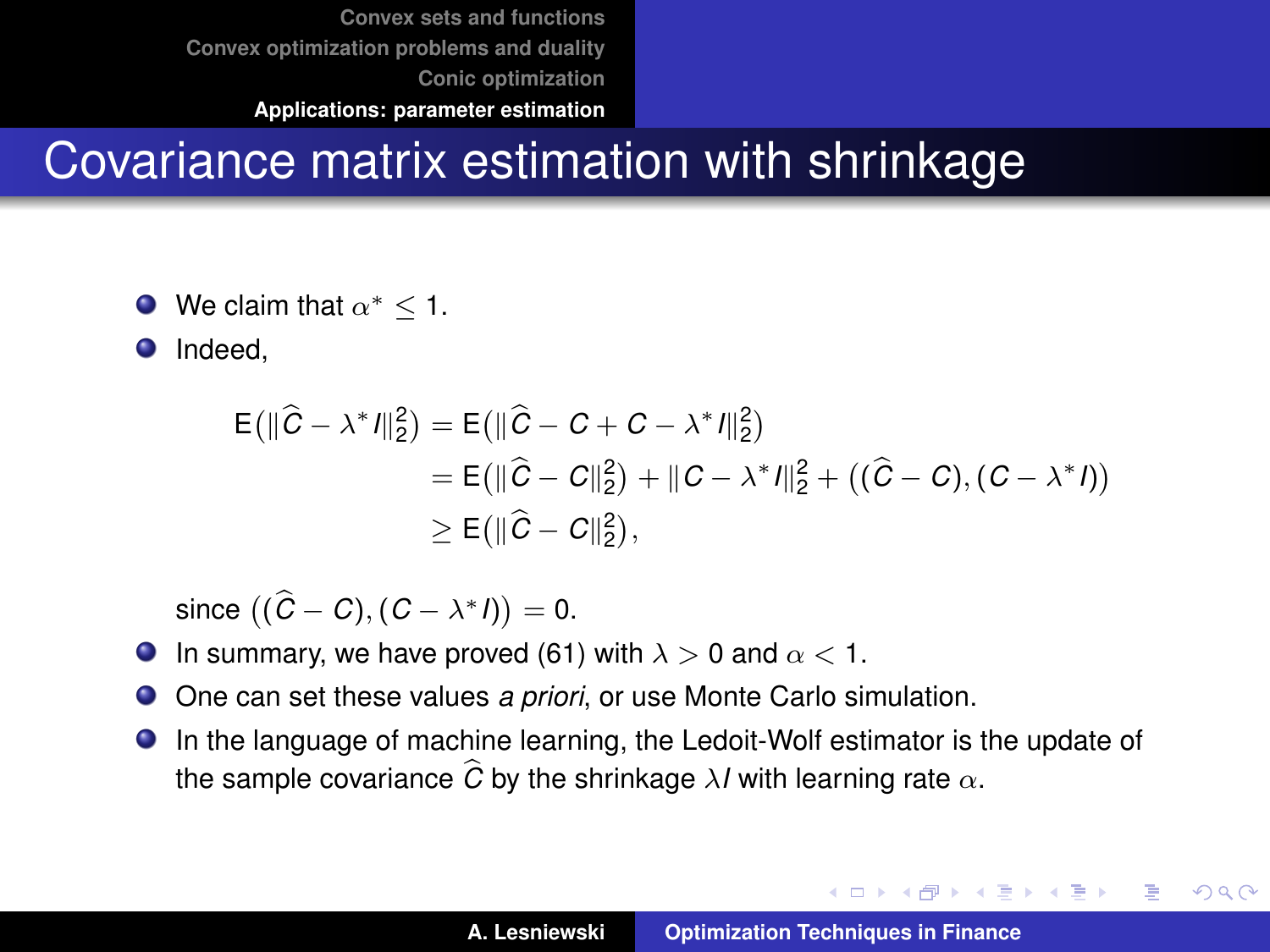# Covariance matrix estimation with shrinkage

- Various other approaches, including sparse L<sup>1</sup> regularization, have been proposed.
- Bien and Tibshirani proposed the following approach. Consider the problem:

 $\min$   $\text{tr}(\widehat{C}C^{-1}) + \log \det(C) + \lambda \|\Gamma \circ C\|_1$  subject to  $C \in \mathbb{P}_+^n$ , *C* invertible.

- Here, denotes the Hadamard (elementwise) product of matrices, and  $||A||_1 = \frac{1}{n} \sum_{i,j} |A_{ij}|$  is the *L*<sup>1</sup>-norm of a matrix.
- Common choices for the matrix Γ are:
	- (i) the matrix of ones,  $\Gamma_{ii} = 1$ , for all *i*, *j*,
	- (ii) this matrix with zeros on the diagonal,  $\Gamma_{ii} = 0$ , to avoid shrinking the diagonal elements.
- This problem is non-convex, and its solution requires special techniques.
- As usual, the LASSO regularization encourages some entries of *C* to be exactly zero.

K ロ ▶ K 御 ▶ K 重 ▶ K 重 ▶ 三重 → 約 Q @